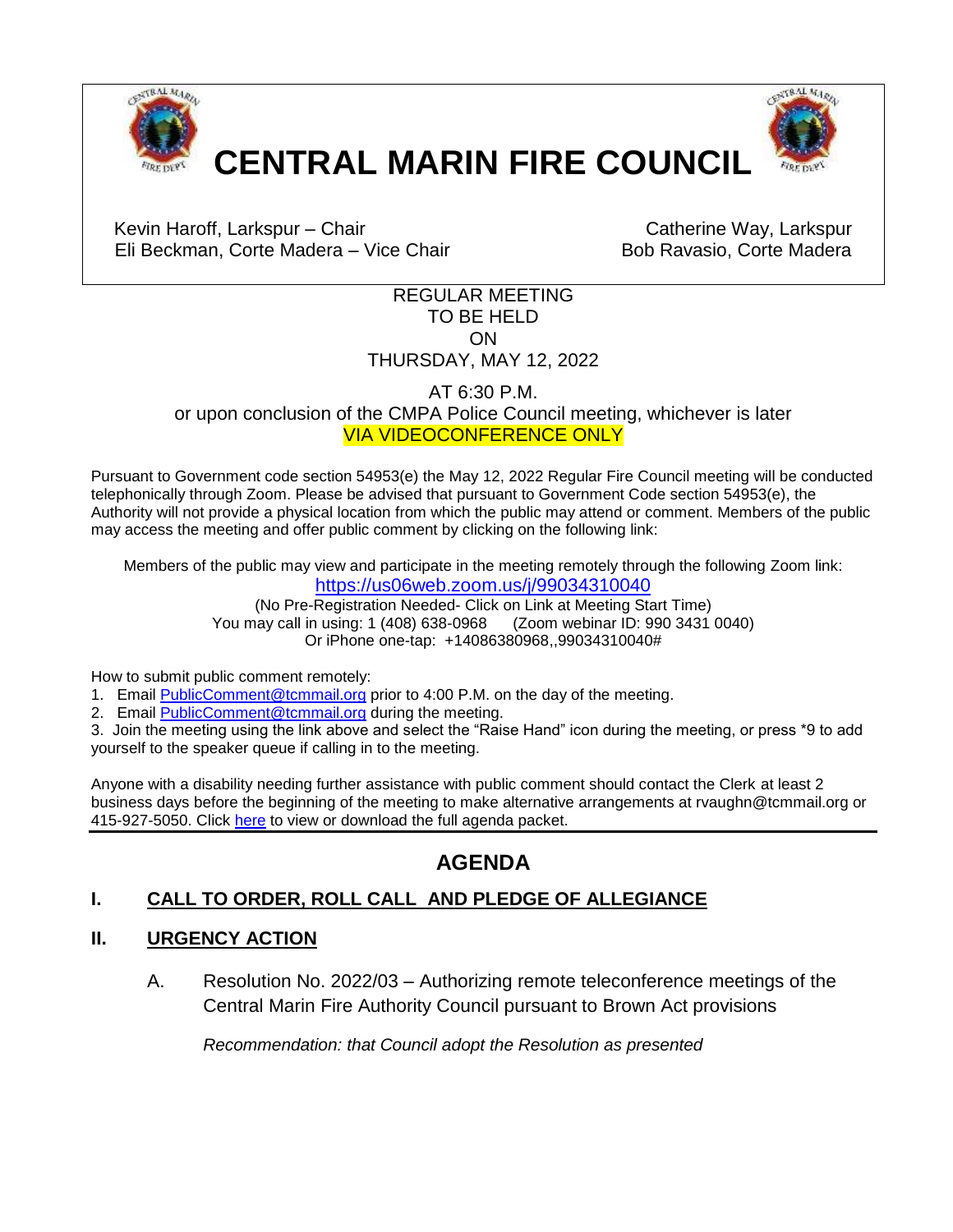## **III. OPEN TIME FOR PUBLIC EXPRESSION**

Please Note: Please confine your comments during this portion of the agenda to matters not already on this agenda. The public will be given an opportunity to speak on each agenda item at the time it is called.

## **IV. PRESENTATIONS: NONE**

## **V. REPORTS AND COMMENTS**

- A. COUNCIL MEMBERS
- B. MANAGEMENT COMMITTEE
- C. CHIEF'S COMMENTS

## **VI. CONSENT CALENDAR**

- A. Acknowledge and File Accounts Payable Checks, February through April 2022 and [Transfers to Payroll Account, February through April](#page-6-0) 2022
- B. [Approve General Fund Revenue and Expenditure Report for April 2022](#page-20-0)
- C. [Approve Minutes of February 10, 2022](#page-25-0) Regular Fire Council Meeting

## **VII. BUSINESS ITEMS**

A. [Consideration and Possible Adoption of Resolution No. 2022/04,](#page-34-0) Approving the Fiscal Year 2022-2023 Central Marin Fire Authority Budget

*Recommendation: that Council receive the presentation and adopt the Resolution approving the FY 2022-23 budget for the Central Marin Fire Authority*

B. Appointment of the Central Marin Fire Council Officers

*Recommendation: that Council discuss and announce appointments of the Fire Council Chair and Vice Chair*

## **VIII. ADJOURNMENT**

**The next regular meeting of the Central Marin Fire Council is scheduled for Thursday, August 11, 2022**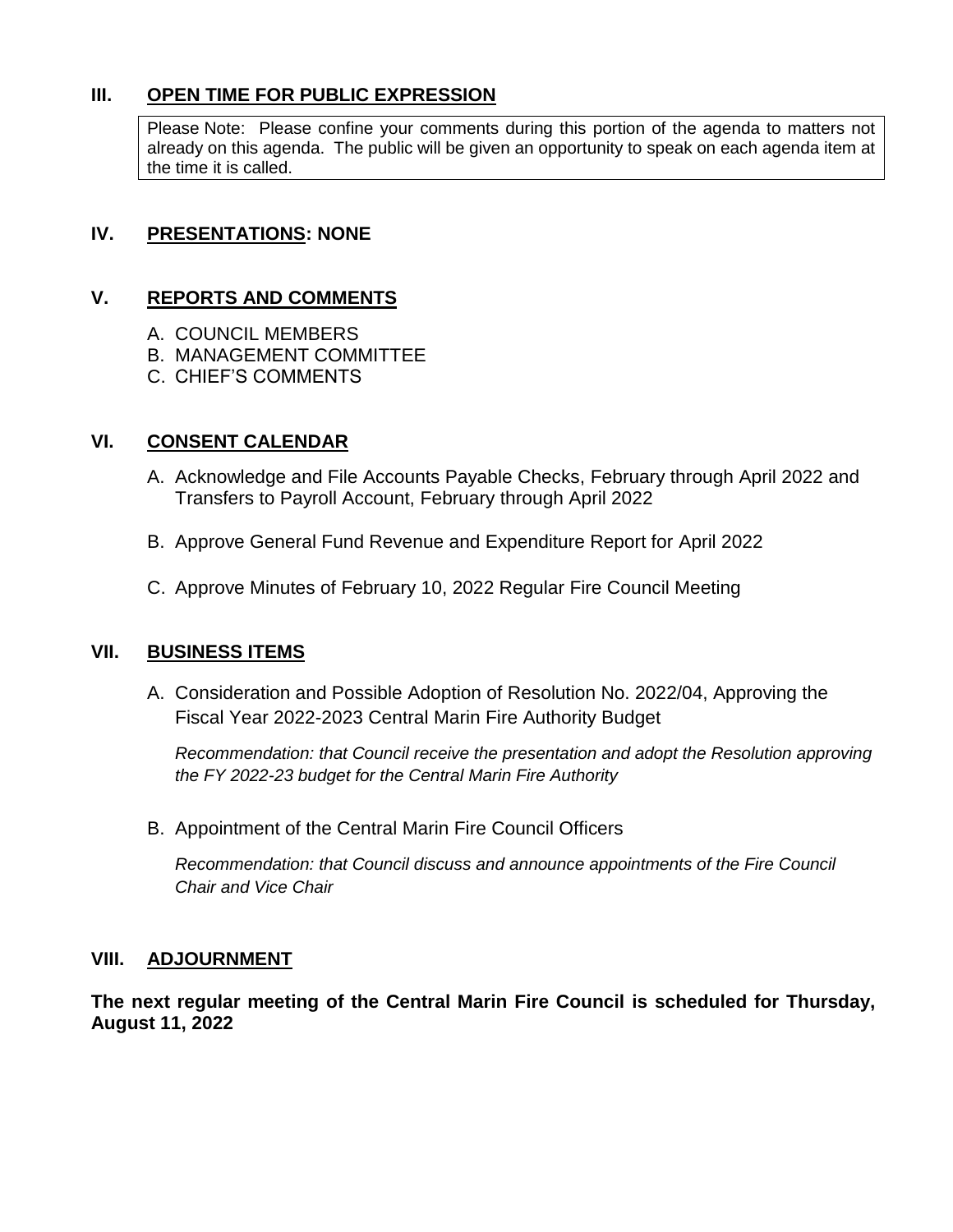**In compliance with the Americans with Disabilities Act, if you need special assistance to participate in this meeting, please contact the Clerk of the Central Marin Fire Authority at (415) 927-5085. Notification at least 48 hours prior to the meeting will enable the Authority to make reasonable accommodations to help ensure accessibility to this meeting.**

**Any writings or documents provided to a majority of the Central Marin Fire Council regarding any item on this Agenda are available during normal business hours, for public inspection at Corte Madera Town Hall, 240 Tamal Vista Boulevard, Suite 110, Corte Madera, CA. Any reports that are provided after the posting of this Agenda and prior to the meeting will be made available at this same location simultaneously as it is provided to the Fire Council.** 

**I certify that this agenda was posted on or before May 9, 2022, in full public view and access at least 72 hours prior to the Fire Council meeting time in accordance with the Brown Act.**

Rebecca Vaughn, Authority Clerk Central Marin Fire Authority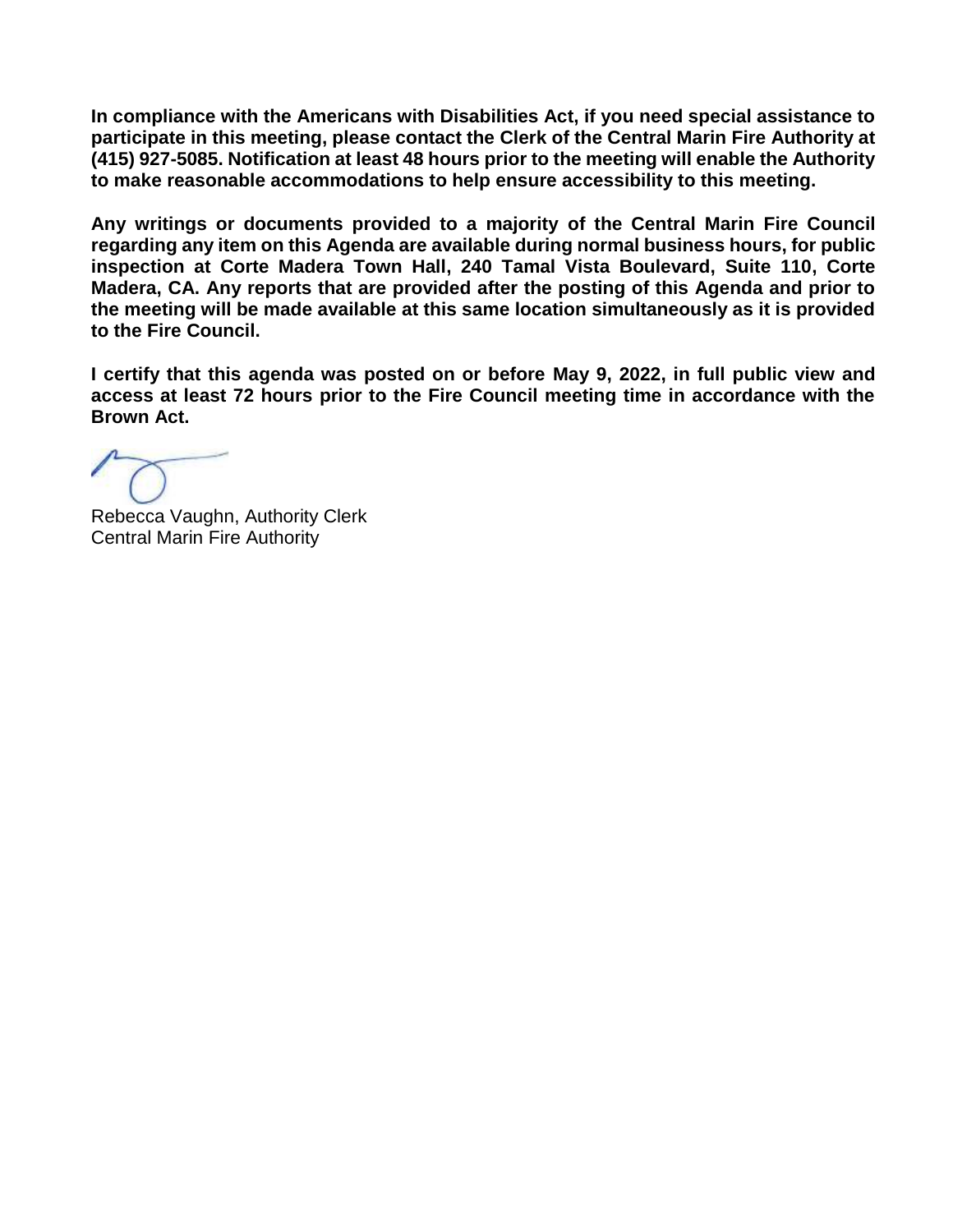

## **CENTRAL MARIN FIRE COUNCIL STAFF REPORT**

## REPORT DATE: May 3, 2022 MEETING DATE: May 12, 2022

- <span id="page-3-0"></span>**TO:** Central Marin Fire Authority Council
- **FROM:** Management Committee Ruben Martin, Fire Chief
- **SUBJECT:** Resolution No. 2022/03 Pursuant to Assembly Bill 361 Authorizing Remote Teleconference Meetings Of The Central Marin Fire Authority Council Pursuant To Brown Act Provisions

00000000

## **STAFF RECOMMENDATION:**

That Council adopt the proposed resolution.

## **FISCAL IMPACT:**

There is no fiscal impact to the Fire Authority.

## **BACKGROUND/DISCUSSION**:

Staff recommends that Council adopt the proposed resolution, pursuant to Assembly Bill 361, making findings pursuant to Government Code section 54953(e) to support continued use of teleconferencing to hold public meetings of the Central Marin Fire Authority Council pursuant to Brown Act Provisions during the continuing statewide state of emergency proclaimed by Governor Newsom on March 4, 2020. The findings, as outlined in the Resolution, must continue to be made, and a new Resolution must be adopted, every 30 days, in order for a legislative body to continue to hold remote teleconference meetings per AB361.

[AB 361](https://leginfo.legislature.ca.gov/faces/billTextClient.xhtml?bill_id=202120220AB361) modified the Brown Act's requirements for holding teleconferenced meetings during states of emergencies. AB 361 was signed into law as an urgency measure on September 16, 2021. The changes to the law are now in effect and all Brown Act bodies holding remote meetings after September 30, 2021, must comply with these provisions.

## **ATTACHMENTS:**

1. Proposed Resolution No. 2022/03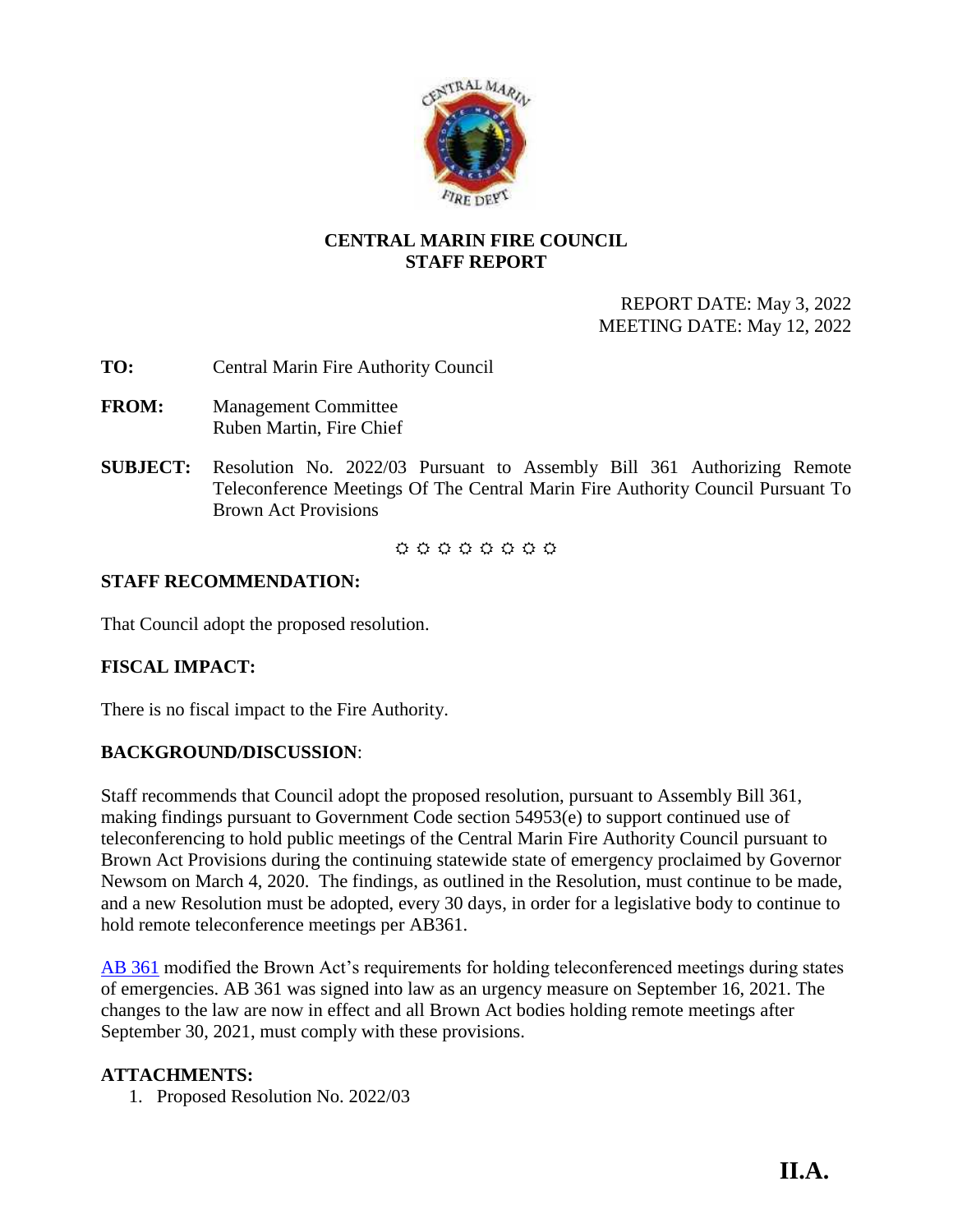### **RESOLUTION NO. 2022/03**

## **A RESOLUTION OF THE CENTRAL MARIN FIRE COUNCIL OF THE CENTRAL MARIN FIRE AUTHORITY REMOTE TELECONFERENCE MEETINGS OF THE FIRE COUNCIL PURSUANT TO BROWN ACT PROVISIONS**

**WHEREAS**, the Central Marin Fire Authority is committed to preserving public access and participation in meetings of the Fire Council; and

**WHEREAS**, all meetings of the Central Marin Fire Authority Council are open and public, as required by the Ralph M. Brown Act (Cal. Gov. Code §§ 54950 – 54963), so that any member of the public may attend, participate, and watch the Authority's legislative body conduct its business; and

**WHEREAS**, Government Code section 54953(e) of the Brown Act, allows a legislative body to hold a teleconference meeting, without compliance with the requirements of Government Code section 54953(b)(3), subject to the existence of certain conditions; and

**WHEREAS**, in order to meet by teleconference under Government Code section 54953(e), the Governor must have proclaimed a state of emergency under the California Emergency Services Act (Govt. Code §8625 et. seq.); the legislative body must reconsider the circumstances of the state of emergency; and the legislative body must find that the state of emergency continues to directly impact the ability of the members to meet safely in person and/or state or local officials continue to impose or recommend measures to promote social distancing; and

**WHEREAS**, On March 4, 2020, Governor Newsom proclaimed a State of Emergency declared by Governor Newsom under the California Emergency Services Act due to COVID-19, which is still in existence; and

**WHEREAS**, on November 1, 2021, the Marin County Public Health Officer issued a Public Health Order recommending the wearing of face coverings in workplaces and indoor public settings due to the rise of the SARS-CoV-2 Delta Variant, which is still in effect; and

**WHEREAS**, the Town and City Councils of the member agencies of the Central Marin Fire Authority, which include Larkspur and Corte Madera, directed all legislative bodies of the their jurisdictions to meet by teleconference under the standards permitted under Government Code section 54953, until further notice; and

**WHEREAS**, the Fire Council provides in the public notices and agendas for all public meetings the online and telephone options for participation in public meetings, protecting the right of the public to address their local officials and to participate in public meetings, and posts this information on the Authority's website, including instructions on how to access the public meeting remotely; and

**NOW, THEREFORE BE IT RESOLVED**, that the Fire Council has reconsidered the circumstances of the state of emergency; and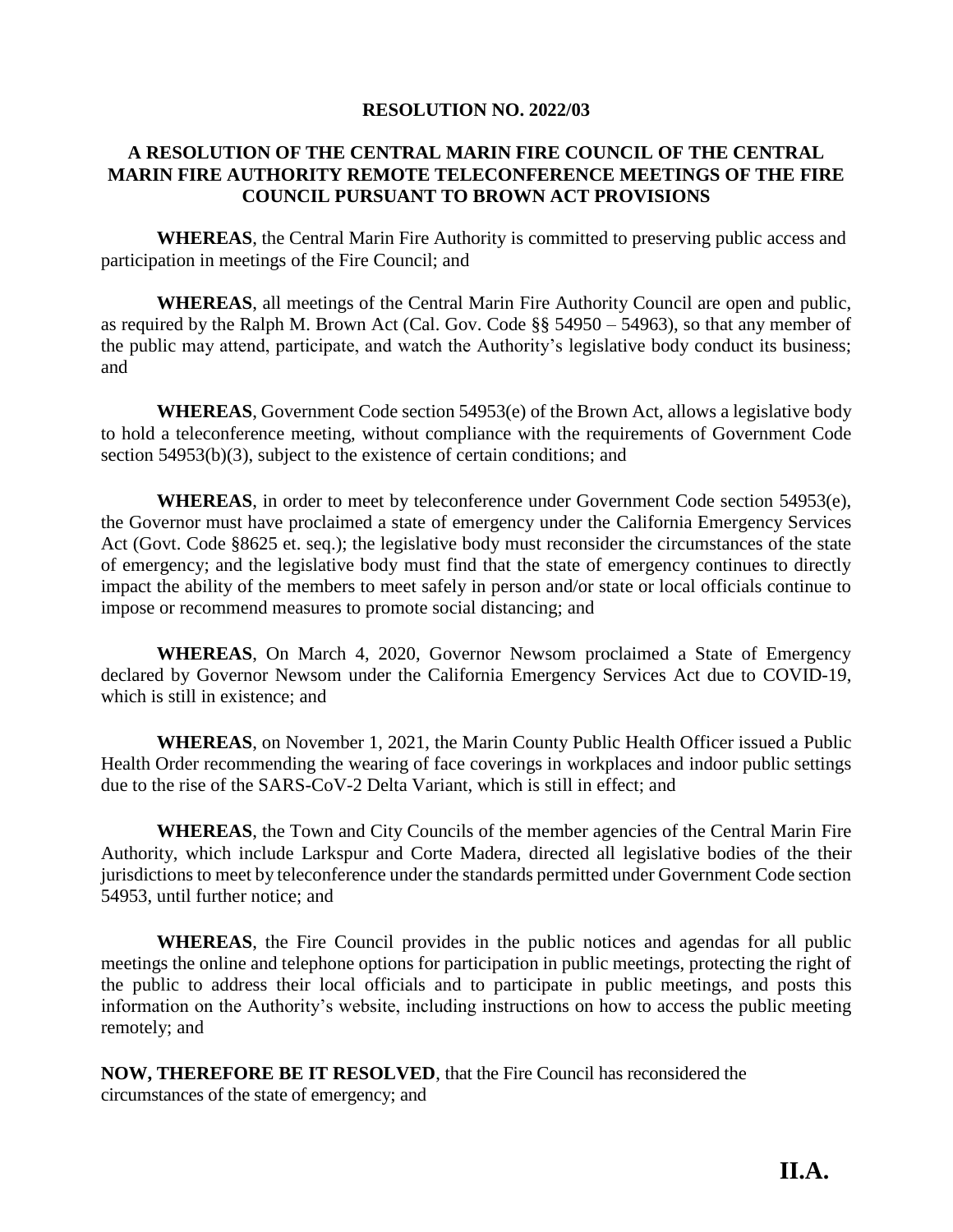**BE IT FURTHER RESOLVED,** that the Fire Council finds that State or local officials continue to impose or recommend measures to promote social distancing and that State of Emergency declared by Governor Newsom on March 4, 2020, continues to directly impact the ability of Councilmembers, staff, and the public to meet safely indoors in person; and

**BE IT FURTHER RESOLVED,** that the Fire Council will meet by teleconference.

\*\*\*\*\*\*\*\*

**IT IS HEREBY CERTIFIED** that the foregoing Resolution was duly passed and adopted by the Council of the Central Marin Fire Authority at a Regular Meeting thereof this 12<sup>th</sup> day of May, 2022 by the following vote, to wit:

| AYES:          | Councilmembers: |
|----------------|-----------------|
| NOES:          | Councilmembers: |
| <b>ABSENT:</b> | Councilmembers: |

 $\overline{\phantom{a}}$  ,  $\overline{\phantom{a}}$  ,  $\overline{\phantom{a}}$  ,  $\overline{\phantom{a}}$  ,  $\overline{\phantom{a}}$  ,  $\overline{\phantom{a}}$  ,  $\overline{\phantom{a}}$  ,  $\overline{\phantom{a}}$  ,  $\overline{\phantom{a}}$  ,  $\overline{\phantom{a}}$  ,  $\overline{\phantom{a}}$  ,  $\overline{\phantom{a}}$  ,  $\overline{\phantom{a}}$  ,  $\overline{\phantom{a}}$  ,  $\overline{\phantom{a}}$  ,  $\overline{\phantom{a}}$ Kevin Haroff, Council Chair Central Marin Fire Authority

ATTEST:

Rebecca Vaughn, Authority Clerk Central Marin Fire Authority

\_\_\_\_\_\_\_\_\_\_\_\_\_\_\_\_\_\_\_\_\_\_\_\_\_\_\_\_\_\_\_\_\_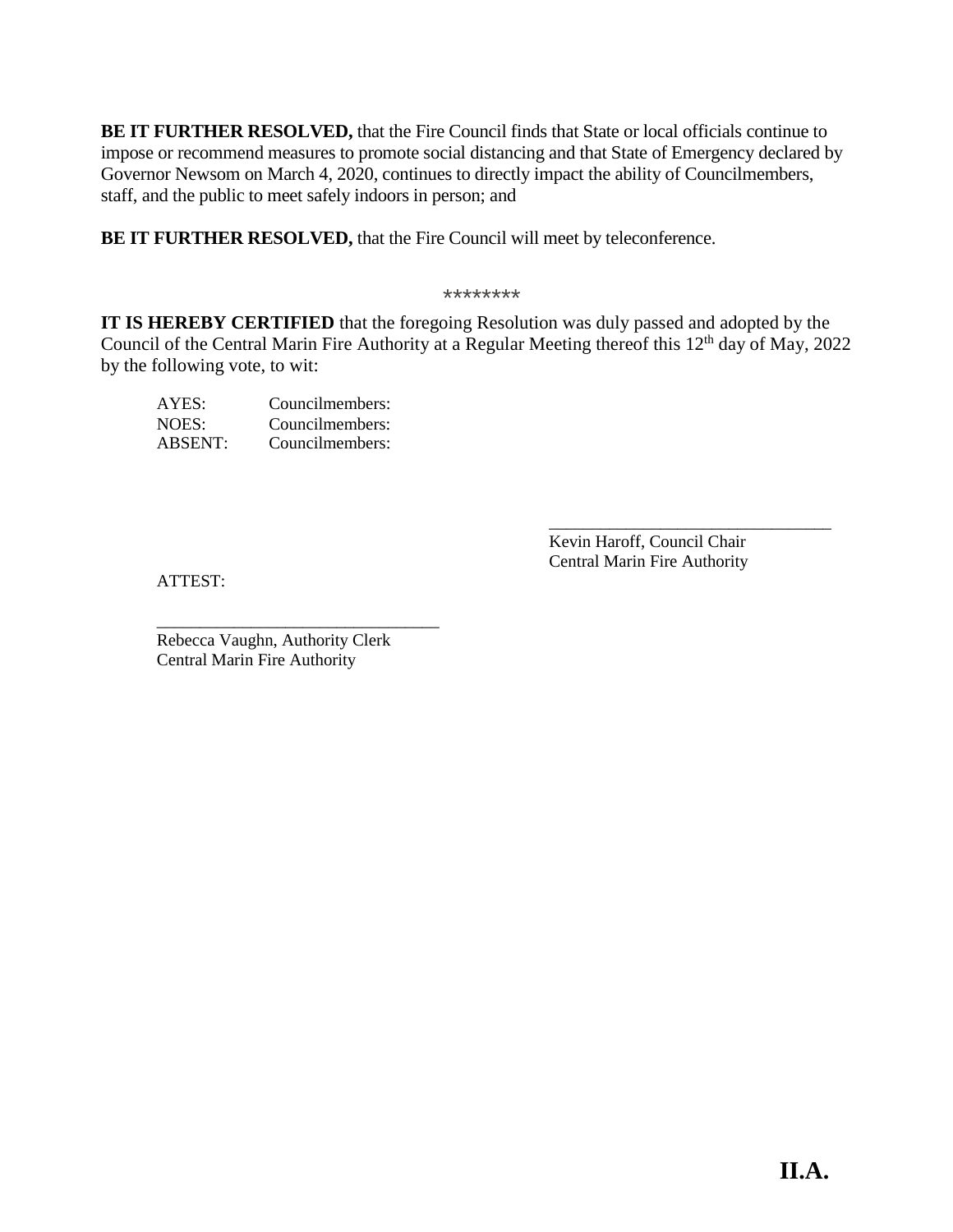

## <span id="page-6-0"></span>**CENTRAL MARIN FIRE COUNCIL STAFF REPORT**

## REPORT DATE: April 28, 2022 MEETING DATE: May 12, 2022

**TO:** Central Marin Fire Authority Council

**FROM:** Daria Carrillo, Finance Director

**SUBJECT:** Accounts Payable Checks, February through April 2022 and Transfers to Payroll Account, February through April 2022

 $0 0 0 0 0 0 0 0 0$ 

## **RECOMMENDED ACTION:**

Acknowledge and file: 1) checks numbers 21830 to 22019 for a total of \$639,115.62, and 2) transfers to the payroll account in the amount of \$2,103,421.44.

## **BACKGROUND/DISCUSSION**:

The attached Check Report was produced from the Town of Corte Madera's financial system. It includes all checks issued from the Town's Bank of Marin operating account during the months of February through April 2022 on behalf of Central Marin Fire Authority.

The Bank of Marin operating account is a pooled account for the day to day operations of both the Town of Corte Madera and the Central Marin Fire Authority. The finances of the two separate entities are segregated within the Town's financial system. Checks issued on behalf of Central Marin Fire Authority include the Central Marin Fire Authority's name and logo and have a separate numbering system from that of the Town. On occasion, a check will be written for services or goods incurred by both the Town and Central Marin Fire Authority on the Town's check stock, resulting in checks with a different numbering system appearing on the check report.

In addition to the operating account, the Town maintains a payroll account at Bank of Marin. This account is for payroll transactions only. All payroll items are paid through the payroll account, including direct deposit payments to employees, state and federal tax payments, CalPERS payments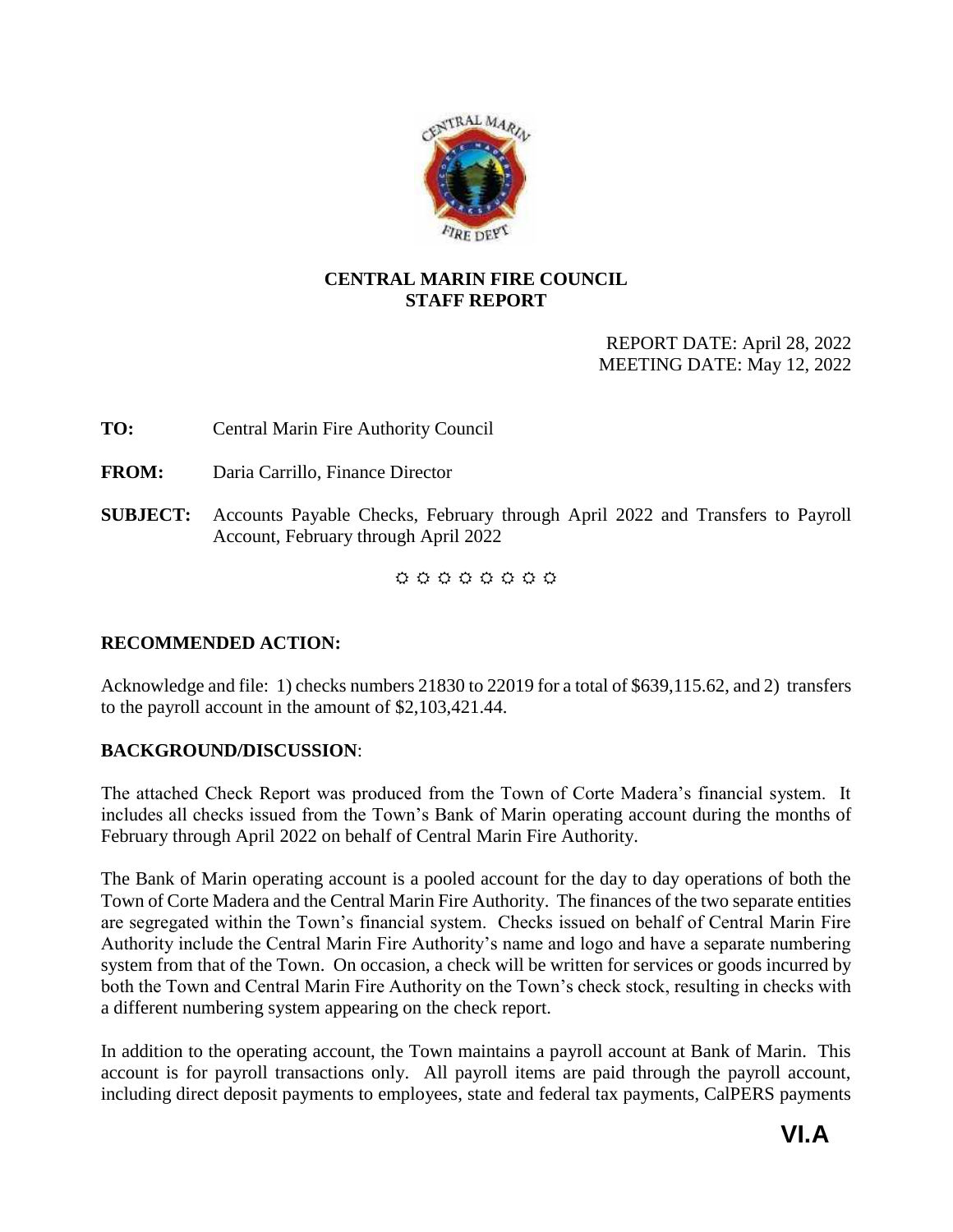for retirement and medical insurance and other payroll related items. Many of the payments are made electronically.

For the period February through April 2022, \$2,103,421.44 was transferred from the operating account to the payroll account for payroll related expenditures.

## **FISCAL IMPACT:**

There is no fiscal impact associated with this report.

## **ENVIRONMENTAL IMPACT:**

This activity is not defined as a project under CEQA (Section 15378 CEQA Guidelines).

## **OPTIONS:**

- 1. Approve the check listing as presented.
- 2. Take no action at this time and provide further direction to staff

## **ATTACHMENTS:**

1. Check Report, February 2022 through April 2022

THIS ITEM HAS BEEN REVIEWED AND APPROVED BY THE EXECUTIVE MANAGER.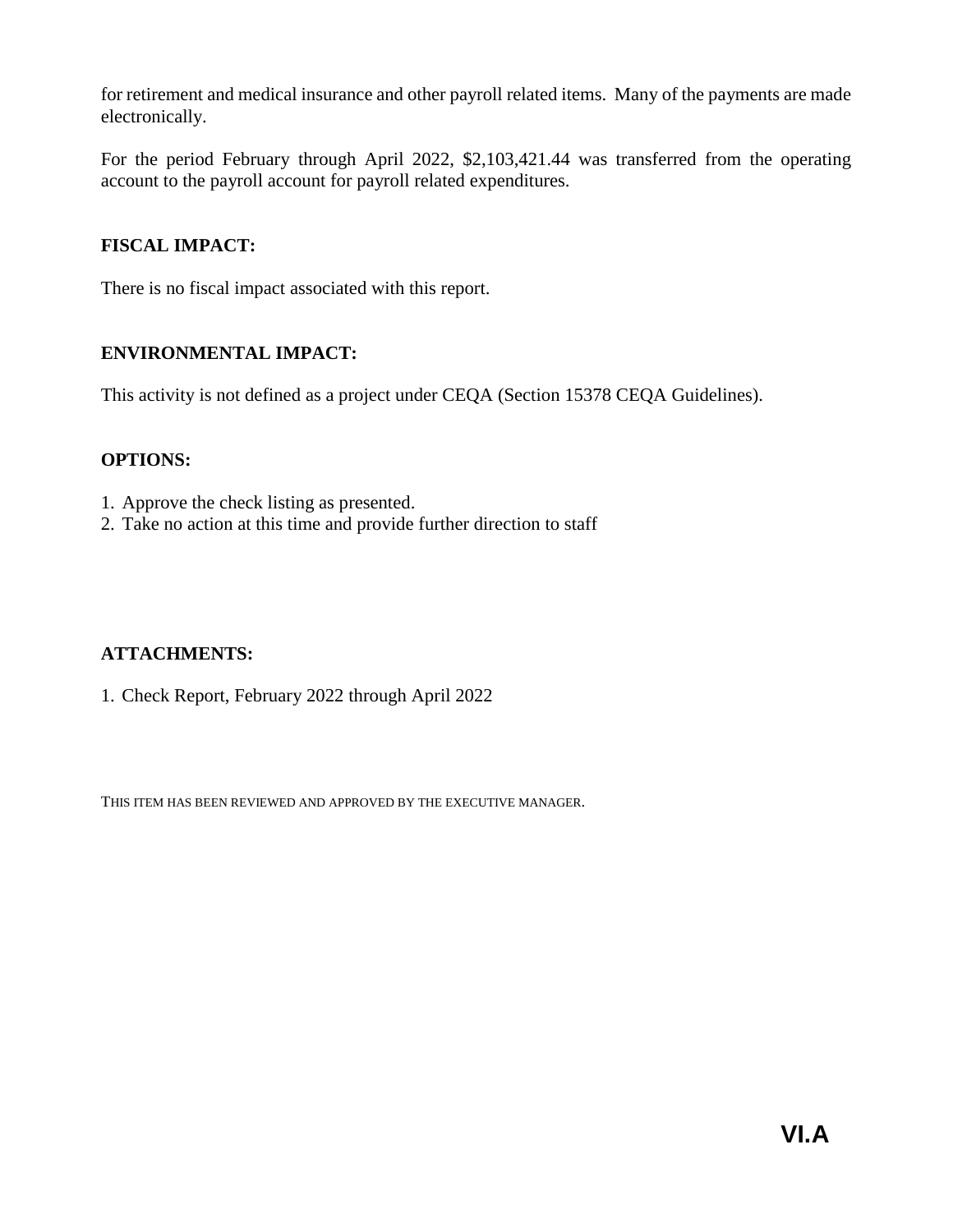

By Check Number

| Vendor Number<br>Payable # | Vendor Name<br><b>Payable Type</b>                    | Post Date  | Payment Date Payment Type<br><b>Payable Description</b> |                                       | <b>Discount Amount</b> Payable Amount |             | <b>Discount Amount</b> Payment Amount Number |              |
|----------------------------|-------------------------------------------------------|------------|---------------------------------------------------------|---------------------------------------|---------------------------------------|-------------|----------------------------------------------|--------------|
| Bank Code: AP Bank-AP Bank |                                                       |            |                                                         |                                       |                                       |             |                                              |              |
| ms001cm                    | MSA DENTAL POOL                                       |            | 02/02/2022                                              | Regular                               |                                       | <b>0 OD</b> | 234.54 21830                                 |              |
| 02/2022CMFA                | Invoice                                               | 02/01/2022 | Dental Premiums                                         |                                       | 0.00                                  |             | 234.54                                       |              |
| vl099cm                    | VISION SERVICE PLAN (CA)                              |            | 02/02/2022                                              | Regular                               |                                       | 0.00        |                                              | 18.05 21831  |
| 02/2022CMFA                | Invoice                                               | 02/01/2022 | Vision Premium                                          |                                       | 0.00                                  |             | 18.05                                        |              |
|                            |                                                       |            |                                                         |                                       |                                       |             |                                              |              |
| al002cm                    | ALL STARS TREE SERVICE                                |            | 02/02/2022                                              | Regular                               |                                       | 0.00        | 12,400.00 21832                              |              |
| 1483                       | Invoice                                               | 01/25/2022 | <b>VEGETATION MGMT SPECALISTS</b>                       |                                       | 0.00                                  |             | 6,500.00                                     |              |
| 1485                       | Invoice                                               | 01/26/2022 | VEGETATION MGMT SPECALISTS                              |                                       | 0.00                                  |             | 5,900.00                                     |              |
| an001cm                    | <b>ANGLIM FLAGS</b>                                   |            | 02/02/2022                                              | Regular                               |                                       | 0.00        | 368.86 21833                                 |              |
| 7875                       | Invoice                                               | 01/04/2022 | <b>BUILDING SUPPLIES</b>                                |                                       | 0.00                                  |             | 288.12                                       |              |
| 7883                       | Invoice                                               | 01/18/2022 | <b>BUILDING SUPPLIES</b>                                |                                       | 0.00                                  |             | 80.74                                        |              |
|                            |                                                       |            |                                                         |                                       |                                       |             |                                              |              |
| at110cm                    | AT & T MOBILITY-287245897656                          |            | 02/02/2022                                              | Regular                               |                                       | 0.00        | 218.66 21834                                 |              |
| 7656X01172022              | Invoice                                               | 01/09/2022 | UTILITIES - TELEPHONE                                   |                                       | 0.00                                  |             | 218.66                                       |              |
|                            |                                                       |            | 02/02/2022                                              | Regular                               |                                       | 0.00        | 1,052.12 21835                               |              |
| at004cm                    | AT&T MOBILITY - 287293876016                          | 01/02/2022 | UTILITIES - TELEPHONE                                   |                                       | 0.00                                  |             | 1.052.12                                     |              |
| 76016X01102022             | Invoice                                               |            |                                                         |                                       |                                       |             |                                              |              |
| bo105cm                    | BOUND TREE MEDICAL, LLC                               |            | 02/02/2022                                              | Regular                               |                                       | 0.00        |                                              | 20.40 21836  |
| 84352832                   | Invoice                                               | 01/06/2022 | MEDICAL SUPPLIES                                        |                                       | 0.00                                  |             | 20.40                                        |              |
|                            |                                                       |            |                                                         |                                       |                                       | 0.00        | 190.64 21837                                 |              |
| 00165cm                    | COMCAST - FIRE DEPT 0208565, 0055313, 030< 02/02/2022 |            |                                                         | Regular                               | 0.00                                  |             | 190.64                                       |              |
| 0304067 011222             | Invoice                                               | 01/12/2022 |                                                         | MANANGEMENT INFO SYSTEMS/COMPU        |                                       |             |                                              |              |
| co001cm                    | <b>CORPORATE PAYMENT SYSTEMS</b>                      |            | 02/02/2022                                              | Regular                               |                                       | 0.00        | 12,415.63 21838                              |              |
| 01/14/2022STMT Invoice     |                                                       | 01/14/2022 | JANUARY 2022 - STATEMENT                                |                                       | 0.00                                  |             | 12,415.63                                    |              |
|                            |                                                       |            |                                                         |                                       |                                       |             |                                              |              |
| cr057c                     | <b>CREAMS TOWING</b>                                  |            | 02/02/2022                                              | Regular                               |                                       | 0.00        | 1,200.00 21839                               |              |
| FD-56888                   | Invoice                                               | 12/27/2021 | TRAINING AND EDUCATION                                  |                                       | 0.00                                  |             | 1,200.00                                     |              |
| da025cm                    | <b>D &amp; K AUTO SERVICE</b>                         |            | 02/02/2022                                              | Regular                               |                                       | 0.00        | 322.46 21840                                 |              |
| 70036                      | Invoice                                               | 12/15/2021 |                                                         | VEHICLE MAINTENANCE AND REPAIRS       | 0.00                                  |             | 148.16                                       |              |
| 70413                      | Invoice                                               | 01/25/2022 |                                                         | VEHICLE MAINTENANCE AND REPAIRS       | 0.00                                  |             | 174.30                                       |              |
|                            |                                                       |            |                                                         |                                       |                                       |             |                                              |              |
| ft325cm                    | FIRE CATT, LLC                                        |            | 02/02/2022                                              | Regular                               |                                       | 0.00        | 5,061.44 21841                               |              |
| 10378                      | Invoice                                               | 12/07/2021 | HYDRANTS/HOSES                                          |                                       | 0.00                                  |             | 5,061.44                                     |              |
|                            | GOLDEN STATE EMERGENCY                                |            | 02/02/2022                                              | Regular                               |                                       | 0.00        |                                              | 345.99 21842 |
| go031cm                    |                                                       | 01/12/2022 |                                                         | VEHICLE SUPPLIES, PARTS/EQUIP, FUEL/O | 0.00                                  |             | 345.99                                       |              |
| CI032059                   | Invoice                                               |            |                                                         |                                       |                                       |             |                                              |              |
| el112cm                    | JAMES BRADLEY BLE550                                  |            | 02/02/2022                                              | Regular                               |                                       | 0.00        | 1.732.00 21843                               |              |
| 1849                       | Invoice                                               | 01/12/2022 |                                                         | PROTECTIVE UNIFORMS AND EQUIPMENT     | 0.00                                  |             | 1,732.00                                     |              |
|                            |                                                       |            |                                                         |                                       |                                       | 0.00        | 63,023.80 21844                              |              |
| do681cm                    | <b>KEW CORPORATION</b>                                |            | 02/02/2022                                              | Regular                               | 0.00                                  |             | 63,023.80                                    |              |
| R36403                     | Invoice                                               | 01/28/2022 | FIRE VEHICLES                                           |                                       |                                       |             |                                              |              |
| ma550cm                    | MARIN MUNICIPAL WATER DISTRICT                        |            | 02/02/2022                                              | Regular                               |                                       | 0.00        |                                              | 196.43 21845 |
| 14563 012122               | Invoice                                               | 01/21/2022 | UTILITIES - WATER                                       |                                       | 0.00.                                 |             | 196.43                                       |              |
|                            |                                                       |            |                                                         |                                       |                                       |             |                                              |              |
| ma025cm                    | <b>MARTIN &amp; HARRIS APPLIANCE</b>                  |            | 02/02/2022                                              | Regular                               |                                       | 0.00        |                                              | 851.98 21846 |
| MI2640-0                   | Invoice                                               | 12/21/2021 | BUILDING SUPPLIES                                       |                                       | 0.00                                  |             | 861.98                                       |              |
| ni002cm                    | NICK BARBIERI TRUCKING, LLC                           |            | 02/02/2022                                              | Regular                               |                                       | 0.00        | 1,533.53 21847                               |              |
| 3233495                    | Invoice                                               | 01/17/2022 |                                                         | VEHICLE SUPPLIES, PARTS/ EQUIP, FUEL/ | 0.00                                  |             | 1,533.53                                     |              |
|                            |                                                       |            |                                                         |                                       |                                       |             |                                              |              |
| pr027cm                    | PREFERRED ALLIANCE, INC.                              |            | 02/02/2022                                              | Regulari                              |                                       | 0.00        |                                              | 42.00 21848  |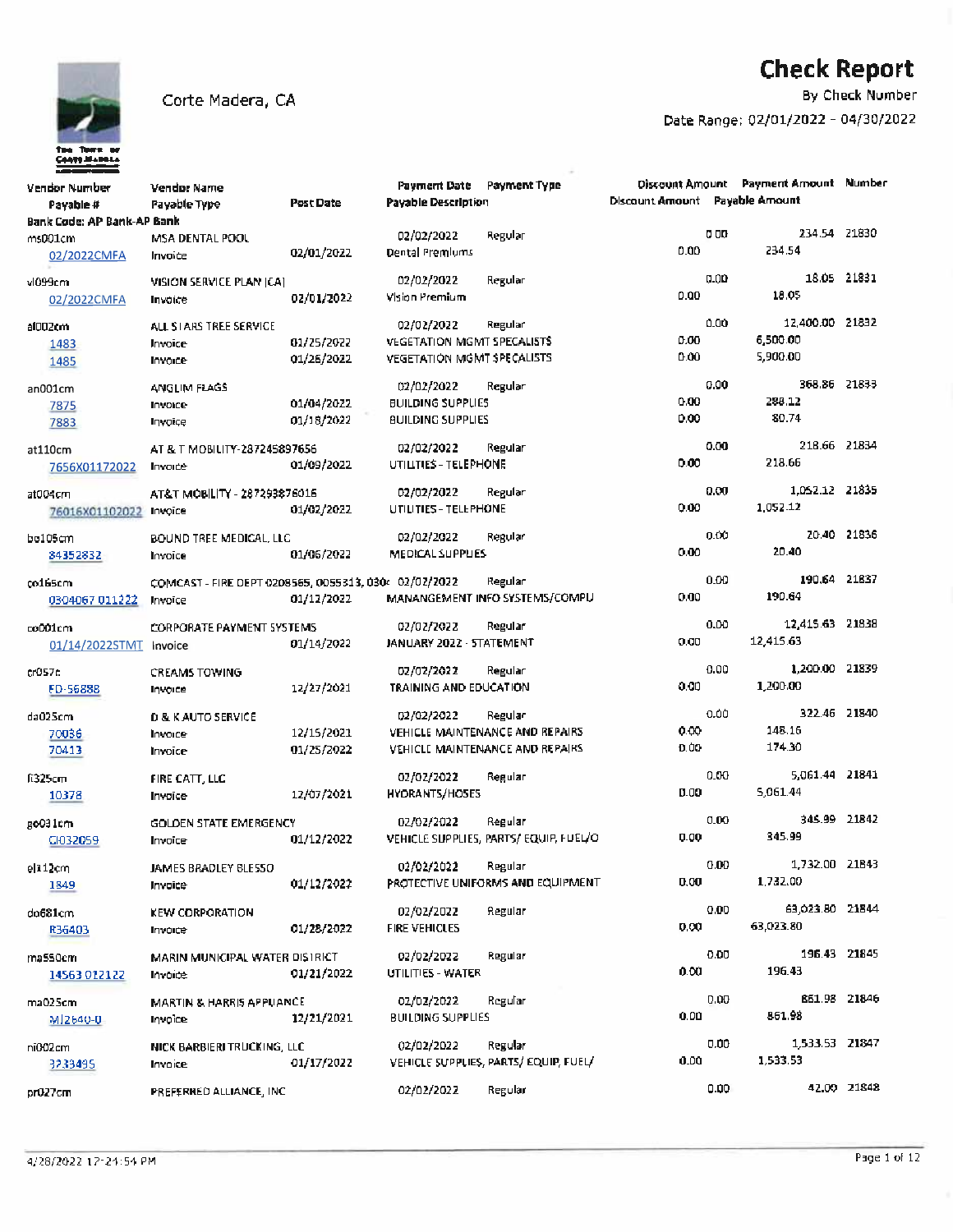Date Range: 02/01/2022 - 04/30/2022

| Vendor Number<br>Payable #<br>0172038-IN                                                             | <b>Vendor Name</b><br>Payable Type<br>Invoice                                        | <b>Post Date</b><br>12/31/2021                                                   | Payment Date Payment Type<br>Payable Description                                                   | HIRING AND RECRLITMENT EXPENSES.                                                                                    | Discount Amount Payable Amount<br>0.00       |      | Discount Amount Payment Amount Number<br>42.00                              |             |
|------------------------------------------------------------------------------------------------------|--------------------------------------------------------------------------------------|----------------------------------------------------------------------------------|----------------------------------------------------------------------------------------------------|---------------------------------------------------------------------------------------------------------------------|----------------------------------------------|------|-----------------------------------------------------------------------------|-------------|
| ra002cm<br>20211231<br>20220131                                                                      | RACHEL KERTZ CONSULTING, LLC<br>Invoice<br>Invoice                                   | 12/31/2021<br>01/31/2022                                                         | 02/02/2022<br>NEIGHBORHOOD RESPONSE GROUP<br>NEIGHBORHOOD RESPONSE GROUP                           | Regular                                                                                                             | 0.00<br>0.00                                 | 0.00 | 7,200.00 21849<br>3,600.00<br>3,600.00                                      |             |
| ri003cm<br>105800203                                                                                 | RICOH USA, INC.<br>Invoice                                                           | 01/14/2022                                                                       | 02/02/2022<br>PRIVATE CONTRACTUAL SERVICES                                                         | Regular                                                                                                             | 0.00                                         | 0.00 | 424.36 21850<br>424.35                                                      |             |
| sa002cm<br>20993022                                                                                  | SANTA ROSA FIRE EQUIPMENT SERVICE, INC.<br>Invoice                                   | 01/01/2022                                                                       | 02/02/2022<br>FIRE DEPT FUEL                                                                       | Regular                                                                                                             | 0.00                                         | 0.00 | 210.00 21851<br>210.00                                                      |             |
| so005cm<br>$21 - 22 - 56$                                                                            | SOUTHERN MARIN FIRE PROTECTION DISTRICT 02/02/2022<br>Invoice                        | 01/26/2022                                                                       | TRAINING AND EDUCATION                                                                             | Regular                                                                                                             | 0.00                                         | 0.00 | 100.00 21852<br>100.00                                                      |             |
| st039cm<br>3638370                                                                                   | STRYKER SALES CORPORATION<br>Invoice                                                 | 01/11/2022                                                                       | 02/02/2022<br>OTHER CONTRACT SERVICES                                                              | Regular                                                                                                             | 0.00                                         | 0.00 | 12,196.00 21853<br>12,196.00                                                |             |
| te056cm<br>9504943713                                                                                | <b>TELEFLEX</b><br>Invoice                                                           | 01/11/2022                                                                       | 02/02/2022<br>MEDICAL SUPPLIES                                                                     | Regular                                                                                                             | 0.00                                         | 0.00 | 654.00 21854<br>654.00                                                      |             |
| th003cm<br>3209002486590                                                                             | THE PERMANENTE MEDICAL GROUP, ICN.<br>Invoice                                        | 01/09/2022                                                                       | 02/02/2022                                                                                         | Regular<br>HIRING AND RECRUITMENT EXPENSES                                                                          | 0.00                                         | 0.00 | 693.00 21855<br>693.00                                                      |             |
| th010cm<br>011822-1<br>011822-4                                                                      | THE TREE MAN, LLC<br>Invoice<br>Invoice                                              | 01/18/2022<br>01/18/2022                                                         | 02/02/2022<br>VEGETATION MGMT SPECALISTS<br><b>VEGETATION MGMT SPECALISTS</b>                      | Regular                                                                                                             | 0.00<br>0.00                                 | o.no | 1,725.00 21856<br>975.00<br>750.00                                          |             |
| ch250cm<br>77702014                                                                                  | WEX BANK<br>Invoice                                                                  | 01/23/2022                                                                       | 02/02/2022                                                                                         | Regular<br>VEHICLE SUPPLIES, PARTS/ EQUIP, FUEL/O                                                                   | 0.00                                         | 0.00 | 1,102.13 21857<br>1,102.13                                                  |             |
| ai101c<br>6727<br>6728                                                                               | AIR TECHNOLOGY WEST<br>Invoice<br>Invoice                                            | 01/11/2022<br>01/11/2022                                                         | 02/09/2022                                                                                         | Regular<br>OTHER EQUIPMENT/MAINTENANCE REPA<br>OTHER EQUIPMENT/MAINTENANCE REPA                                     | 0.00<br>0.00                                 | 0.00 | 965.90 21858<br>391.58<br>574.32                                            |             |
| al200cm<br>237179                                                                                    | ALLSTAR FIRE EQUIPMENT, INC.<br>Invoice                                              | 01/20/2022                                                                       | 02/09/2022<br><b>BUILDING MAINTENANCE - OTHER</b>                                                  | Regular                                                                                                             | 0.00                                         | 0.00 | 1,033.56 21859<br>1,033.56                                                  |             |
| ba005cm<br>22-036                                                                                    | BARTEL ASSOCIATES, LLC<br>Invoice                                                    | 01/31/2022                                                                       | 02/09/2022                                                                                         | Regular<br>OUTSIDE SRVC-OTHER PROFESSIONAL SR                                                                       | 0.00                                         | 0.00 | 2.780.00 21860<br>2,780.00                                                  |             |
| be001cm<br>R40091                                                                                    | BENEFIT TRUST COMPANY<br>Invoice                                                     | 02/07/2022                                                                       | 02/09/2022<br>FIRE DEPT OPEB                                                                       | Regular                                                                                                             | 0.00                                         | 0.00 | 636.87 21861<br>636.87                                                      |             |
| bo105cm<br>84354629<br>84364116<br>84366913<br>84371198                                              | BOUND TREE MEDICAL, LLC<br>Invoice<br>Invoice<br>Invoice<br>Invoice                  | 01/07/2022<br>01/17/2022<br>01/18/2022<br>01/20/2022                             | 02/09/2022<br>MEDICAL SUPPLIES<br>MEDICAL SUPPLIES<br>MEDICAL SUPPLIES<br>MEDICAL SUPPLIES         | Regular                                                                                                             | 0.00<br>0.00<br>0 00<br>0.00                 | 0.00 | 2,473.03 21862<br>137.06<br>1,128.27<br>348.12<br>85958                     |             |
| fio45c<br>1337082                                                                                    | FISHMAN SUPPLY CO. (FIRE-7762)<br>Invoice                                            | 02/04/2022                                                                       | 02/09/2022<br>JANITORIAL SUPPLIES                                                                  | Regular                                                                                                             | 0.00                                         | 0.00 | 1,787.64 21863<br>1,787.64                                                  |             |
| ji101cm<br>693920<br>693988<br>694005                                                                | JIM CORBET'S ACE HARDWARE<br>Invoice<br>Invoice<br>Invoice                           | 01/24/2022<br>01/29/2022<br>01/31/2022                                           | 02/09/2022<br>CLOTHING/DAILY UNIFORMS<br><b>JANITORIAL SUPPLIES</b><br><b>BUILDING SUPPLIES</b>    | Regular                                                                                                             | 0.00<br>0.00<br>0.00                         | 0.00 | 12.19<br>15.78<br>35.96                                                     | 63.93 21864 |
| ln075cm<br>INV5605697<br><b>INV560578</b><br><b>INVS60966</b><br>INV561417<br>INV563246<br>INV563995 | L.N. CURTIS & SONS<br>Invoice<br>Invoice<br>Invoice<br>Invoice<br>Invoice<br>Invoice | 01/18/2022<br>01/18/2022<br>01/19/2022<br>01/20/2022<br>01/26/2022<br>01/28/2022 | 02/09/2022<br><b>CLOTHING/DAILY UNIFORMS</b><br>OTHER CAPITAL EQUIPMENT<br>OTHER CAPITAL EQUIPMENT | Regular<br>PROTECTIVE UNIFORMS AND EQUIPMEN<br>PROTECTIVE UNIFORMS AND EQUIPMEN<br>PROTECTIVE UNIFORMS AND EQUIPMEN | 0.00<br>0.00<br>0.00<br>0.00<br>0.00<br>0.00 | 0.00 | 9,806.01 21865<br>217.45<br>345.80<br>8,419.59<br>57.03<br>201.65<br>117.96 |             |

 $\hat{A}$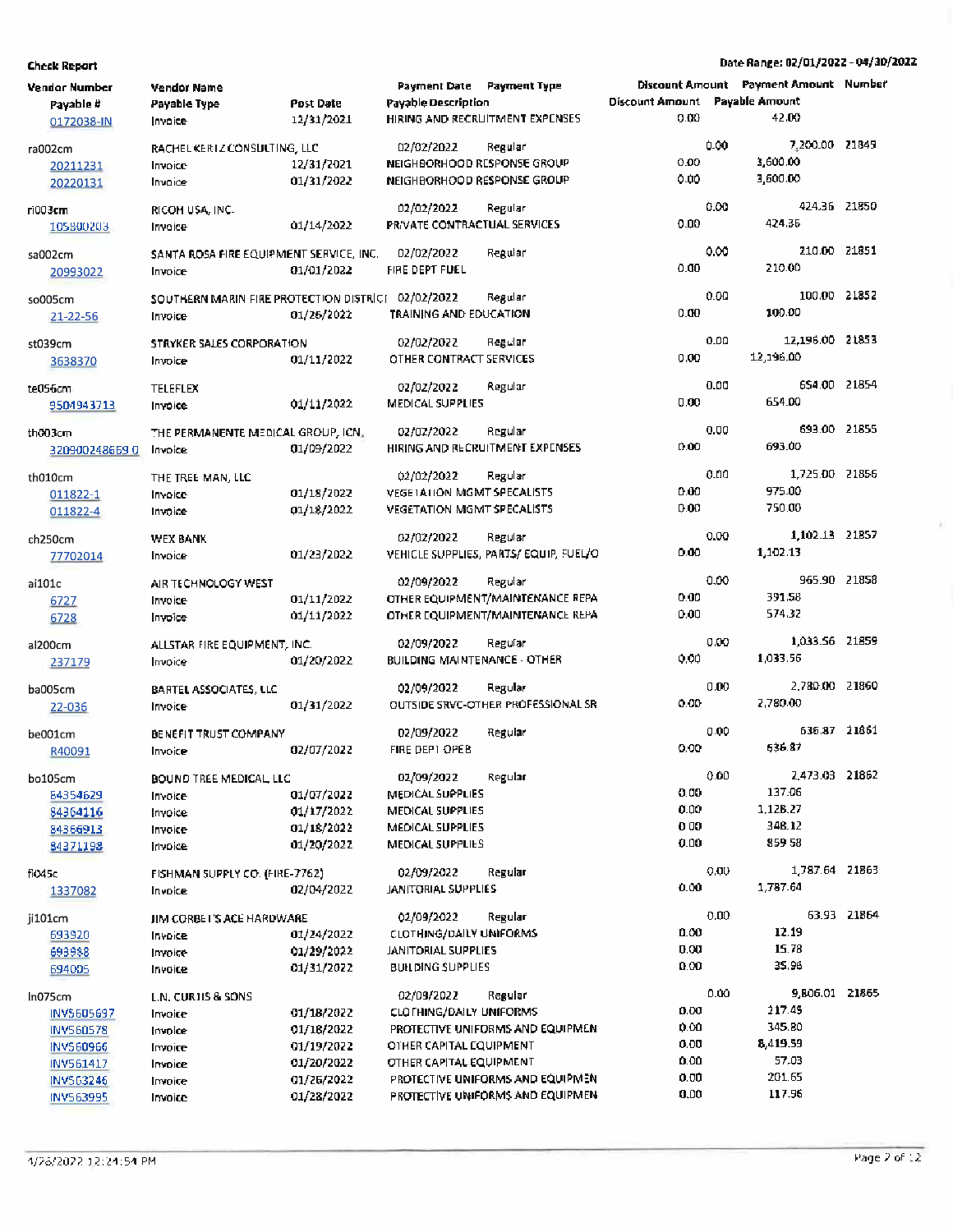| Vendor Number<br>Payable # | <b>Vendor Name</b><br>Payable Type                    | Post Date                | Payment Date Payment Type<br><b>Payable Description</b> |                                 | Discount Amount Payable Amount<br>000 |      | <b>Discount Amount</b> Payment Amount Number<br>154.02 |              |
|----------------------------|-------------------------------------------------------|--------------------------|---------------------------------------------------------|---------------------------------|---------------------------------------|------|--------------------------------------------------------|--------------|
| INV564104<br>INV564142     | Invoice<br>Invoice                                    | 01/28/2022<br>01/28/2022 | OTHER CAPITAL EQUIPMENT<br>OTHER CAPITAL EQUIPMENT      |                                 | 0.00                                  |      | 292.51                                                 |              |
| mı001cm                    | MICHAEL DANG                                          |                          | 02/09/2022                                              | Regular                         |                                       | 0.00 |                                                        | 87.84 21866  |
| 16023                      | Invoice                                               | 02/03/2022               |                                                         | COMPUTER SUPPLIES AND SOFTWARE  | 0.00                                  |      | 87.84                                                  |              |
| of029c                     | OFFICE DEPOT-FIRE-89507905 FILE #81901                |                          | 02/09/2022                                              | Regular                         |                                       | 0.00 | 420.54 21867                                           |              |
| 220593281001               | Invoice                                               | 01/19/2022               | <b>OFFICE SUPPLIES</b>                                  |                                 | 0.00                                  |      | 245.40                                                 |              |
| 223873166001               | Invoice                                               | 01/25/2022               | <b>OFFICE SUPPLIES</b>                                  |                                 | 0.00                                  |      | 175.14                                                 |              |
| pa176cm                    | PACIFIC GAS & ELECTRIC                                |                          | 02/09/2022                                              | Regular                         |                                       | 0.00 | 2,858.80 21868                                         |              |
| 01/20/22STMT               | Invoice                                               | 01/20/2022               | UTILITIES - ELECTRICITY                                 |                                 | 0.00                                  |      | 2,858.80                                               |              |
| us001cm                    | US BEHAVIORAL HEALTH PLAN, CA                         |                          | 02/09/2022                                              | Regular                         |                                       | 0.00 | 415.00 21869                                           |              |
| 15555 020122               | Invoice                                               | 02/01/2022               | <b>EMPLOYEE ASSIST PROG</b>                             |                                 | 0.00                                  |      | 415.00                                                 |              |
| al006cm                    | ALAMEDA COUNTY FIRE DEPARTMENT                        |                          | 02/15/2022                                              | Regular                         |                                       | 0.00 | 10,826.61 21870                                        |              |
| 2021-22-229                | Invoice                                               | 01/31/2022               |                                                         | VEHICLE MAINTENANCE AND REPAIRS | 0.00                                  |      | 3,199.93                                               |              |
| 2021-22-230                | Invoice                                               | 01/31/2022               |                                                         | VEHICLE MAINTENANCE AND REPAIRS | 0.00                                  |      | 7,626.68                                               |              |
| al001cm                    | ALPINE SPRINGS WATER DISTRIBUTION                     |                          | 02/15/2022                                              | Regular                         |                                       | 0.00 |                                                        | 12.00 21871  |
| 10623                      | Invoice                                               | 02/01/2022               | <b>BUILDING SUPPLIES</b>                                |                                 | 0.00                                  |      | 12.00                                                  |              |
| at075cm                    | AT & T-CALNET3                                        |                          | 02/15/2022                                              | Regular                         |                                       | 0.00 | 1,397.29 21872                                         |              |
| 000017711862               | Invoice                                               | 02/02/2022               | UTILITIES - TELEPHONE                                   |                                 | 0.00                                  |      | 146.83                                                 |              |
| 000017711868               | Invoice                                               | 02/02/2022               | UTILITIES - TELEPHONE                                   |                                 | 0.00                                  |      | 312.74                                                 |              |
| 000017712216               | Invoice                                               | 02/02/2022               | UTILITIES - I ELEPHONE                                  |                                 | 0.00                                  |      | 893.23                                                 |              |
| 000017713200               | Invoice                                               | 02/03/2022               | UTILITIES - TELEPHONE                                   |                                 | 0,00                                  |      | 22.25                                                  |              |
| 000017715487               | Invoice                                               | 02/04/2022               | UTILITIES - TELEPHONE                                   |                                 | 0.00                                  |      | 22.24                                                  |              |
| co165cm                    | COMCAST - FIRE DEPT 0208565, 0055313, 030/ 02/15/2022 |                          |                                                         | Regular                         |                                       | 0.00 | 118.65 21873                                           |              |
| 0055313 020222             | Invoice                                               | 02/02/2022               | <b>UTILITIES - INTENET</b>                              |                                 | 0.00                                  |      | 118.65                                                 |              |
| jo001cm                    | JONES GARAGE DOOR CO., INC.                           |                          | 02/15/2022                                              | Regular                         |                                       | 0.00 | 212.50 21875                                           |              |
| 49924                      | Invoice                                               | 02/03/2022               | <b>BUILDING MAINTENANCE - OTHER</b>                     |                                 | 0.00                                  |      | 212.50                                                 |              |
| ma002cm                    | MARIN COUNTY FIRE DEPARTMENT                          |                          | 02/15/2022                                              | Regular                         |                                       | 0.00 | 5,466.25 21876                                         |              |
| CMFD 2021/22               | Invoice                                               | 02/07/2022               | OTHER CONTRACT SERVICES                                 |                                 | 0.00                                  |      | 5,466.25                                               |              |
| ma600c                     | MARIN COUNTY SHERIFF'S OFFICE                         |                          | 02/15/2022                                              | Regular                         |                                       | 0.00 | 65,742.00 21877                                        |              |
| 11878                      | Invoice                                               | 12/31/2021               | DISPATCH SERVICES                                       |                                 | 0.00                                  |      | 65,742.00                                              |              |
| ma550cm                    | MARIN MUNICIPAL WATER DISTRICT                        |                          | 02/15/2022                                              | Regular                         |                                       | 0.00 | 579.02 21878                                           |              |
| 01/24/225TMT               | Invoice                                               | 01/24/2022               | UTILITIES - WATER                                       |                                 | 0.00                                  |      | 579.02                                                 |              |
| re024c                     | RESOLVE INSURANCE SYSTEMS                             |                          | 02/15/2022                                              | Regular                         |                                       | 0.00 | 1.413.14 21879                                         |              |
| <b>JANUARY 2022</b>        | Invoice                                               | 02/01/2022               | OTHER CONTRACT SERVICES                                 |                                 | 0.00                                  |      | 1,413.14                                               |              |
| th010cm                    | THE TREE MAN, LLC                                     |                          | 02/15/2022                                              | Regular                         |                                       | 0.00 | 16,350.00 21880                                        |              |
| 020722-7                   | Invoice                                               | 02/07/2022               | <b>VEGETATION MGMT SPECALISTS</b>                       |                                 | 0.00                                  |      | 2,500.00                                               |              |
| 020822-5                   | Invoice                                               | 02/08/2022               | <b>VEGETATION MGMT SPECALISTS</b>                       |                                 | 0.00                                  |      | 5,250.00                                               |              |
| 020822-6                   | Invoice                                               | 02/08/2022               | <b>VEGETATION MGMT SPECALISTS</b>                       |                                 | 0.00                                  |      | 6,900.00                                               |              |
| 020822-7                   | Invoice                                               | 02/08/2022               | <b>VEGETATION MGM1 SPECALISTS</b>                       |                                 | 0.00                                  |      | 1,700.00                                               |              |
| ai025c                     | AIR EXCHANGE, INC.                                    |                          | 02/23/2022                                              | Regular                         |                                       | 0.00 | 390.98 21881                                           |              |
| 91606402                   | Invoice                                               | 01/28/2022               | BUILDING MAINTENANCE - OTHER                            |                                 | 0.00                                  |      | 390.98                                                 |              |
| alDOZcm                    | ALL STARS TREE SERVICE                                |                          | 02/23/2022                                              | Regular                         |                                       | 0.00 | 23,300.00 21882                                        |              |
| 1489                       | Invoice                                               | 02/01/2022               | VEGETATION MGMT SPECALISTS                              |                                 | 0.00                                  |      | 10,500.00                                              |              |
| 1490                       | Invoice                                               | 02/01/2022               | VEGETATION MGMT SPECALISTS                              |                                 | 0.00                                  |      | 12,800.00                                              |              |
| al200cm                    | ALLSTAR FIRE EQUIPMENT, INC.                          |                          | 02/23/2022                                              | Regular                         |                                       | 0.00 |                                                        | 673.87 21883 |
| 237677                     | <b>Invoice</b>                                        | 02/01/2022               | CLOTHING/DAILY UNIFORMS                                 |                                 | 0.00                                  |      | 673.87                                                 |              |
| at056cm                    | AT&T MOBILITY - ACCT#287293876016                     |                          | 02/23/2022                                              | Regular                         |                                       | 0.00 |                                                        | 712.14 21884 |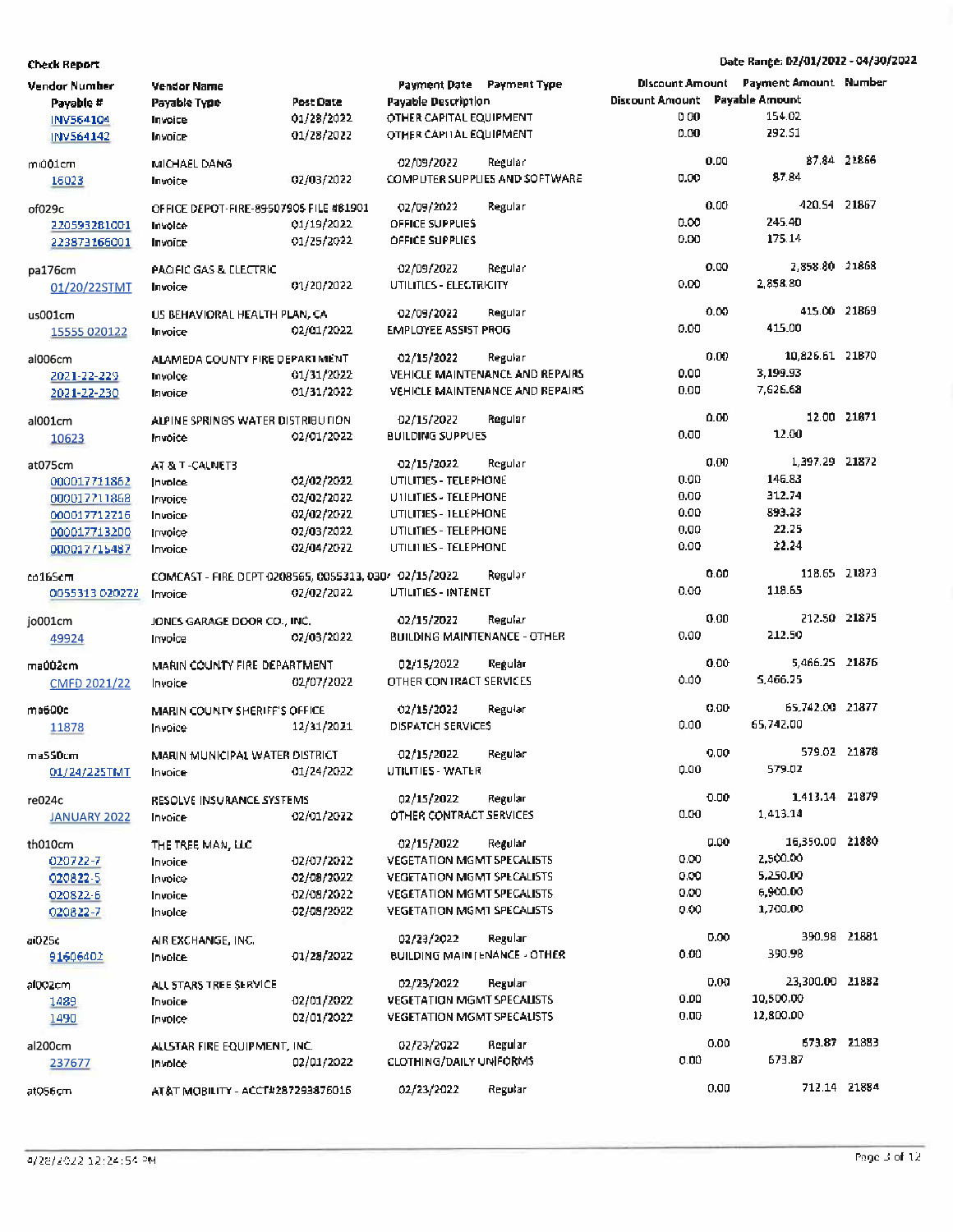| Vendor Number  | Vendor Name                                      |                  | Payment Date Payment Type         |                                       |                        |      | Discount Amount Payment Amount Number |             |
|----------------|--------------------------------------------------|------------------|-----------------------------------|---------------------------------------|------------------------|------|---------------------------------------|-------------|
| Payable #      | Payable Type                                     | <b>Past Date</b> | <b>Payable Description</b>        |                                       | <b>Discount Amount</b> |      | Payable Amount                        |             |
| 76016 02022022 | Invoice                                          | 02/02/2022       | UTILITIES - TELEPHONE             |                                       | 0.00                   |      | 71214                                 |             |
|                |                                                  |                  |                                   |                                       |                        |      |                                       |             |
| ca895c         | CASCADE FIRE EQUIPMENT                           |                  | 02/23/2022                        | Regular                               |                        | 0.00 | 875.80 21885                          |             |
| 121555         | Invoice                                          | 02/02/2022       |                                   | PROTECTIVE UNIFORMS AND EQUIPMENT     | 0.00                   |      | 270.28                                |             |
| 121558         | Invoice                                          | 02/02/2022       |                                   | PROTECTIVE UNIFORMS AND EQUIPMENT     | 0.00                   |      | 302.76                                |             |
| 121559         | Invoice                                          | 02/09/2022       |                                   | PROTECTIVE UNIFORMS AND EQUIPMENT     | 0,00                   |      | 302.76                                |             |
|                |                                                  |                  |                                   |                                       |                        |      |                                       |             |
| co001cm        | <b>CORPORATE PAYMENT SYSTEMS</b>                 |                  | 02/23/2022                        | Regular                               |                        | 0.00 | 13,379.31 21886                       |             |
| 02/14/22STMT   | Invoice                                          | 02/14/2022       | FEBRUARY 2022 STATEMENT           |                                       | 0.00                   |      | 13.379.31                             |             |
|                |                                                  |                  | 02/23/2022                        | Regular                               |                        | 0.00 |                                       | 10.89 21887 |
| ji101cm        | JIM CORBET'S ACE HARDWARE                        |                  |                                   |                                       | 0.00                   |      | 10.89                                 |             |
| 694066         | Invoice                                          | 02/05/2022       |                                   | VEHICLE SUPPLIES, PARTS/EQUIP, FUEL/O |                        |      |                                       |             |
| In075cm        | <b>L.N. CURTIS &amp; SONS</b>                    |                  | 02/23/2022                        | Regular                               |                        | 0.00 | 1,133.10 21888                        |             |
| INV564378      | Invoice                                          | 01/31/2022       | <b>CLOTHING/DAILY UNIFORMS</b>    |                                       | 0.00                   |      | 379.32                                |             |
| INV564453      | Invoice                                          | 01/31/2022       | <b>CLOTHING/DAILY UNIFORMS</b>    |                                       | 0.00                   |      | 402.26                                |             |
| INV565730      | Invoice                                          | 02/03/2022       |                                   | PROTECTIVE UNIFORMS AND EQUIPMEN      | 0.00                   |      | 351.52                                |             |
|                |                                                  |                  |                                   |                                       |                        |      |                                       |             |
| ve002cm        | VERIZON WIRELESS - 670722771-00004               |                  | 02/23/2022                        | Regular                               |                        | 0.00 | 2,705.32 21889                        |             |
| 9898818595     | Invoice                                          | 02/04/2022       |                                   | MANANGEMENT INFO SYSTEMS/COMPU        | 0.00                   |      | 2.705.32                              |             |
|                |                                                  |                  |                                   |                                       |                        |      |                                       |             |
| ms001cm        | MSA DENTAL POOL                                  |                  | 02/23/2022                        | Regular                               |                        | 0.00 | 350.36 21890                          |             |
| 032022         | Invoice                                          | 02/23/2022       | 03/2022 CMFA RET DENTAL           |                                       | 0.00                   |      | 350.36                                |             |
|                |                                                  |                  |                                   |                                       |                        |      |                                       | 26.44 21891 |
| vi099cm        | VISION SERVICE PLAN (CA)                         |                  | 02/23/2022                        | Regular                               |                        | 0.00 |                                       |             |
| 032022         | Invoice                                          | 02/23/2022       | 03/2022 CMFA RET VISION           |                                       | 0.00                   |      | 26.44                                 |             |
| ha001cm        | THE HARTFORD                                     |                  | 03/01/2022                        | Regular                               |                        | 0.00 |                                       | 11.95 21892 |
| 0320220AK      | Invoice                                          | 03/01/2022       | CMFA Hartford Oakley 03/2022      |                                       | 0.00                   |      | 11.95                                 |             |
|                |                                                  |                  |                                   |                                       |                        |      |                                       |             |
| ai101c         | AIR TECHNOLOGY WEST                              |                  | 03/02/2022                        | Regular                               |                        | 0.00 | 343.41 21893                          |             |
| 6878           | Invoice                                          | 02/14/2022       |                                   | OTHER EQUIPMENT/MAINTENANCE REPA      | 0.00                   |      | 343.41                                |             |
|                |                                                  |                  |                                   |                                       |                        |      |                                       |             |
| ai560cm        | <b>AIRGAS</b>                                    |                  | 03/02/2022                        | Regular                               |                        | 0.00 | 388.21 21894                          |             |
| 9986220428     | Invoice                                          | 02/01/2022       | MEDICAL SUPPLIES                  |                                       | 0,00                   |      | 388.21                                |             |
|                |                                                  |                  |                                   |                                       |                        | 0.00 | 9,600.00 21895                        |             |
| al002cm        | ALL STARS TREE SERVICE                           |                  | 03/02/2022                        | Regular                               | 0.00                   |      | 9,600.00                              |             |
| 1499           | Invoice                                          | 02/08/2022       | <b>VEGETATION MGMT SPECALISTS</b> |                                       |                        |      |                                       |             |
| al200cm        | ALLSTAR FIRE EQUIPMENT, INC.                     |                  | 03/02/2022                        | Regular                               |                        | 0.00 | 340.01 21896                          |             |
| 237759         | Invoice                                          | 02/09/2022       | <b>CLOTHING/DAILY UNIFORMS</b>    |                                       | 0.00                   |      | 340.01                                |             |
|                |                                                  |                  |                                   |                                       |                        |      |                                       |             |
| bo105cm        | <b>BOUND TREE MEDICAL, LLC</b>                   |                  | 03/02/2022                        | Regular                               |                        | 0.00 | 1,902.59                              | 21897       |
| 84389593       | Invoice                                          | 02/02/2022       | MEDICAL SUPPLIES                  |                                       | 0.00                   |      | 1,902.59                              |             |
|                |                                                  |                  |                                   |                                       |                        |      |                                       |             |
| cl625cm        | CLEARSTAR, INC                                   |                  | 03/02/2022                        | Regular                               |                        | 0.00 | 631.33 21898                          |             |
| 245724         | Invoice                                          | 02/28/2022       |                                   | HIRING AND RECRUITMENT EXPENSES       | 0.00                   |      | 631.33                                |             |
|                |                                                  |                  |                                   | Regular                               |                        | 0.00 | 1,498 14 21899                        |             |
| da025cm        | <b>D &amp; K AUTO SERVICE</b>                    |                  | 03/02/2022                        |                                       | 0.00                   |      | 1,363.05                              |             |
| 70081          | Invoice                                          | 02/25/2022       |                                   | VEHICLE MAINTENANCE AND REPAIRS       |                        |      | 135.09                                |             |
| 70586          | Invoice                                          | 02/11/2022       |                                   | VEHICLE MAINTENANCE AND REPAIRS       | 0.00                   |      |                                       |             |
| fo002cm        | FORSTER & KROEGER LANDSCAPE MAINTENAN 03/02/2022 |                  |                                   | Regular                               |                        | 0.00 | 73,960.00 21900                       |             |
| 8044           | Invoice                                          | 02/01/2022       | <b>VEGETATION MGMT SPECALISTS</b> |                                       | 0.00                   |      | 6,200.00                              |             |
| 8045           | Invoice                                          | 02/03/2022       | <b>VEGETATION MGMT SPECALISTS</b> |                                       | 0.00                   |      | 56,760.00                             |             |
| 8046           | Invoice                                          | 02/01/2022       | DISASTER PREPAREDNESS SERVICES    |                                       | 0.00                   |      | 8,360.00                              |             |
|                |                                                  | 02/10/2022       | <b>VEGETATION MGMT SPECALISTS</b> |                                       | 0.00                   |      | 2,640.00                              |             |
| 8057           | Invoice                                          |                  |                                   |                                       |                        |      |                                       |             |
| go031cm        | GOLDEN STATE EMERGENCY                           |                  | 03/02/2022                        | Regular                               |                        | 0.00 | 3,425.26 21901                        |             |
| WI002452       | Invoice                                          | 02/01/2022       | OTHER CAPITAL EQUIPMENT           |                                       | 0.00                   |      | 3,425.26                              |             |
|                |                                                  |                  |                                   |                                       |                        |      |                                       |             |
| In075cm        | L.N. CURTIS & SONS                               |                  | 03/02/2022                        | Regular                               |                        | 0.00 | 2,732.62 21902                        |             |
| INV566511      | Invoice                                          | 02/07/2022       | CLOTHING/DAILY UNIFORMS           |                                       | 0.00                   |      | 213.44                                |             |
| INV566948      | Invoice                                          | 02/08/2022       | <b>CLOTHING/DAILY UNIFORMS</b>    |                                       | 0.00                   |      | 222.38                                |             |
| INV567011      | Invoice                                          | 02/08/2022       | <b>CLOTHING/DAILY UNIFORMS</b>    |                                       | 0.00                   |      | 222.38                                |             |
| INV568010      | Invoice                                          | 02/10/2022       | OTHER CAPITAL EQUIPMENT           |                                       | 000                    |      | 1,855.56                              |             |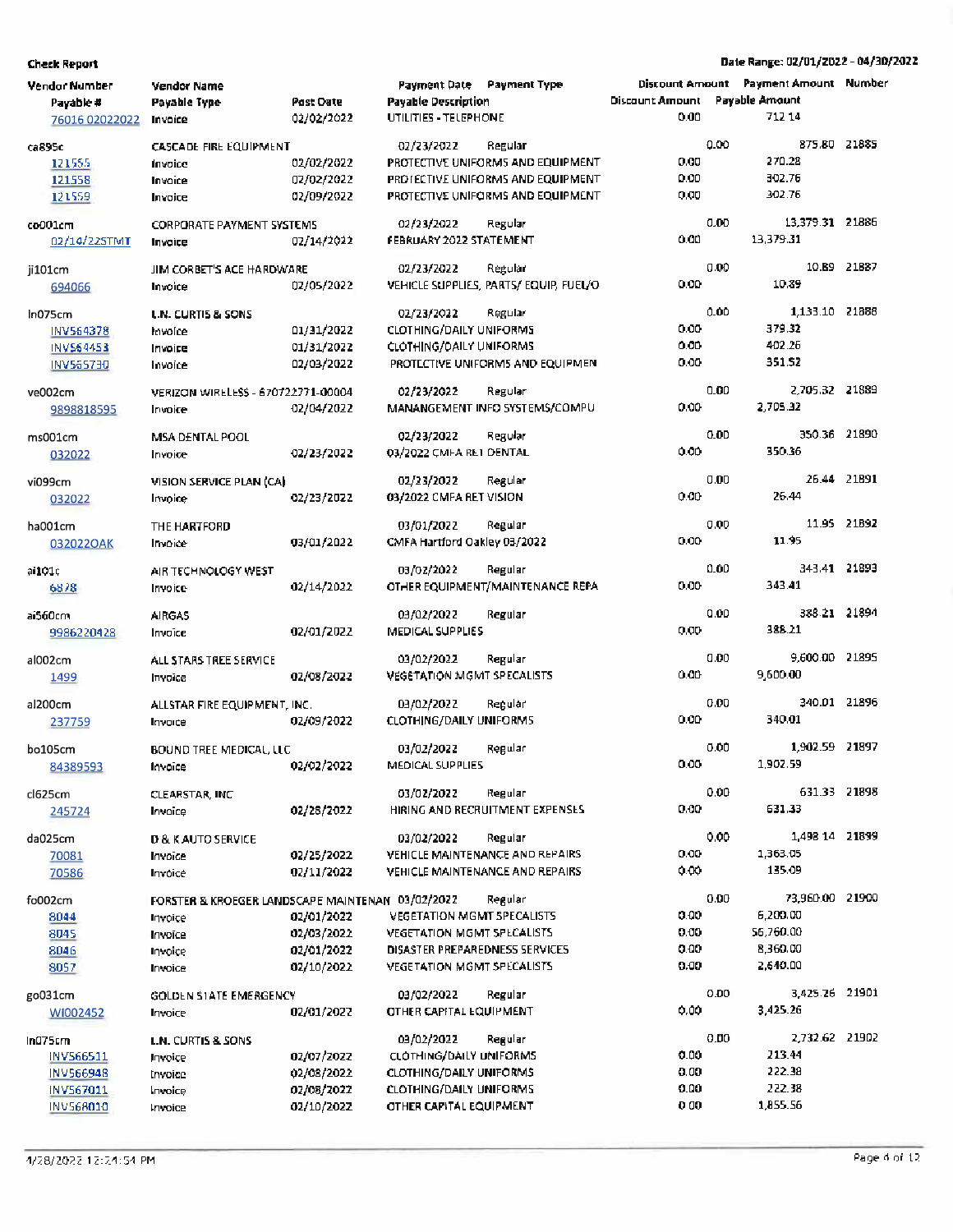| <b>Vendor Number</b><br>Payable #<br><b>INV568521</b>               | Vendor Name<br>Payable Type<br>Invoice                                                | Post Date<br>02/11/2022                                            | Payment Date Payment Type<br><b>Payable Description</b><br><b>CLOTHING/DAILY UNIFORMS</b>                             |                                           | <b>Discount Amount</b><br>0.00       |      | Discount Amount Payment Amount Number<br>Payable Amount<br>218.86 |             |
|---------------------------------------------------------------------|---------------------------------------------------------------------------------------|--------------------------------------------------------------------|-----------------------------------------------------------------------------------------------------------------------|-------------------------------------------|--------------------------------------|------|-------------------------------------------------------------------|-------------|
| ma550cm<br><b>STMT 012422</b>                                       | MARIN MUNICIPAL WATER DISTRICT<br>Invoice                                             | 02/01/2022                                                         | 03/02/2022<br>UTILITIES - WATER                                                                                       | Regular                                   | 0.00                                 | 0.00 | 435.22 21903<br>435.22                                            |             |
| ma025cm<br>MJ4265-0<br>MJ4266-0<br>MJ4267-0                         | <b>MARTIN &amp; HARRIS APPLIANCE</b><br>Invoice<br>Invoice<br>Invoice                 | 02/16/2022<br>02/16/2022<br>02/16/2022                             | 03/02/2022<br>SPECIALIZED WASHING MACHINES<br>SPECIALIZED WASHING MACHINES<br>SPECIALIZED WASHING MACHINES            | Regular                                   | 0.00<br>0.00<br>0.00                 | 0.00 | 4.191.93 21904<br>1,397.31<br>1,397.31<br>1,397.31                |             |
| of029c<br>226298778001                                              | OFFICE DEPOT-FIRE-89507905 FILE #B1901<br>Invoice                                     | 02/04/2022                                                         | 03/02/2022<br>OFFICE SUPPLIES                                                                                         | Regular                                   | 0.00                                 | 0.00 | 110.35 21905<br>110,35                                            |             |
| pa176cm<br>1939277301-6-02 Invoice                                  | PACIFIC GAS & ELECTRIC                                                                | 02/18/2022                                                         | 03/02/2022<br>UTILITIES - ELECTRICITY                                                                                 | Regular                                   | 0.00                                 | 0.00 | 2,824.31 21906<br>2,824.31                                        |             |
| st039cm<br>3657559M                                                 | SIRYKER SALES CORPORATION<br>Invoice                                                  | 02/01/2022                                                         | 03/02/2022<br>MEDICAL SUPPLIES                                                                                        | Regular                                   | <b>D-DO</b>                          | 0.00 | 266.84 21907<br>266.84                                            |             |
| th003cm<br>248576 020922                                            | THE PERMANENTE MEDICAL GROUP, ICN.<br>Invoice                                         | 02/09/2022                                                         | 03/02/2022<br>YEARLY PHYSICALS                                                                                        | Regular                                   | 0.00                                 | 0.00 | 115.00 21908<br>115.00                                            |             |
| us001cm<br>15555 030122                                             | US BEHAVIORAL HEALTH PLAN, CA<br>Invoice                                              | 03/01/2022                                                         | 03/02/2022<br>OTHER EMPLOYEE BENEFITS                                                                                 | Regular                                   | 0.00                                 | 0.00 | 415.00 21909<br>415.00                                            |             |
| ch250cm<br>78742621                                                 | <b>WEX BANK</b><br>Invoice                                                            | 02/23/2022                                                         | 03/02/2022<br>VEHICLE SUPPLIES - FUEL/OIL, TIRES                                                                      | Regular                                   | 0.00                                 | 0.00 | 2,008.78 21910<br>2,008.78                                        |             |
| al002cm<br>1529                                                     | ALL STARS TREE SERVICE<br>Invoice                                                     | 02/28/2022                                                         | 03/09/2022<br><b>VEGETATION MGMT SPECALISTS</b>                                                                       | Regular                                   | 0.00                                 | 0.00 | 25,000.00 21911<br>25,000.00                                      |             |
| al001cm<br>11043                                                    | ALPINE SPRINGS WATER DISTRIBUTION<br>Invoice                                          | 03/01/2022                                                         | 03/09/2022<br><b>BUILDING SUPPLIES</b>                                                                                | Regular                                   | 0.00                                 | 0.00 | 28.50                                                             | 28.50 21912 |
| at075cm<br>000017782248                                             | AT & T - CALNET3<br>Invorce                                                           | 02/17/2022                                                         | 03/09/2022<br>UTILITIES - TELEPHONE                                                                                   | Regular                                   | 0.00                                 | 0.00 | 1,087.49 21913<br>1,087 49                                        |             |
| at007cm<br>7656X02172022                                            | AT&T MOBILITY<br>Invoice                                                              | 02/09/2022                                                         | 03/09/2022<br>UTILITIES - TELEPHONE                                                                                   | Regular                                   | 0.00                                 | 0.00 | 218.66 21914<br>218.66                                            |             |
| bw025c<br>273834                                                    | B.W.S. DISTRIBUTORS, INC.<br>Invoice                                                  | 02/18/2022                                                         | 03/09/2022<br>FIRE DEPT FUEL                                                                                          | Regular                                   | 0.00                                 | 0.00 | 387.52 21915<br>387.52                                            |             |
| be001cm<br>R36411                                                   | BENEFIT TRUST COMPANY<br>Invoice                                                      | 03/08/2022                                                         | 03/09/2022<br>FIRE DEPT OPEB                                                                                          | Regular                                   | 0.00                                 | 0.00 | 636.87 21916<br>636.87                                            |             |
| be053cm<br>37862                                                    | BERTRAND, FOX, ELLIOT, OSMAN & WENZEL<br>Invoice                                      | 03/02/2022                                                         | 03/09/2022<br>GENERAL LEGAL COUNSEL                                                                                   | Regular                                   | 0.00                                 | 0.00 | 67.50                                                             | 67.50 21917 |
| bo105cm<br>84405694<br>84407648<br>84409605<br>84422545<br>84428517 | <b>BOUND TREE MEDICAL, LLC</b><br>Invoice<br>Invoice<br>Invoice<br>Invoice<br>Invoice | 02/15/2022<br>02/16/2022<br>02/17/2022<br>02/28/2022<br>03/03/2022 | 03/09/2022<br>MEDICAL SUPPLIES<br>MEDICAL SUPPLIES<br>MEDICAL SUPPLIES<br>MEDICAL SUPPLIES<br><b>MEDICAL SUPPLIES</b> | Regular                                   | 0.00<br>0.00<br>0.00<br>0.00<br>0.00 | 0.00 | 4.498.76 21918<br>116.75<br>3,581.68<br>3.30<br>751.23<br>45.80   |             |
| bu005cm<br>56783<br>56806                                           | BUCK'S SAW SERVICE, INC.<br>Invoice<br>Invoice                                        | 02/25/2022<br>02/25/2022                                           | 03/09/2022<br><b>TOOLS</b><br>تا00                                                                                    | Regular                                   | 0.00<br>0.00                         | 0.00 | 910.50 21919<br>42.51<br>867.99                                   |             |
| co165cm<br>0304067 021222                                           | COMCAST - FIRE DEPT 0208565, 0055313, 0304 03/09/2022<br>Invoice                      | 02/12/2022                                                         |                                                                                                                       | Regular<br>MANANGEMENT INFO SYSTEMS/COMPU | 0.00                                 | 0.00 | 190.78 21920<br>190.78                                            |             |
| fi001cm<br>112                                                      | FITNESS SF MARIN<br>Invoice                                                           | 03/02/2022                                                         | 03/09/2022<br>OTHER EMPLOYEE BENEFITS                                                                                 | Regular                                   | 0.00                                 | 0.00 | 9,900.00 21921<br>9,900.00                                        |             |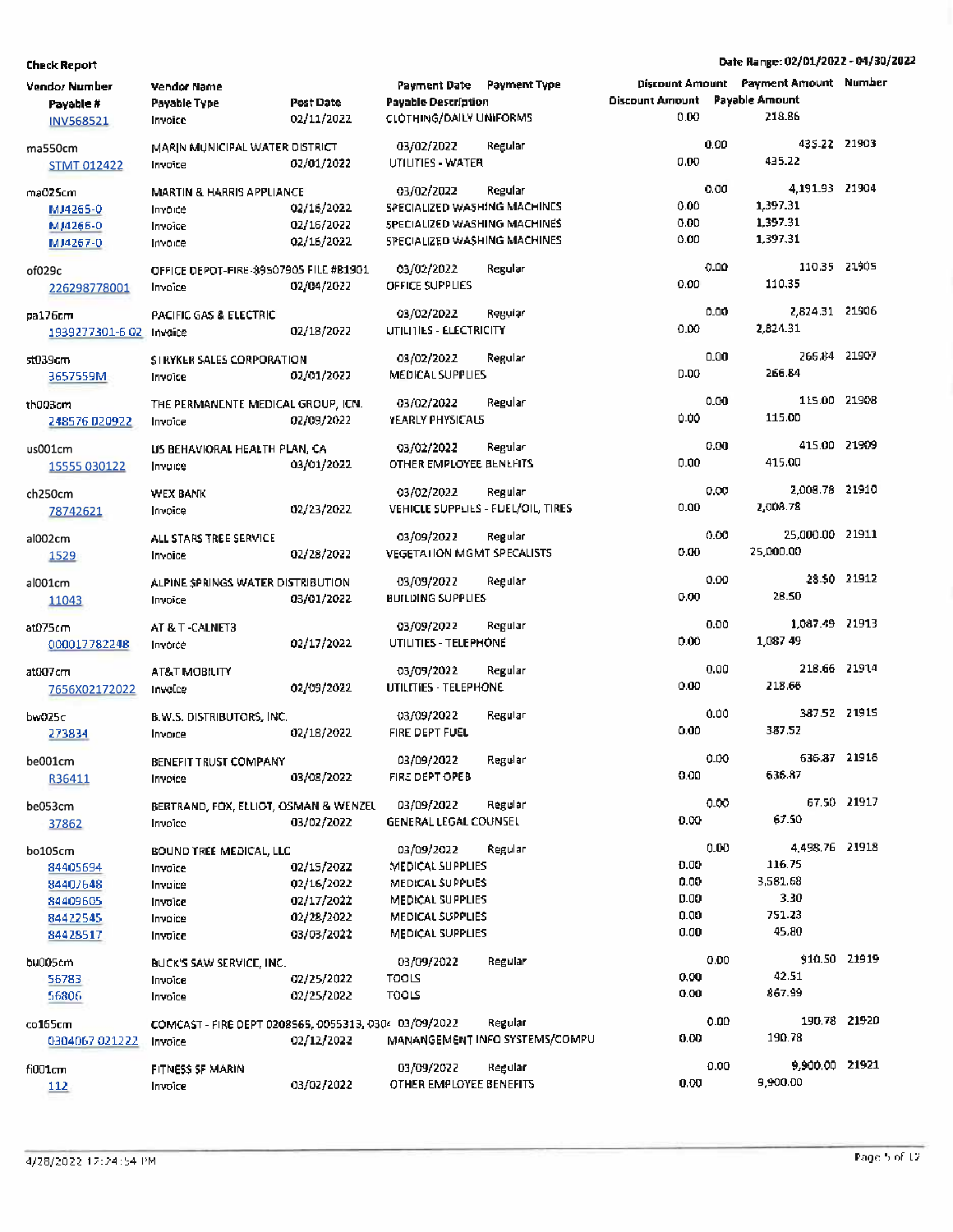| Vendor Number             | <b>Vendor Name</b>                                   |            | Payment Date Payment Type                      |                                        |                                |      | <b>Discount Amount Payment Amount Number</b> |              |
|---------------------------|------------------------------------------------------|------------|------------------------------------------------|----------------------------------------|--------------------------------|------|----------------------------------------------|--------------|
| Payable #                 | Payable Type                                         | Post Date  | <b>Payable Description</b>                     |                                        | Discount Amount Payable Amount |      |                                              |              |
| fo002cm                   | FORSTER & KROEGER LANDSCAPE MAINTENAN 03/09/2022     |            |                                                | Regular                                |                                | 0.00 | 25.160.00 21922                              |              |
| 8079                      | Invoice                                              | 02/18/2022 | <b>VEGETATION MGM1 SPECALISTS</b>              |                                        | 0.00                           |      | 25,160.00                                    |              |
| fo001cm                   | FOURTH STREET PRESS                                  |            | 03/09/2022                                     | Regular                                |                                | 0.00 | 477.62 21923                                 |              |
| 27145                     | Invoice                                              | 02/28/2022 | OFFICE SUPPLIES                                |                                        | 0.00                           |      | 349.58                                       |              |
| 27157                     | Invoice                                              | 02/28/2022 | OFFICE SUPPLIES                                |                                        | 0.00                           |      | 128.04                                       |              |
| fr001cm                   | <b>FRANCIS ENOS</b>                                  |            | 03/09/2022                                     | Regular                                |                                | 0.00 | 3,600 00 21924                               |              |
| 1030                      | Invoice                                              | 02/26/2022 |                                                | VEHICLE SUPPLIES, PARTS/ EQUIP, FUEL/O | 0.00                           |      | 3,600.00                                     |              |
|                           |                                                      |            |                                                |                                        |                                |      |                                              |              |
| go031cm                   | GOLDEN STATE EMERGENCY                               |            | 03/09/2022                                     | Regular                                |                                | 0.00 | 613 98 21925                                 |              |
| CI032556                  | Invoice                                              | 02/15/2022 |                                                | VEHICLE SUPPLIES, PARTS/ EQUIP, FUEL/O | 0.00                           |      | 81.13                                        |              |
| CI032687                  | Invoice                                              | 02/25/2022 |                                                | VEHICLE MAINTENANCE AND REPAIRS        | 0.00                           |      | 65.04                                        |              |
| CI032689                  | Invoice                                              | 02/25/2022 |                                                | <b>VEHICLE MAINTENANCE AND REPAIRS</b> | 0.00                           |      | 467.81                                       |              |
| ji101cm                   | JIM CORBET'S ACE HARDWARE                            |            | 03/09/2022                                     | Regular                                |                                | 0.00 |                                              | 15.21 21926  |
| 694281                    | Invoice                                              | 02/22/2022 | <b>BUILDING SUPPLIES</b>                       |                                        | 0.00                           |      | 4.91                                         |              |
| 694316                    | Invoice                                              | 02/24/2022 |                                                | VEHICLE SUPPLIES, PARTS/EQUIP, FUEL/O  | 0.00                           |      | 2.35                                         |              |
| 694317                    | Invoice                                              | 02/24/2022 |                                                | VEHICLE SUPPLIES, PARTS/EQUIP, FUEL/O  | 0.00                           |      | 7.95                                         |              |
|                           |                                                      |            | 03/09/2022                                     | Regular                                |                                | 0.00 | 1.789.76 21927                               |              |
| In075cm                   | L.N. CURTIS & SONS                                   |            |                                                | PROTECTIVE UNIFORMS AND EQUIPMEN       | 0.00                           |      | 504.47                                       |              |
| INV570173                 | Invoice                                              | 02/17/2022 | OTHER CAPITAL EQUIPMENT                        |                                        | 0.00                           |      | 905.57                                       |              |
| INV570485                 | Invoice                                              | 02/18/2022 |                                                |                                        | 0.00                           |      | 175.24                                       |              |
| INV571850                 | Invoice                                              | 02/24/2022 | JANITORIAL SUPPLIES<br>OTHER CAPITAL EQUIPMENT |                                        | 0.00                           |      | 204.48                                       |              |
| INV573455                 | Invoice                                              | 03/03/2022 |                                                |                                        |                                |      |                                              |              |
| ma550cm                   | MARIN MUNICIPAL WATER DISTRICT                       |            | 03/09/2022                                     | Regular                                |                                | 0.00 | 456.10 21928                                 |              |
| 177547 021422             | Invoice                                              | 02/14/2022 | <b>UTILITIES - WATER</b>                       |                                        | 0.00                           |      | 194.54                                       |              |
| 179110021422              | Invoice                                              | 02/14/2022 | UTILITIES - WATER                              |                                        | 0.00                           |      | 261.56                                       |              |
| no045cm                   | NICK BARBIERI TRUCKING, LLC                          |            | 03/09/2022                                     | Regular                                |                                | 0.00 | 3.640.41 21929                               |              |
| 3231133                   | Invoice                                              | 02/22/2022 |                                                | VEHICLE SUPPLIES, PARTS/EQUIP, FUEL/   | 0.00                           |      | 3,640.41                                     |              |
|                           |                                                      |            |                                                |                                        |                                |      |                                              |              |
| st120cm                   | STC, INC.                                            |            | 03/09/2022                                     | Regular                                |                                | 0.00 | 3,730.76 21930                               |              |
| 2039486                   | Invoice                                              | 03/01/2022 | OTHER CAPITAL EQUIPMENT                        |                                        | 0.00                           |      | 3,73076                                      |              |
| at075cm                   | AT & T-CALNET3                                       |            | 03/16/2022                                     | Regular                                |                                | 0.00 | 1,677.43 21931                               |              |
| 000017848230              | Invoice                                              | 03/02/2022 | UTILITIES - TELEPHONE                          |                                        | 0.00                           |      | 147.49                                       |              |
| 000017848236              | Invoice                                              | 03/02/2022 | UTILITIES - TELEPHONE                          |                                        | 000                            |      | 314.19                                       |              |
| 000017848584              | Invoice                                              | 03/02/2022 | UTILITIES - TELEPHONE                          |                                        | 0.00                           |      | 1,170.53                                     |              |
| 000017851899              | Invoice                                              | 03/03/2022 | UT(LITIES - TELEPHONE                          |                                        | 0.00                           |      | 22.56                                        |              |
| 000017859069              | Invoice                                              | 03/04/2022 | UTILITIES - TELEPHONE                          |                                        | 0.00                           |      | 22.56                                        |              |
|                           | COMCAST - FIRE DEPT 0208565, 0055313, 030 03/16/2022 |            |                                                | Regular                                |                                | 0.00 | 118.55 21932                                 |              |
| co165cm<br>0055313 030222 | mvoice                                               | 03/02/2022 | UTILITIES - INTENET                            |                                        | 0.00                           |      | 118.65                                       |              |
|                           |                                                      |            |                                                |                                        |                                |      |                                              |              |
| mi001cm                   | MICHAEL DANG                                         |            | 03/16/2022                                     | Regular                                |                                | 0.00 |                                              | 87.84 21933  |
| 16045                     | Invoice                                              | 03/08/2022 |                                                | COMPUTER SUPPLIES AND SOFTWARE         | 0.00                           |      | 87.84                                        |              |
| ai560cm                   | <b>AIRGAS</b>                                        |            | 03/23/2022                                     | Regular                                |                                | 0.00 | 386.89 21934                                 |              |
| 9986940396                | Invoice                                              | 03/01/2022 | MEDICAL SUPPLIES                               |                                        | 0.00                           |      | 386.89                                       |              |
|                           |                                                      |            |                                                |                                        |                                |      |                                              |              |
| at004cm                   | AT&T MOBILITY - 2B7293876016                         |            | 03/23/2022                                     | Regular                                |                                | 0.00 | 737.17 21935                                 |              |
| 6016X03102022             | Invoice                                              | 03/02/2022 | UTILITIES - TELEPHONE                          |                                        | 0.00                           |      | 737.17                                       |              |
|                           |                                                      |            |                                                |                                        |                                | 0.00 | 1,273.74 21936                               |              |
| be001cm                   | BENEFIT TRUST COMPANY                                |            | 03/23/2022                                     | Regular                                | 0.00                           |      | 1,273.74                                     |              |
| R37101                    | Invoice                                              | 03/22/2022 | FIRE DEPT OPEB                                 |                                        |                                |      |                                              |              |
| co001cm                   | <b>CORPORATE PAYMENT SYSTEMS</b>                     |            | 03/23/2022                                     | Regular                                |                                | 0.00 | 6,968.23 21937                               |              |
| STMT031422                | Invoice                                              | 03/14/2022 | STMT 03/14/2022                                |                                        | 0.00                           |      | 6,968.23                                     |              |
| go031cm                   | GOLDEN STATE EMERGENCY                               |            | 03/23/2022                                     | Regular                                |                                | 0.00 |                                              | 213.29 21938 |
| 00001262                  | Credit Memo                                          | 03/01/2022 |                                                | VEHICLE SUPPLIES, PARTS/EQUIP, FUEL/   | 0.00                           |      | -569.94                                      |              |
| CI031496                  | Invoice                                              | 03/01/2022 |                                                | VEHICLE SUPPLIES, PARTS/EQUIP, FUEL/   | 0.00                           |      | 586.00                                       |              |
| CI032033                  | Invoice                                              | 03/01/2022 |                                                | VEHICLE SUPPLIES, PARTS/EQUIP, FUEL/   | 0.00                           |      | 46.55                                        |              |
|                           |                                                      |            |                                                |                                        |                                |      |                                              |              |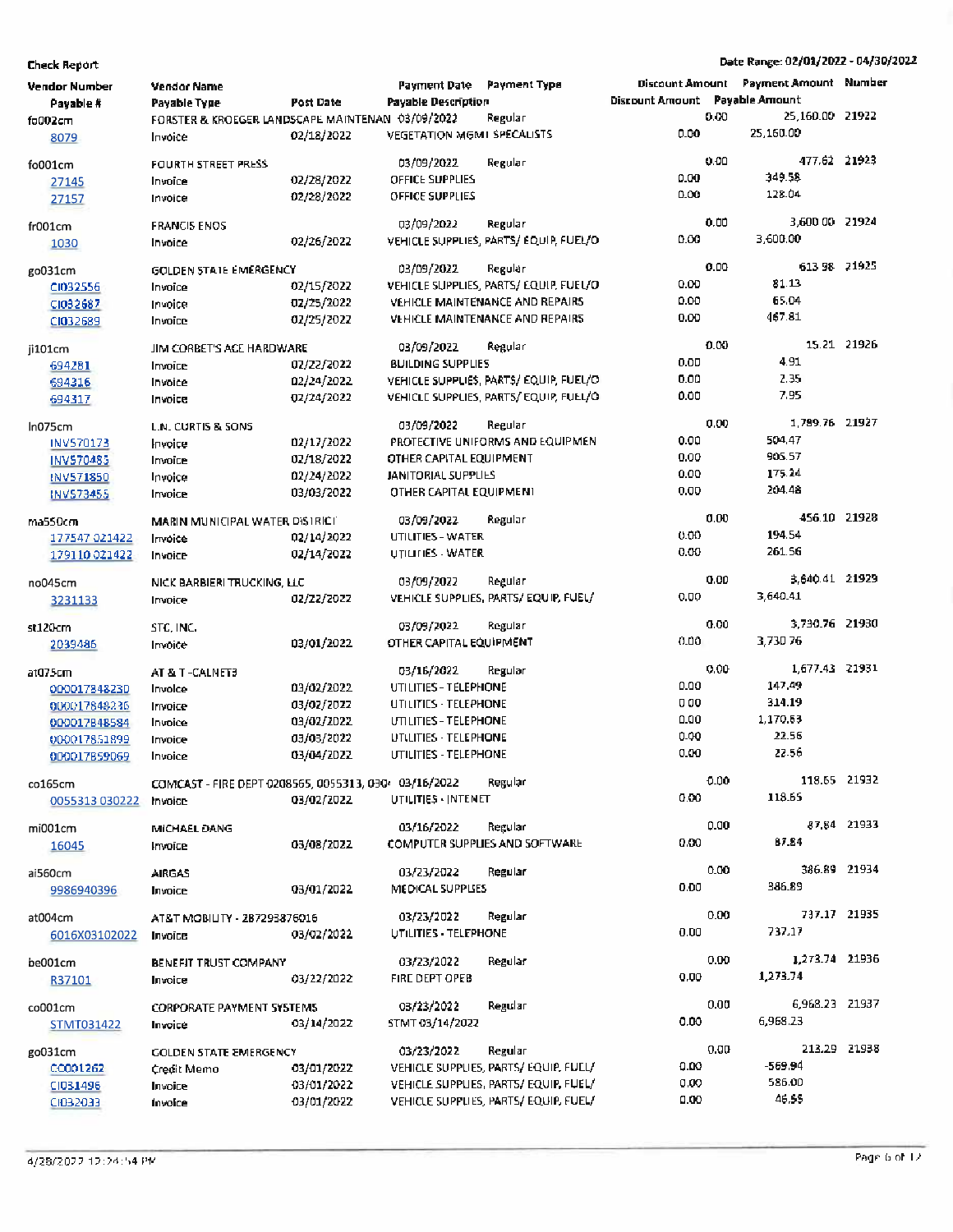| Vendor Number<br>Payable #<br>CI032244          | <b>Vendor Name</b><br>Payable Type<br>Invoice                    | Post Date<br>03/01/2022                | Payment Date Payment Type<br><b>Payable Description</b>                | VEHICLE SUPPLIES, PARTS/EQUIP, FUEL/                                              | <b>Oiscount Amount Payable Amount</b><br>0.00 |      | <b>Discount Amount Payment Amount Number</b><br>150.68 |             |
|-------------------------------------------------|------------------------------------------------------------------|----------------------------------------|------------------------------------------------------------------------|-----------------------------------------------------------------------------------|-----------------------------------------------|------|--------------------------------------------------------|-------------|
| li005cm<br>68009919                             | LINDE GAS & EQUIPMENT, INC.<br>Invoice                           | 03/01/2022                             | 03/23/2022<br>MISCELLANEOUS SUPPLIES                                   | Regular                                                                           | 0.00                                          | 0.00 | 227.95 21939<br>227.95                                 |             |
| ri003cm<br>5064091208                           | RICOH USA, INC.<br>Invoice                                       | 03/04/2022                             | 03/23/2022<br>PRIVATE CONTRACTUAL                                      | Regular                                                                           | 0.00                                          | 0.00 | 130.43 21940<br>130.43                                 |             |
| th002cm<br><b>INV-KA-66804</b>                  | THE KNOX COMPANY<br>Invoice                                      | 03/07/2022                             | 03/23/2022<br>MEDICAL SUPPLIES                                         | Regular                                                                           | 0.00                                          | 0.00 | 3,655.17 21941<br>3,655.17                             |             |
| ve002cm<br>9901079234                           | VERIZON WIRELESS - 670722771-00004<br>Invoice                    | 03/04/2022                             | 03/23/2022                                                             | Regular<br>MANANGEMENT INFO SYSTEMS/COMPU                                         | 0.00                                          | 0.00 | 656.46 21942<br>656.46                                 |             |
| ms001cm<br>042022RET                            | MSA DENTAL POOL<br>Invoice                                       | 03/29/2022                             | 03/29/2022<br>04/2022 RET PREM                                         | Regular                                                                           | 0.00                                          | 0.00 | 234.54 21943<br>234.54                                 |             |
| vi099cm<br>042022RET                            | VISION SERVICE PLAN {CA}<br>Invoice                              | 03/29/2022                             | 03/29/2022<br>04/2022 RET PREM                                         | Regular                                                                           | 0.00                                          | 0.00 | 18.05 21944<br>18.05                                   |             |
| an005cm<br>R39918                               | ANTHONY FEDANZO<br>Invoice                                       | 03/22/2022                             | 03/30/2022<br>DISASTER SUPPLIES                                        | Regular                                                                           | 0.00                                          | 0.00 | 630.91 21945<br>630.91                                 |             |
| at110cm<br>897656X0317202 Invoice               | AT & T MOBILITY-287245897656                                     | 03/09/2022                             | 03/30/2022<br><b>UTILITIES - TELEPHONE</b>                             | Regular                                                                           | 0.00                                          | 0.00 | 218.66 21946<br>218.66                                 |             |
| bo105cm<br>84434810<br>84434811<br>84438926     | <b>BOUND TREE MEDICAL, LLC</b><br>Invoice<br>Invoice<br>Invoice  | 03/08/2022<br>03/08/2022<br>03/10/2022 | 03/30/2022<br>MEDICAL SUPPLIES<br>MEDICAL SUPPLIES<br>MEDICAL SUPPLIES | Regular                                                                           | 0.00.<br>0.00<br>0.00                         | 0.00 | 125.63 21947<br>34.88<br>67.80<br>22.95                |             |
| co165cm<br>0304067 031222                       | COMCAST - FIRE DEPT 0208565, 0055313, 030/ 03/30/2022<br>Invoice | 03/12/2022                             |                                                                        | Regular<br>MANANGEMENT INFO SYSTEMS/COMPU                                         | 0.00                                          | 0.00 | 190.78 21949<br>190.78                                 |             |
| fi003cm<br>S22-62006                            | <b>FIRE INNOVATIONS</b><br>Invoice                               | 03/11/2022                             | 03/30/2022                                                             | Regular<br>PROTECTIVE UNIFORMS AND EQUIPMEN                                       | 0.00                                          | 0.00 | 278.01 21951<br>278.01                                 |             |
| fi045c<br>1344742                               | FISHMAN SUPPLY CO. (FIRE-7762)<br>Invoice                        | 03/11/2022                             | 03/30/2022<br>JANITORIAL SUPPLIES                                      | Regular                                                                           | 0.00                                          | 0.00 | 136 89 21952<br>135.89                                 |             |
| ji101cm<br>694471                               | JIM CORBET'S ACE HARDWARE<br>Invoice                             | 03/11/2022                             | 03/30/2022<br><b>TOOLS</b>                                             | Regular                                                                           | 0.00                                          | 0.00 | 17.13                                                  | 17.13 21953 |
| In075cm<br><b>INV576414</b><br><b>INV577622</b> | L.N. CURTIS & SONS<br>Invoice<br>Invoice                         | 03/14/2022<br>03/15/2022               | 03/30/2022                                                             | Regular<br>PROTECTIVE UNIFORMS AND EQUIPMENT<br>PROTECTIVE UNIFORMS AND EQUIPMENT | 0.00<br>0.00                                  | 0.00 | 2,125.67 21954<br>1,924.02<br>201 65                   |             |
| of029c<br>230166549001                          | OFFICE DEPOT-FIRE-89507905 FILE #81901<br>Invoice                | 03/16/2022                             | 03/30/2022<br>OFFICE SUPPLIES                                          | Regular                                                                           | 0.00                                          | 0.00 | 171.24 21955<br>171.24                                 |             |
| ri003cm<br>105983541                            | RICOH USA, INC.<br>Invoice                                       | 03/16/2022                             | 03/30/2022<br>PRIVATE CONTRACTUAL SERVICES                             | Regular                                                                           | 0.00                                          | 0.00 | 212.18 21956<br>212.18                                 |             |
| sa042cm<br>88376709                             | SAFETY-KLEEN SYSTEMS, INC<br>Invoice                             | 03/09/2022                             | 03/30/2022                                                             | Regular<br>HAZARDOUS WASTE DISPOSAL/PERMIT                                        | D OO                                          | 0.00 | 1,265.39 21957<br>1,265.39                             |             |
| st039cm<br>3701151                              | STRYKER SALES CORPORATION<br>Invoice                             | 03/14/2022                             | 03/30/2022<br><b>OTHER CONTRACT SERVICES</b>                           | Regular                                                                           | 0 00                                          | 0.00 | 6,513.20 21958<br>6,513.20                             |             |
| th002cm<br>INV-KA-69465                         | THE KNOX COMPANY<br>Invoice                                      | 03/15/2022                             | 03/30/2022<br>OTHER CAPITAL EQUIPMENT                                  | Regular                                                                           | 000                                           | 0.00 | 100.30 21959<br>100.30                                 |             |
| ch250cm<br>79697811                             | WEX BANK<br>Invoice                                              | 03/23/2022                             | 03/30/2022<br>VEHICLE SUPPLIES - FUEL/OIL, TIRES                       | Regular                                                                           | 0.00                                          | 0.00 | 2,540.83 21961<br>2,540.83                             |             |
| al025c                                          | AIR EXCHANGE, INC.                                               |                                        | 04/07/2022                                                             | Regular                                                                           |                                               | 0.00 | \$15.73 21962                                          |             |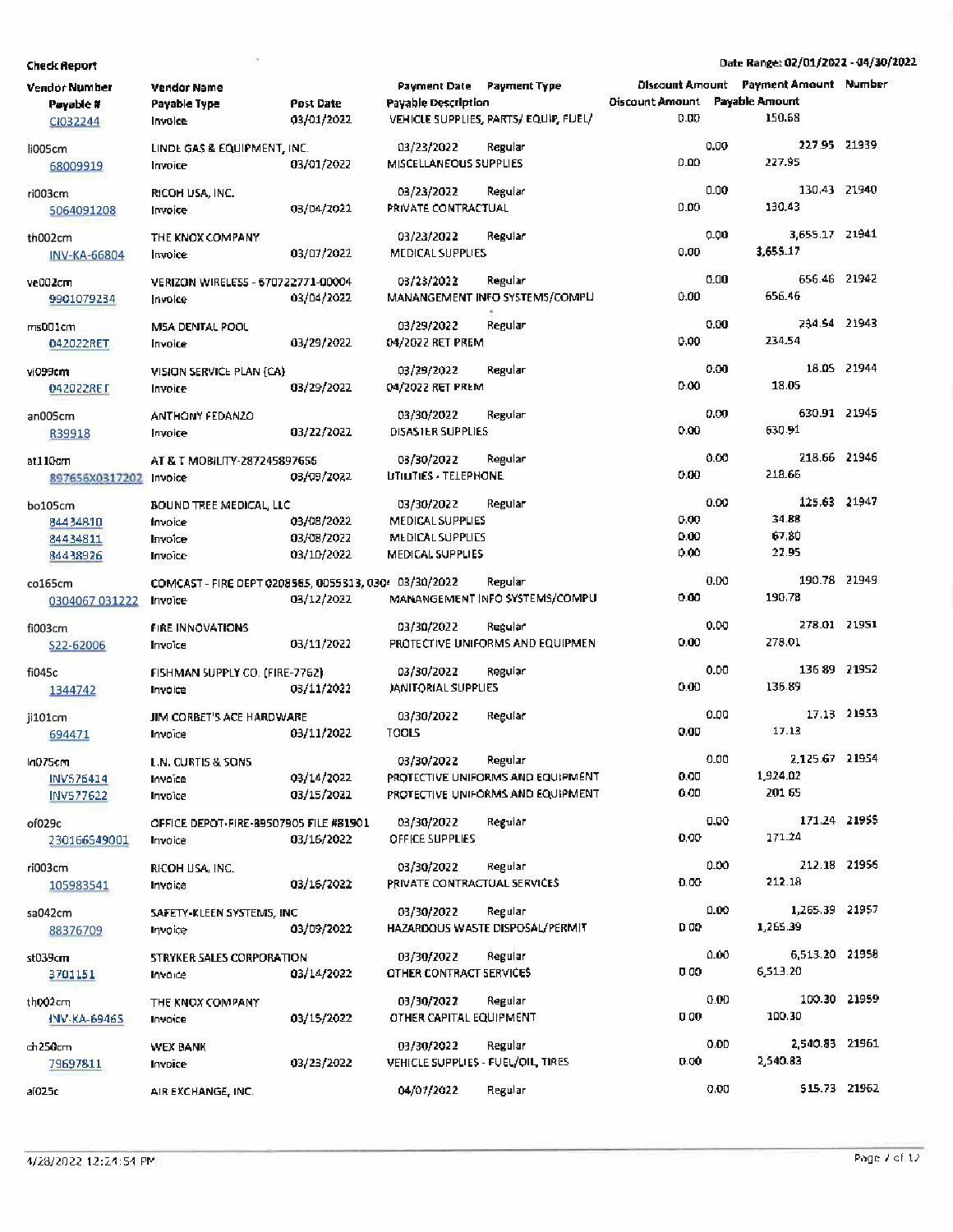| <b>Vendor Number</b><br>Payable #<br>91606773 | <b>Vendor Name</b><br>Payable Type<br>Invoice                 | <b>Post Date</b><br>04/01/2022         | Payment Date Payment Type<br><b>Payable Description</b><br><b>BUILDING MAINTENANCE - OTHER</b> |                                                  | <b>Discount Amount</b><br>Discount Amount<br>0.00 | <b>Payment Amount</b> Number<br><b>Payable Amount</b><br>515.73 |             |
|-----------------------------------------------|---------------------------------------------------------------|----------------------------------------|------------------------------------------------------------------------------------------------|--------------------------------------------------|---------------------------------------------------|-----------------------------------------------------------------|-------------|
| al001cm<br>11576                              | ALPINE SPRINGS WATER DISTRIBUTION<br>Invoice                  | 04/01/2022                             | 04/07/2022<br><b>BUILDING SUPPLIES</b>                                                         | Regular                                          | 0.00<br>0.00                                      | 12.00                                                           | 12.00 21963 |
| ba002cm<br>BCIPIA-2022-184                    | BAY CITIES JOINT POWER INSURANCE AUTHOR 04/07/2022<br>Invoice | 04/01/2022                             | WORKERS COMPENSATION CLAIMS                                                                    | Regular                                          | 0.00<br>0.00                                      | 14,361.52 21964<br>14,361.52                                    |             |
| be001cm<br>R37102                             | <b>BENEFIT TRUST COMPANY</b><br>Invoice                       | 04/05/2022                             | 04/07/2022<br>FIRE DEPT OPEB                                                                   | Regular                                          | 0.00<br>0.00                                      | 636.87 21965<br>636.87                                          |             |
| bo105cm<br>84452756                           | BOUND TREE MEDICAL, LLC<br>Invoice                            | 04/01/2022                             | 04/07/2022<br>MEDICAL SUPPLIES                                                                 | Regular                                          | 0.00<br>0.00                                      | 1,387.38 21966<br>116.75<br>232.25                              |             |
| 84452757<br>84456672<br>84459868              | Invoice<br>Invoice<br>Invoice                                 | 04/01/2022<br>04/01/2022<br>04/01/2022 | MEDICAL SUPPLIES<br>MEDICAL SUPPLIES<br>MEDICAL SUPPLIES                                       |                                                  | 0.00<br>0.00<br>0.00                              | 558.78<br>239.80                                                |             |
| 84459869<br>di001cm                           | Invoice<br>DIEGO TRUCK REPAIR, INC.                           | 04/01/2022                             | <b>MEDICAL SUPPLIES</b><br>04/07/2022                                                          | Regular                                          | 0.00<br>0.00                                      | 239.80<br>232.53 21967                                          |             |
| 64302<br>em121cm                              | Invoice<br><b>EMERGENCY EQUIPMENT</b>                         | 04/01/2022                             | 04/07/2022                                                                                     | VEHICLE MAINTENANCE AND REPAIRS<br>Regular       | 0.00<br>0.00                                      | 232.53<br>2,000.54 21968                                        |             |
| 65135<br>ji101cm                              | Invoice<br>JIM CORBET'S ACE HARDWARE                          | 04/01/2022                             | <b>CLOTHING/DAILY UNIFORMS</b><br>04/07/2022                                                   | Regular                                          | 0.00<br>0.00                                      | 2,000.54<br>102.87 21970                                        |             |
| 694578<br>694591<br>694592                    | Invoice<br>Invoice<br>Invoice                                 | 04/01/2022<br>04/01/2022<br>04/01/2022 | <b>JANITORIAL SUPPLIES</b><br>HYDRANTS/HOSES<br><b>BUILDING SUPPLIES</b>                       |                                                  | 0.00<br>0.00<br>0.00                              | 17.60<br>17.15<br>23.06                                         |             |
| 694614<br>694637                              | Invoice<br>Invoice                                            | 04/01/2022<br>04/01/2022               | <b>BUILDING SUPPLIES</b><br><b>BUILDING MAINTENANCE - OTHER</b>                                |                                                  | 0.00<br>0.00                                      | 44.19<br>0.85                                                   |             |
| ln075cm<br>INV579669                          | LN. CURTIS & SONS<br>Invoice                                  | 04/01/2022                             | 04/07/2022<br><b>CLOTHING/DAILY UNIFORMS</b>                                                   | Regular                                          | 0.00<br>0.00                                      | 1,941.55 21971<br>714.45                                        |             |
| INV579710<br>INV580488                        | Invoice<br>Invoice                                            | 04/01/2022<br>04/01/2022               | <b>CLOTHING/DAILY UNIFORMS</b><br>OTHER CAPITAL EQUIPMENT                                      |                                                  | 0.00<br>0.00                                      | 1,019.15<br>207.95                                              |             |
| le115c<br>SI72129<br>SI72172                  | LEHR AUTO ELECTRIC<br>Invoice<br>Invoice                      | 04/01/2022<br>04/01/2022               | 04/07/2022<br><b>VEGETATION MGMT SPECALISTS</b><br><b>VEGETATION MGMT SPECALISTS</b>           | Regular                                          | 0.00<br>0.00<br>0.00                              | 5,246.09 21972<br>5,178.45<br>67.64                             |             |
| ma550cm<br>131645 032122                      | MARIN MUNICIPAL WATER DISTRICT<br>Invoice                     | 04/01/2022                             | 04/07/2022<br>UTILITIES - WATER                                                                | Regular                                          | 0.00<br>0.00<br>0.00                              | 748.81 21973<br>380.04<br>174.23                                |             |
| 169024 031822<br>443790 032122                | Invoice<br>invoice                                            | 04/01/2022<br>04/01/2022               | UTILITIES - WATER<br>UTILITIES - WATER                                                         |                                                  | 0.00<br>0.00                                      | 194.54<br>4,246.18 21974                                        |             |
| n1002cm<br>3238720                            | NICK BARBIERI TRUCKING, LLC<br>Invoice                        | 04/01/2022                             | 04/07/2022                                                                                     | Regular<br>VEHICLE SUPPLIES, PARTS/EQUIP, FUEL/O | 0.00<br>0.00                                      | 4,246.18                                                        | 95.65 21975 |
| of029c<br>230374260001                        | OFFICE DEPOT-FIRE-89507905 FILE #81901<br>Invoice             | 04/01/2022                             | 04/07/2022<br>MEETINGS AND TRAVEL                                                              | Regular                                          | 0.00<br>0.00                                      | 96.65<br>2,567.95 21976                                         |             |
| pa176cm<br>1939277301-6 03 Invoice            | PACIFIC GAS & ELECTRIC                                        | 04/01/2022                             | 04/07/2022<br>UTILITIES - ELECTRICITY                                                          | Regular                                          | 0.00                                              | 2,567.95                                                        |             |
| ra002cm<br>02220228<br>20220331               | RACHEL KERTZ CONSULTING, LLC<br>Invoice<br>Invoice            | 04/01/2022<br>04/01/2022               | 04/07/2022<br>TRAINING AND EDUCATION<br>TRAINING AND EDUCATION                                 | Regular                                          | 0.00<br>0.00<br>0.00                              | 8,400.00 21977<br>4,200.00<br>4,200.00                          |             |
| re024r.<br><b>MARCH 2022</b>                  | RESOLVE INSURANCE SYSTEMS<br>Invoice                          | 04/01/2022                             | 04/07/2022<br>OTHER CONTRACT SERVICES                                                          | Regular                                          | <b>D.OO</b>                                       | 0.00<br>862.83 21978<br>862.83                                  |             |
| ri003cm<br>5064186603                         | RICOH USA, INC.<br>Invoice                                    | 04/01/2022                             | 04/07/2022<br>PRIVATE CONTRACTUAL SERVICES                                                     | Regular                                          | D.00                                              | 0.00<br>21.00                                                   | 21 00 21979 |
| si101c                                        | SILVERADO AVIONICS INC.                                       |                                        | 04/07/2022                                                                                     | Regular                                          |                                                   | 4,910.54 21980<br>0.00                                          |             |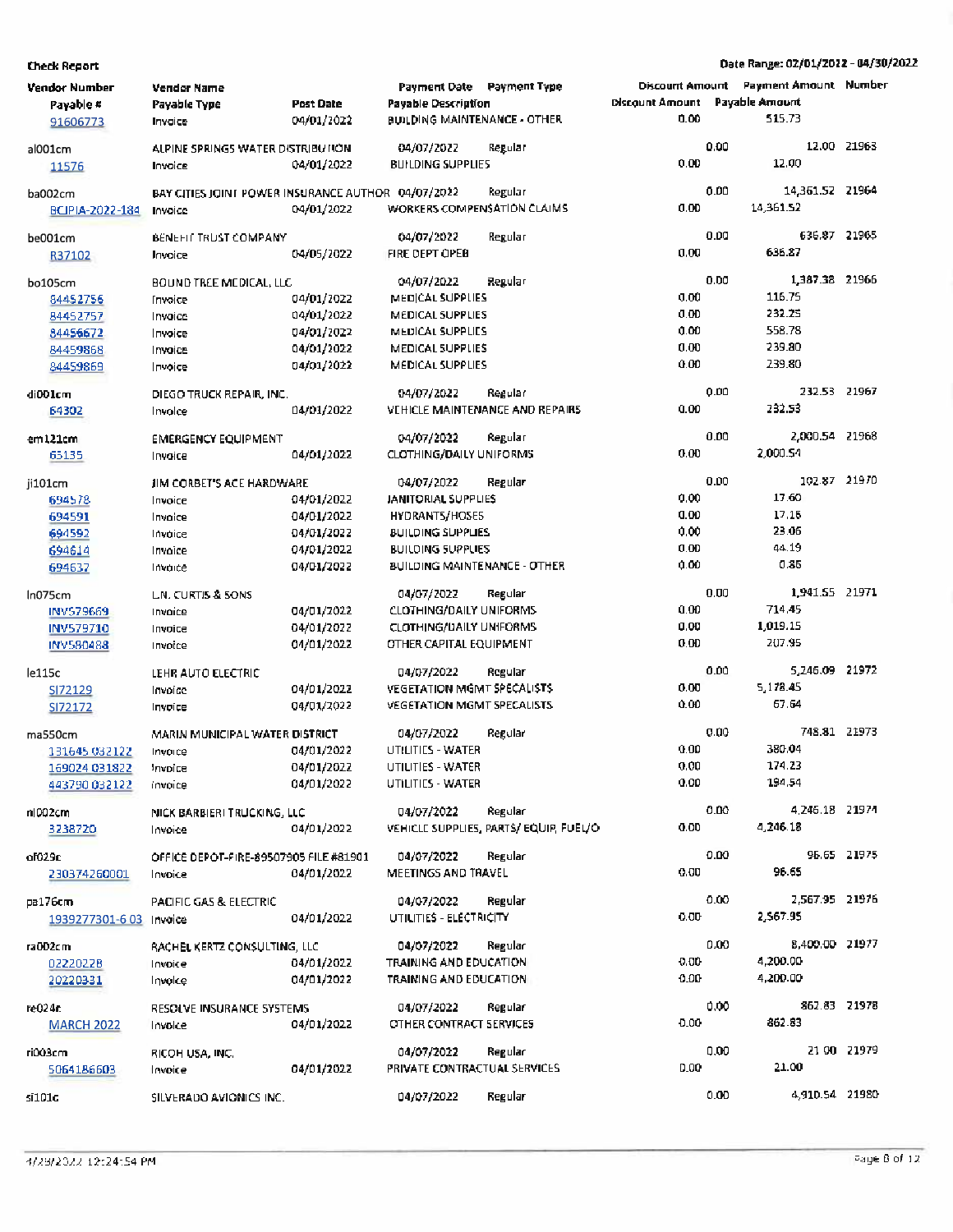| Vendar Number<br>Payable #<br>2203B | <b>Vendor Name</b><br>Payable Type<br>Invoice         | Post Date<br>04/01/2022 | <b>Payable Description</b><br>RADIO MAINTENANCE/REPAIR | Payment Date Payment Type           | <b>Discount Amount Payable Amount</b><br>0.00 |      | <b>Oiscount Amount</b> Payment Amount Number<br>4.910.54 |             |
|-------------------------------------|-------------------------------------------------------|-------------------------|--------------------------------------------------------|-------------------------------------|-----------------------------------------------|------|----------------------------------------------------------|-------------|
| us001cm                             | US BEHAVIORAL HEALTH PLAN, CA                         |                         | 04/07/2022                                             | Regular                             |                                               | 0,00 | 415.00 21981                                             |             |
| <b>APR 22</b>                       | Invoice                                               | 04/01/2022              | OTHER EMPLOYEE BENEFITS                                |                                     | 0.00                                          |      | 415.00                                                   |             |
| ai101c                              | AIR TECHNOLOGY WEST                                   |                         | 04/14/2022                                             | Regular                             |                                               | 0,00 | 789.17 21982                                             |             |
| 7148                                | Invoice                                               | 04/08/2022              |                                                        | OTHER EQUIPMENT/MAINTENANCE REPA    | 0.00                                          |      | 789.17                                                   |             |
| at075cm                             | AT & T-CALNET3                                        |                         | 04/14/2022                                             | Regular                             |                                               | 0.00 | 2,613.39 21983                                           |             |
| 000017924637                        | Invalce                                               | 04/14/2022              | UTILITIES - TELEPHONE                                  |                                     | 000                                           |      | 1,075.82                                                 |             |
| 000018001120                        | Invoice                                               | 04/02/2022              | UTILITIES - TELEPHONE                                  |                                     | 0.00                                          |      | 147,49                                                   |             |
| 000018001126                        | Invaice                                               | 04/02/2022              | UTILITIES - TELEPHONE                                  |                                     | 000                                           |      | 314.22                                                   |             |
| 000018001474                        | Invoice                                               | 04/02/2022              | UTILITIES - TELEPHONE                                  |                                     | 0.00                                          |      | 1,075.86                                                 |             |
| ba005cm                             | <b>BARTEL ASSOCIATES, LLC</b>                         |                         | 04/14/2022                                             | Regular                             |                                               | 0.00 | 8,240.00 21984                                           |             |
| 22-204                              | Invoice                                               | 04/13/2022              |                                                        | OU ISIDE SRVC-OTHER PROFESSIONAL SR | 0.00                                          |      | 8,240.00                                                 |             |
| be053cm                             | BERTRAND, FOX, ELLIOT, OSMAN & WENZEL                 |                         | 04/14/2022                                             | Regular                             |                                               | 0.00 | 1,541.25 21985                                           |             |
| <b>INV033022</b>                    | Invoice                                               | 04/13/2022              | <b>GENERAL LEGAL COUNSEL</b>                           |                                     | 0.00                                          |      | 1,541.25                                                 |             |
| co165cm                             | COMCAST - FIRE DEPT 0208565, 0055313, 0304 04/14/2022 |                         |                                                        | Regular                             |                                               | 0.00 | 118.60 21987                                             |             |
| 0055313 040222                      | Invoice                                               | 04/02/2022              | UTILITIES - INTENET                                    |                                     | 0.00                                          |      | 118.60                                                   |             |
|                                     |                                                       |                         |                                                        |                                     |                                               |      |                                                          |             |
| da002cm.                            | DAVIS SIGN COMPANY, INC.                              |                         | 04/14/2022                                             | Regular                             | 0.00                                          | 0.00 | 5,900.00 21988<br>5,900.00                               |             |
| 34957                               | Invoice                                               | 04/05/2022              | <b>VEGETATION MGMT SPECALISTS</b>                      |                                     |                                               |      |                                                          |             |
| de001cm                             | DEPT. OF JUSTICE                                      |                         | 04/14/2022                                             | Regular                             |                                               | 0.00 |                                                          | 96.00 21989 |
| \$\$\$913                           | Invoice                                               | 04/13/2022              |                                                        | HIRING AND RECRUITMENT EXPENSES     | 0.00                                          |      | 32.00                                                    |             |
| 567331                              | Invoice                                               | 04/13/2022              |                                                        | HIRING AND RECRUITMENT EXPENSES     | 0.00                                          |      | 64.00                                                    |             |
| ma34Scm                             | MARIN COUNTY TAX COLLECTOR-                           |                         | 04/14/2022                                             | Regular                             |                                               | 0.00 | 1,776.25 21990                                           |             |
| 21413 032422                        | Invoice                                               | 04/14/2022              | RADIO MAINTENANCE/REPAIR                               |                                     | 0.00                                          |      | 1,776.25                                                 |             |
| mi001cm                             | MICHAEL DANG                                          |                         | 04/14/2022                                             | Regular                             |                                               | 0.00 |                                                          | 87.84 21991 |
| 16064                               | Invoice                                               | 04/05/2022              |                                                        | COMPUTER SUPPLIES AND SOFTWARE      | 0.00                                          |      | 87.84                                                    |             |
|                                     |                                                       |                         |                                                        |                                     |                                               |      |                                                          |             |
| ri003cm                             | RICOH USA, INC.                                       |                         | 04/14/2022                                             | Regular                             | 0.00                                          | 0.00 | 10.50                                                    | 10.50 21993 |
| 5064319338                          | Invoice                                               | 04/01/2022              | PRIVATE CONTRACTUAL SERVICES                           |                                     |                                               |      |                                                          |             |
| ai560cm                             | AIRGA5                                                |                         | 04/21/2022                                             | Regular                             |                                               | 0.00 | 429.10 21994                                             |             |
| 9987661570                          | Invoice                                               | 04/20/2022              | <b>MEDICAL SUPPLIES</b>                                |                                     | 0.00                                          |      | 429.10                                                   |             |
| at004cm                             | AT&T MOBILITY - 287293876016                          |                         | 04/21/2022                                             | Regular                             |                                               | 0.00 | 3,999 91 21995                                           |             |
| 6016X04102022                       | Invoice                                               | 04/02/2022              | UTILITIES - TELEPHONE                                  |                                     | 0.00                                          |      | 3,999.91                                                 |             |
| be001cm                             | BENEFIT TRUST COMPANY                                 |                         | 04/21/2022                                             | Regular                             |                                               | 0.00 | 63687 21996                                              |             |
| R37129                              | Invoice                                               | 04/18/2022              | <b>FIRE DEPT OPEB</b>                                  |                                     | 0.00                                          |      | 636.87                                                   |             |
|                                     |                                                       |                         |                                                        | Regulari                            |                                               | 0.00 | 1,709 20 21997                                           |             |
| bo105cm                             | BOUND TREE MEDICAL, LLC                               | 04/20/2022              | 04/21/2022<br><b>MEDICAL SUPPLIES</b>                  |                                     | 0.00                                          |      | 239.80                                                   |             |
| 84461663<br>84463763                | Invoice                                               | 04/20/2022              | <b>MEDICAL SUPPLIES</b>                                |                                     | 0.00                                          |      | 78.46                                                    |             |
| 84469698                            | Invoice                                               | 04/01/2022              | <b>MEDICAL SUPPLIES</b>                                |                                     | 0.00                                          |      | 189.80                                                   |             |
| 84471475                            | Invoice<br>Invoice                                    | 04/04/2022              | <b>MEDICAL SUPPLIES</b>                                |                                     | 0.00                                          |      | 1,201.14                                                 |             |
|                                     |                                                       |                         |                                                        |                                     |                                               |      |                                                          |             |
| co165cm                             | COMCAST - FIRE DEPT 0208565, 0055313, 0304 04/21/2022 |                         |                                                        | Regular                             |                                               | 0.00 | 190.66 21998                                             |             |
| 0304067 041222                      | Invoice                                               | 04/12/2022              | UTILITIES - INTENET                                    |                                     | 0.00                                          |      | 190.66                                                   |             |
| co001cm                             | <b>CORPORATE PAYMENT SYSTEMS</b>                      |                         | 04/21/2022                                             | Regulari                            |                                               | 0.00 | 18,561.30 21999                                          |             |
| 0276650104142                       | Invoice                                               | 04/14/2022              | APRIL 2022 STATEMENT                                   |                                     | 0.00                                          |      | 18,561.30                                                |             |
| di001cm                             | DIEGO TRUCK REPAIR, INC.                              |                         | 04/21/2022                                             | Regular                             |                                               | 0.00 | 371.66 22000                                             |             |
| 64377                               | Invoice                                               | 04/06/2022              |                                                        | VEHICLE MAINTENANCE AND REPAIRS     | 0.00                                          |      | 371.66                                                   |             |
|                                     |                                                       |                         | 04/21/2022                                             |                                     |                                               | 0.00 |                                                          | 93.10 22002 |
| gl 102c<br>00000002929890 Invoice   | GLOBALSTAR USA                                        | 04/21/2022              | UTILITIES - TELEPHONE                                  | Regular                             | 0.00                                          |      | 93.10                                                    |             |
|                                     |                                                       |                         |                                                        |                                     |                                               |      |                                                          |             |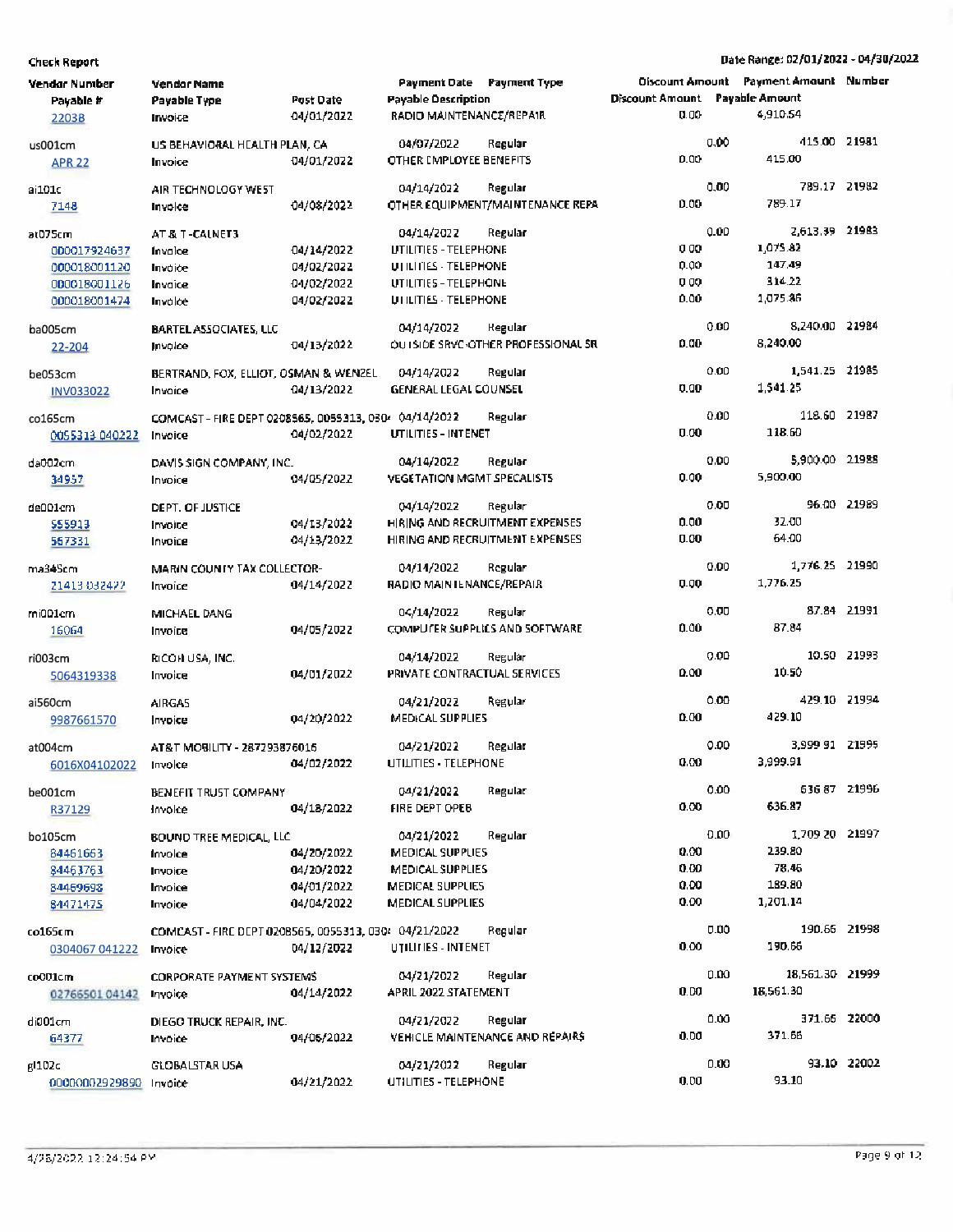| Vendor Number           | Vendor Name                                      |                  | Payment Date Payment Type         |                                      |                                |      | Discount Amount Payment Amount Number |             |
|-------------------------|--------------------------------------------------|------------------|-----------------------------------|--------------------------------------|--------------------------------|------|---------------------------------------|-------------|
| Payable #               | Payable Type                                     | <b>Past Date</b> | <b>Payable Description</b>        |                                      | Discount Amount Payable Amount |      |                                       |             |
| [i101cm]                | JIM CORBET'S ACE HARDWARE                        |                  | 04/21/2022                        | Regular                              |                                | 0.00 |                                       | 9.08 22003  |
| 694767                  | Invoice                                          | 04/07/2022       | <b>BUILDING SUPPLIES</b>          |                                      | 0.00                           |      | 3.25                                  |             |
| 694804                  | Invoice                                          | 04/11/2022       | <b>BUILDING SUPPLIES</b>          |                                      | <b>D.00</b>                    |      | 5.83                                  |             |
| In075cm                 | L.N. CURTIS & SONS                               |                  | 04/21/2022                        | Regular                              |                                | 0.00 | 650.68 22004                          |             |
| INV582771               | Invoice                                          | 04/20/2022       |                                   | VEHICLE SUPPLIES, PARTS/EQUIP, FUEL/ | 000                            |      | 54.50                                 |             |
| <b>INV584562</b>        | Invoice                                          | 04/06/2022       | <b>CLOTHING/DAILY UNIFORMS</b>    |                                      | 0.00                           |      | 193.13                                |             |
| INV584885               | Invoice                                          | 04/07/2022       | <b>JANITORIAL SUPPLIES</b>        |                                      | 0.00                           |      | 172.93                                |             |
| <b>INVSB5285</b>        | Invoice                                          | 04/08/2022       | <b>CLOTHING/DAILY UNIFORMS</b>    |                                      | 000                            |      | 230.12                                |             |
| to002cm                 | TODD LANDO                                       |                  | 04/21/2022                        | Regular                              |                                | 0.00 | 420.49 22005                          |             |
| R39915                  | Invoice                                          | 04/18/2022       | <b>VEGETATION MGMT SPECALISTS</b> |                                      | 0.00                           |      | 420.49                                |             |
| ve002cm                 | VERIZON WIRELESS - 670722771-00004               |                  | 04/21/2022                        | Regular                              |                                | 0.00 | 7,229.93 22006                        |             |
| 9903396605              | Invoice                                          | 04/04/2022       |                                   | MANANGEMENT INFO SYSTEMS/COMPU       | 0.00                           |      | 7,229.93                              |             |
|                         | MSA DENTAL POOL                                  |                  | 04/26/2022                        | Regular                              |                                | 0.00 | 234.54 22007                          |             |
| ms001cm                 |                                                  | 04/26/2022       | CMFA DENTAL 05/2022               |                                      | 0.00                           |      | 234.54                                |             |
| 052022                  | Invoice                                          |                  |                                   |                                      |                                |      |                                       |             |
| vi099cm                 | VISION SERVICE PLAN (CA)                         |                  | 04/26/2022                        | Regular                              |                                | 0.00 |                                       | 18.05 22008 |
| 052022                  | Invoice                                          | 04/26/2022       | CMFA VISION 05/2022               |                                      | 0.00                           |      | 18.05                                 |             |
| al200cm                 | ALLSTAR FIRE EQUIPMENT, INC.                     |                  | 04/28/2022                        | Regular                              |                                | 0.00 | 320.00 22009                          |             |
| 239148                  | Invoice                                          | 04/13/2022       | <b>CLOTHING/DAILY UNIFORMS</b>    |                                      | 0.00                           |      | 320.00                                |             |
|                         |                                                  |                  |                                   |                                      |                                |      |                                       |             |
| at075cm                 | AT & T -CALNET3                                  |                  | 04/28/2022                        | Regular                              |                                | 0.00 | 2,196.62 22010                        |             |
| 000018002461            | Invoice                                          | 04/03/2022       | UTILITIES - TELEPHONE             |                                      | 0.00                           |      | 22.56                                 |             |
| 000018004747            | Invoice                                          | 04/04/2022       | UTILITIES - TELEPHONE             |                                      | 0.00                           |      | 22.56                                 |             |
| 000018069341            | Invoice                                          | 04/17/2022       | UTILITIES - TELEPHONE             |                                      | 000                            |      | 2,151.50                              |             |
| ca895c                  | CASCADE FIRE EQUIPMENT                           |                  | 04/28/2022                        | Regular                              |                                | 0.00 | 370.60 22011                          |             |
| 122735                  | Invoice                                          | 04/05/2022       | <b>DTHER CAPITAL EQUIPMENT</b>    |                                      | 0.00                           |      | 370.60                                |             |
| dn002cm                 | <b>DNG ENTERPRISES, INC.</b>                     |                  | 04/28/2022                        | Regular                              |                                | 0.00 |                                       | 22.07 22012 |
| 679515                  | Invoice                                          | 04/27/2022       | <b>OTHER CAPITAL EQUIPMENT</b>    |                                      | 0.00                           |      | 22.07                                 |             |
|                         |                                                  |                  |                                   |                                      |                                |      |                                       |             |
| fo002cm                 | FORSTER & KROEGER LANDSCAPE MAINTENAN 04/28/2022 |                  |                                   | Regular                              |                                | 0.00 | 6,600.00 22013                        |             |
| 8151                    | Invoice                                          | 04/27/2022       | <b>VEGETATION MGMT SPECALISTS</b> |                                      | 0.00                           |      | 6,600.00                              |             |
| ji101cm                 | JIM CORBET'S ACE HARDWARE                        |                  | 04/28/2022                        | Regular                              |                                | 0.00 | 341.85 22014                          |             |
| 694794                  | Invalce                                          | 04/10/2022       | <b>BUILDING SUPPLIES</b>          |                                      | 0.00                           |      | 2.58                                  |             |
| 694851                  | Irvoice                                          | 04/16/2022       | TOOLS                             |                                      | 0.00                           |      | 339.27                                |             |
| In075cm                 | <b>L.N. CURTIS &amp; SONS</b>                    |                  | 04/28/2022                        | Regular                              |                                | 0.00 | 1,338.71 22015                        |             |
| INV585449               | Invoice                                          | 04/11/2022       | <b>CLOTHING/DAILY UNIFORMS</b>    |                                      | 0.00                           |      | 512.21                                |             |
| INV586859               | Invaice                                          | 04/14/2022       | <b>CLOTHING/DAILY UNIFORMS</b>    |                                      | D 00                           |      | 826.50                                |             |
| ma550cm                 | MARIN MUNICIPAL WATER DISTRICT                   |                  | 04/28/2022                        | Regular                              |                                | 0.00 | 730.47 22016                          |             |
| 107103-041122           | Invaice                                          | 04/11/2022       | UTILITIES - WATER                 |                                      | D 00                           |      | 26.66                                 |             |
| 146154 041222           | Invoice                                          | 04/12/2022       | <b>UTILITIES - WATER</b>          |                                      | 0.00                           |      | 188.42                                |             |
| 177547 041322           | Invaice                                          | 04/13/2022       | UTILITIES - WATER                 |                                      | 0.00                           |      | 194.54                                |             |
| 179110 041322           | Invoice                                          | 04/13/2022       | <b>UTILITIES - WATER</b>          |                                      | 0.00                           |      | 222.88                                |             |
| 347913 041222           | Invaice                                          | 04/12/2022       | UTILITIES - WATER                 |                                      | 0.00                           |      | 97.97                                 |             |
| pa176cm                 | <b>PACIFIC GAS &amp; ELECTRIC</b>                |                  | 04/28/2022                        | Regular                              |                                | 0.00 | 2,350.87 22017                        |             |
| 1939277301 6.04 Invoice |                                                  | 04/21/2022       | UTILITIES - ELECTRICITY           |                                      | 0 00                           |      | 2,350.87                              |             |
|                         |                                                  |                  |                                   |                                      |                                |      |                                       |             |
| ne840cm                 | <b>SUMEET SINGH</b>                              |                  | 04/28/2022                        | Regular                              |                                | 0.00 | 4,520.98 22018                        |             |
| 48.                     | Invoice                                          | 04/19/2022       | <b>VEGETATION MGMT SPECALISTS</b> |                                      | 0.00                           |      | 4,520.98                              |             |
| th003cm                 | THE PERMANENTE MEDICAL GROUP, ICN.               |                  | 04/28/2022                        | Regular                              |                                | 0.00 | 2,818.00 22019                        |             |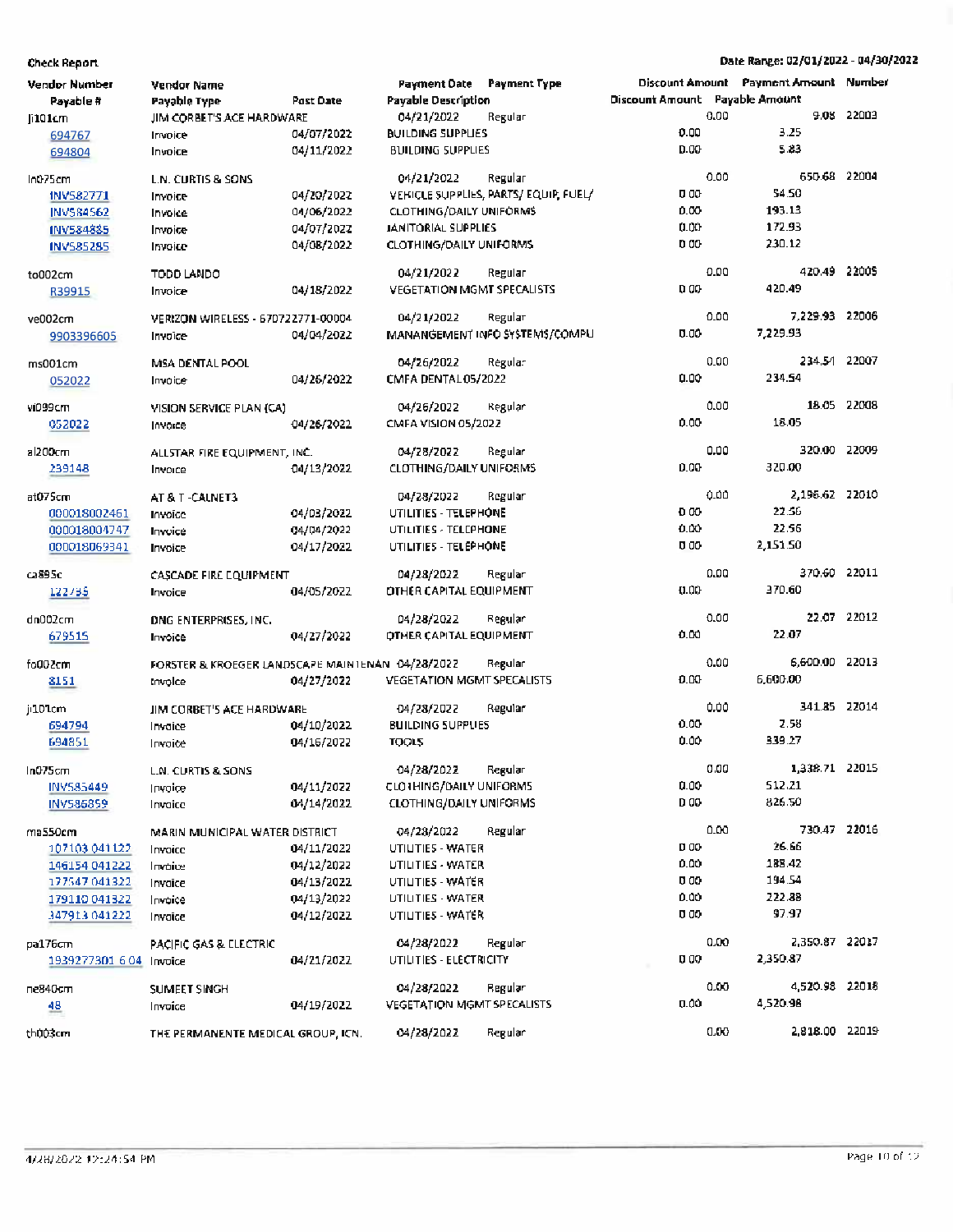#### Date Range: 02/01/2022 - 04/30/2022

| Vendor Number | Vendor Name  |            | <b>Payment Date Payment Type</b> |                                 |                                       | Discount Amount Payment Amount Number |  |
|---------------|--------------|------------|----------------------------------|---------------------------------|---------------------------------------|---------------------------------------|--|
| Payable #     | Payable Type | Post Date  | Payable Description              |                                 | <b>Discount Amount Pavable Amount</b> |                                       |  |
| 248669 040922 | Invaice      | 04/09/2022 |                                  | HIRING AND RECRUITMENT EXPENSES | 0.00                                  | 2.818.00                              |  |

#### **Bank Code AP Bank Summary**

| Payment Type         | Payable<br>Count | Payment<br><b>Count</b> | <b>Discount</b> | Payment    |
|----------------------|------------------|-------------------------|-----------------|------------|
| Regular Checks       | 281              | 182                     | 0.00            | 639,115.62 |
| Manual Checks        | o                | 0                       | 0.00            | 0.00       |
| <b>Voided Checks</b> | o                | Û                       | 0.00            | 0.00       |
| <b>Bank Drafts</b>   | ٥                | 0                       | 0.00            | 0.00       |
| EFT's                | ο                | Û                       | 0.00            | 0.00       |
|                      | 281              | 182                     | 0.00            | 639,115.62 |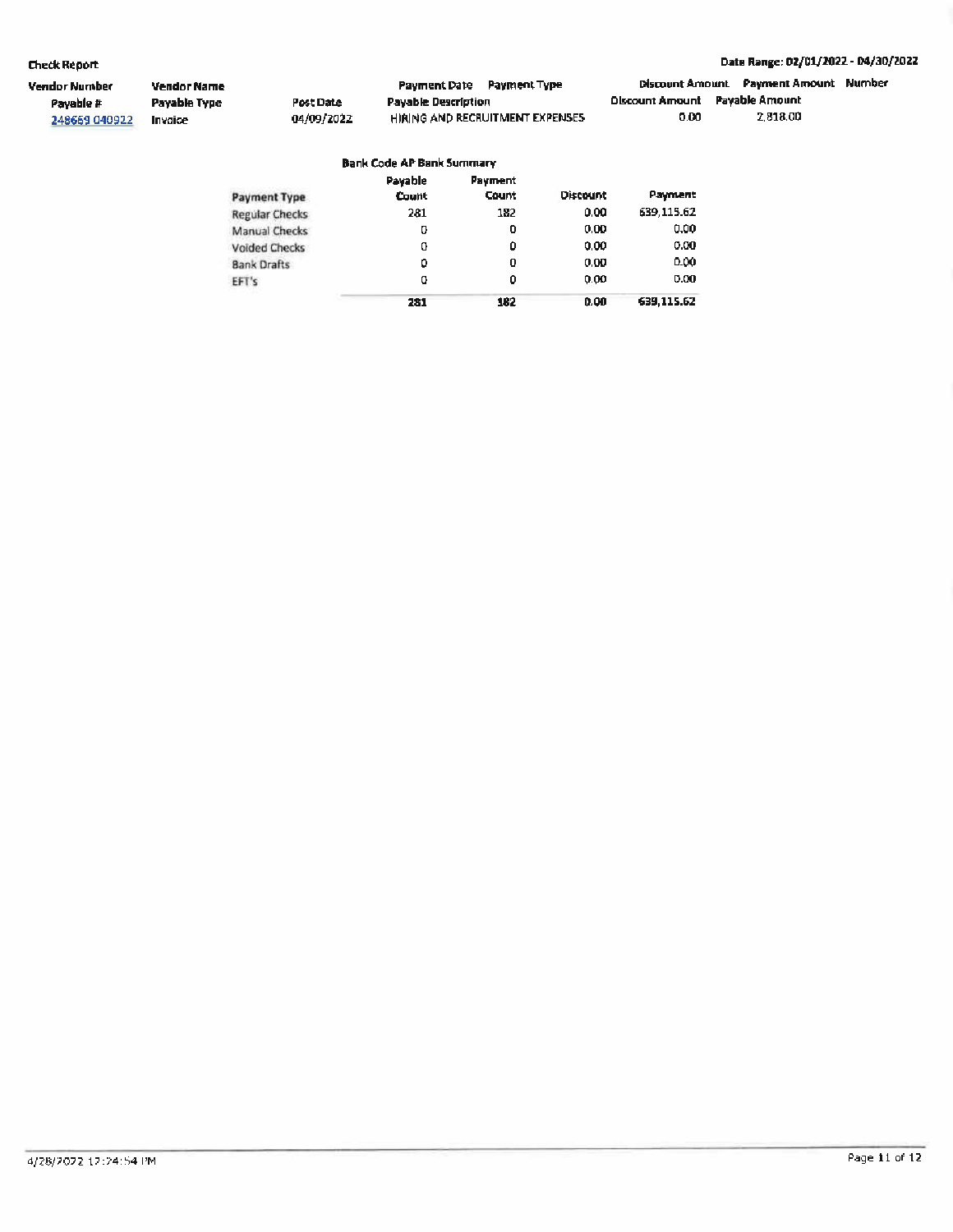# **All Bank Codes Check Summary**

| Payment Type          | Payable<br>Count | Payment<br>Count | <b>Discount</b> | Payment    |
|-----------------------|------------------|------------------|-----------------|------------|
| <b>Regular Checks</b> | 281              | 182              | 0.00            | 639.115.62 |
| Manual Checks         | ٥                | 0                | 0.00            | 0.00       |
| <b>Voided Checks</b>  | 0                | o                | 0.00            | 0.00       |
| <b>Bank Drafts</b>    | о                | o                | 0.00            | 0.00       |
| EFT's                 | o                | $\bf{0}$         | 0.00            | 0.00       |
|                       | 281              | 192              | 0.00            | 639,115.62 |

# **Fund Summary**

| Fund | Name                    | Period | Amount     |
|------|-------------------------|--------|------------|
| -99  | POOLED CASH - OPERATING | 2/2022 | 294,547.81 |
| 99   | POOLED CASH - OPERATING | 3/2022 | 218,524.03 |
| 99   | POOLED CASH - OPERATING | 4/2022 | 126.043.78 |
|      |                         |        | 639.115.62 |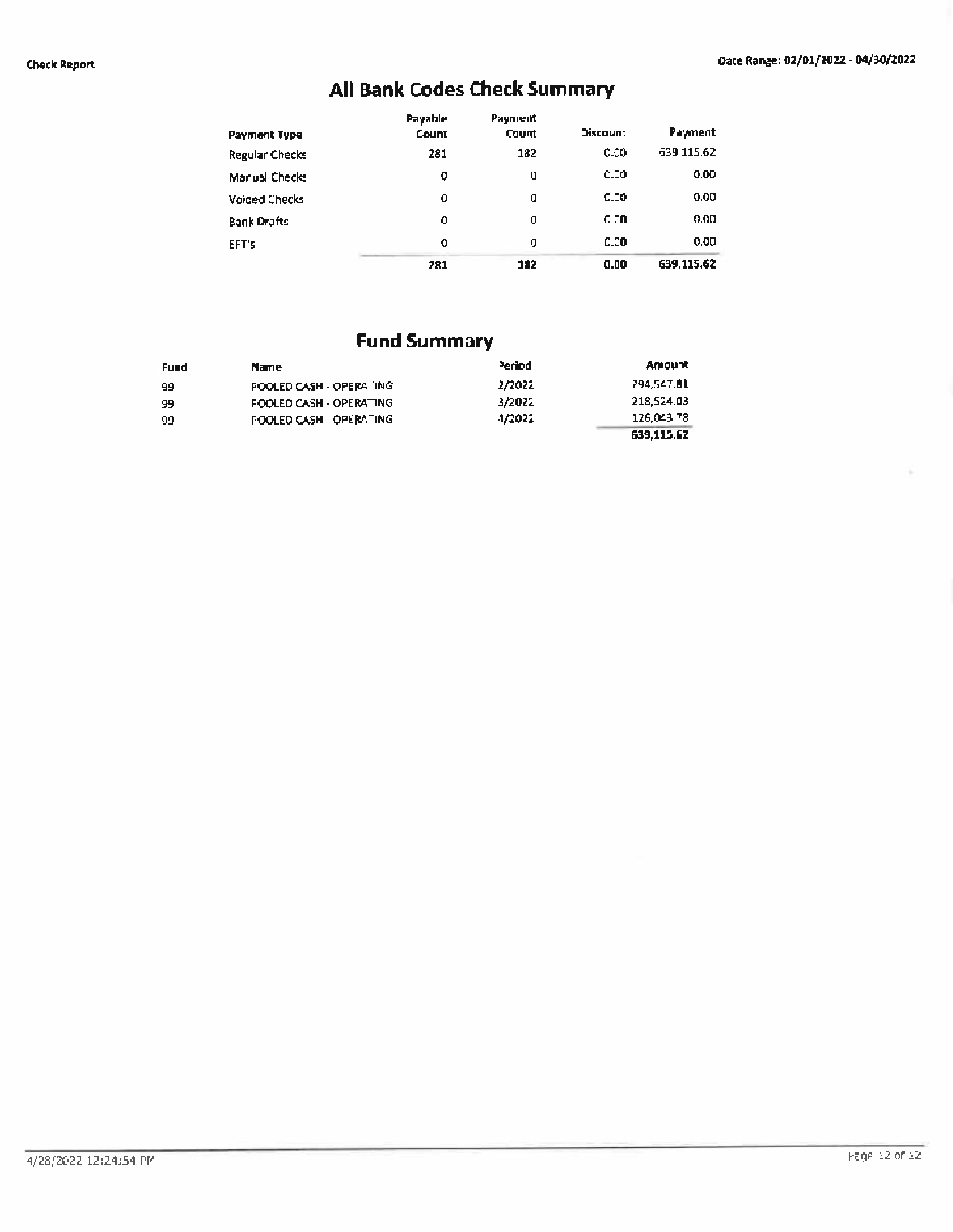

## <span id="page-20-0"></span>**CENTRAL MARIN FIRE COUNCIL STAFF REPORT**

REPORT DATE: April 30, 2022 MEETING DATE: May 12, 2022

**TO:** Central Marin Fire Authority Council

**FROM:** Daria Carrillo, Finance Director

**SUBJECT:** April 2022 General Fund Revenue and Expenditure Report

## $0 0 0 0 0 0 0 0 0$

## **RECOMMENDED ACTION:**

That the Fire Council approve the Revenue and Expenditure Report for the period ending April 30, 2022.

## **BACKGROUND/DISCUSSION**:

The attached revenue and expenditure report is as of April 30, 2022, and reflects financial activity transacted during 83% of the budget year. This report includes the General Fund and the Measure C Fire Tax Fund.

This reports shows revenue and expenditures by major category. Total activity for the previous year and the activity through April 2021 as well as the budget and activity through April 2022. The numbers for the previous year are the audited actuals for 2020-2021.

## **GENERAL FUND Revenue:**

The General Fund receives nearly all of its revenue from contributions from the two member agencies, the City of Larkspur and the Town of Corte Madera. Each member agency pays 50% of the member contributions and makes payments on a quarterly basis. As expected, revenue from member contributions is at 100%, the same percentage as last year at this time.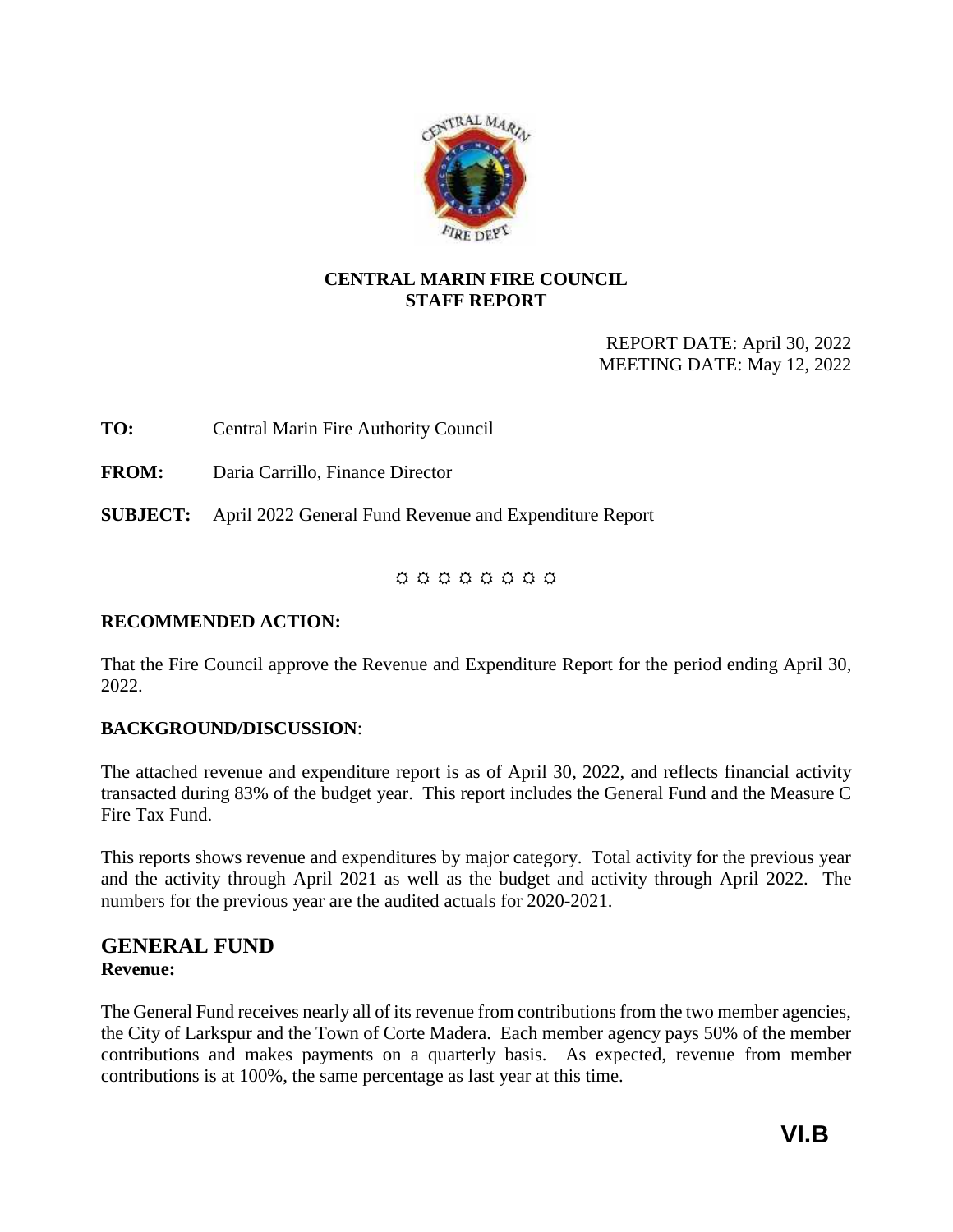The state has also reimbursed the Fire Authority for out of county response in the amount of \$1,082,976.

Total revenue is \$724,515 more than last year at this time. Please note the following:

- State Reimbursements are \$24,682 greater than the amount received last year at this time
- Member contributions are \$425,821 or 4.6%, greater than the amount received last year at the same time due to the increase in the required member contributions.
- A reimbursement for the Ross Valley Paramedic Authority Engine Program for the previous fiscal year was received in the current fiscal year in the amount of \$131,575. Reimbursements for the current fiscal year are in the amount of \$152,517, for a total of \$284,092 in reimbursements received to date.

## **Expenditures:**

Total expenditures are \$254,341 greater than last year at this time, and are at 89% of the budgeted amount. Please notice the following:

Salaries are \$274,186, or 4.5%, greater than last year at this time and are at 104% of the budgeted amount. Included in this total are expenditures for overtime totaling \$2,082,028. As noted above, the Fire Authority has been reimbursed \$1,082,976 by the State for some of the overtime expenditures. An additional \$100,000 in reimbursement is expected from the State. Some of the overtime is not eligible for reimbursement, as it was incurred due to several employees being absent due workers' compensation injuries, and other employees working overtime to provide coverage, and to employees providing coverage for positions which were temporarily vacant due to staff resignations. Most of the increase in salaries is the result of the 2% to 4.5% increase to the salary schedules, depending on position, and to scheduled step increases, promotions and authorized vacation cash outs.

Retirement expenditures are \$11,017, or 1.7% more than the amount at the same time last year, mainly the result of increased salaries. Overtime pay is not subject to retirement expenditures. Retirement costs are at 81% of budget, the same percentage last year at this time.

Other Benefits, which includes health benefits, payroll taxes, and other employee benefits, are \$22,737, or 2.8%, greater than the amount expended last year at this time. The increase is due to increased health insurance rates, as well as to increased payroll taxes due to increases in salaries. Approximately 80% of the budget has been expended, as compared to 81% last year at this time.

Outside Services are \$119,955 less than last year at this time. This is due to some expenditures being paid by the Measure C Fire Tax Fund, discussed below

Expenditures for supplies have increased by \$36,019, or 16%, and are at 82% of the budgeted amount, compared to 81% last year at this time.

With the exception of overtime expenditures, a large portion of which have been or will be reimbursed by the State, overall expenditures are as expected.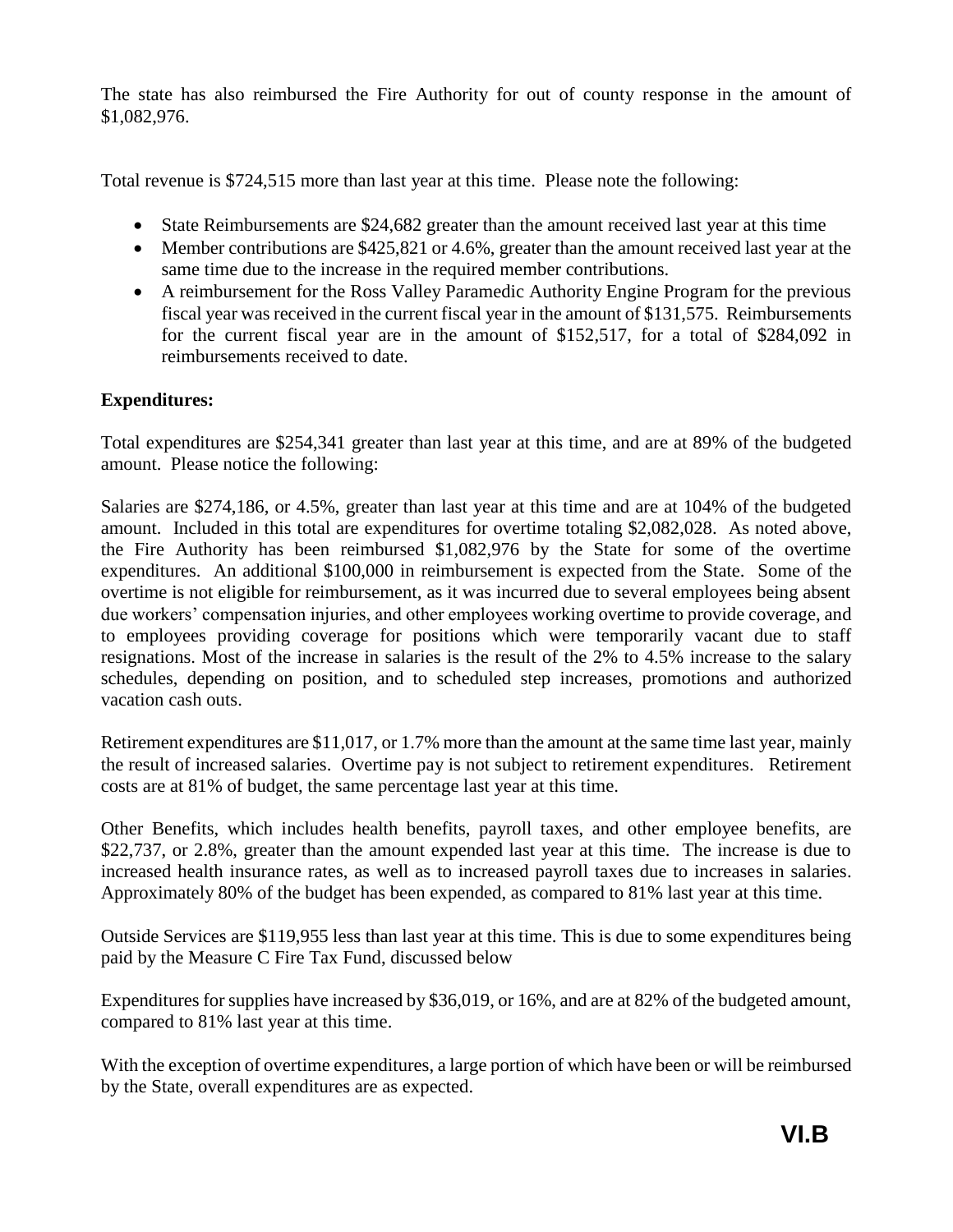## **MEASURE C FIRE TAX Revenue:**

The Measure C Fire Tax Fund was established to record revenue and expenditures associated with the Marin Wildfire Prevention Authority parcel tax approved by the voters in 2020.

Revenue received is \$388,732 greater than the amount received last year at this. Most of the difference is due to a \$369,993 payment from Marin Wildfire Prevention Authority for vegetation management and removal. The Fire Authority also received a \$20,000 payment from Fire Aside Inc as reimbursement for work performed by the Fire Authority.

### **Expenditures:**

Total expenditures to date are \$510,207 more than last year at this time and are at 139% of the annual budget. The overage is largely due to work performed in connection with the payments from outside agencies mentioned above. The expenditures are reflected in the Outside Services category, which is \$440,144 greater than last year at this time.

Additionally, a vehicle was purchased for the use of the Hazard Mitigation specialist who is paid from this fund.

Other expenditures are as expected. Not including the expenditures that have reimbursed, expenditures are at 91%.

## **FISCAL IMPACT:**

There is no fiscal impact associated with this report.

### **ENVIRONMENTAL IMPACT:**

This activity is not defined as a project under CEQA (Section 15378 CEQA Guidelines).

### **OPTIONS:**

- 1. Approve the report as presented.
- 2. Take no action at this time and provide further direction to staff

### **ATTACHMENTS:**

1. Budget Summary Report For the Period Ending April 30, 2022.

THIS ITEM HAS BEEN REVIEWED AND APPROVED BY THE EXECUTIVE MANAGER.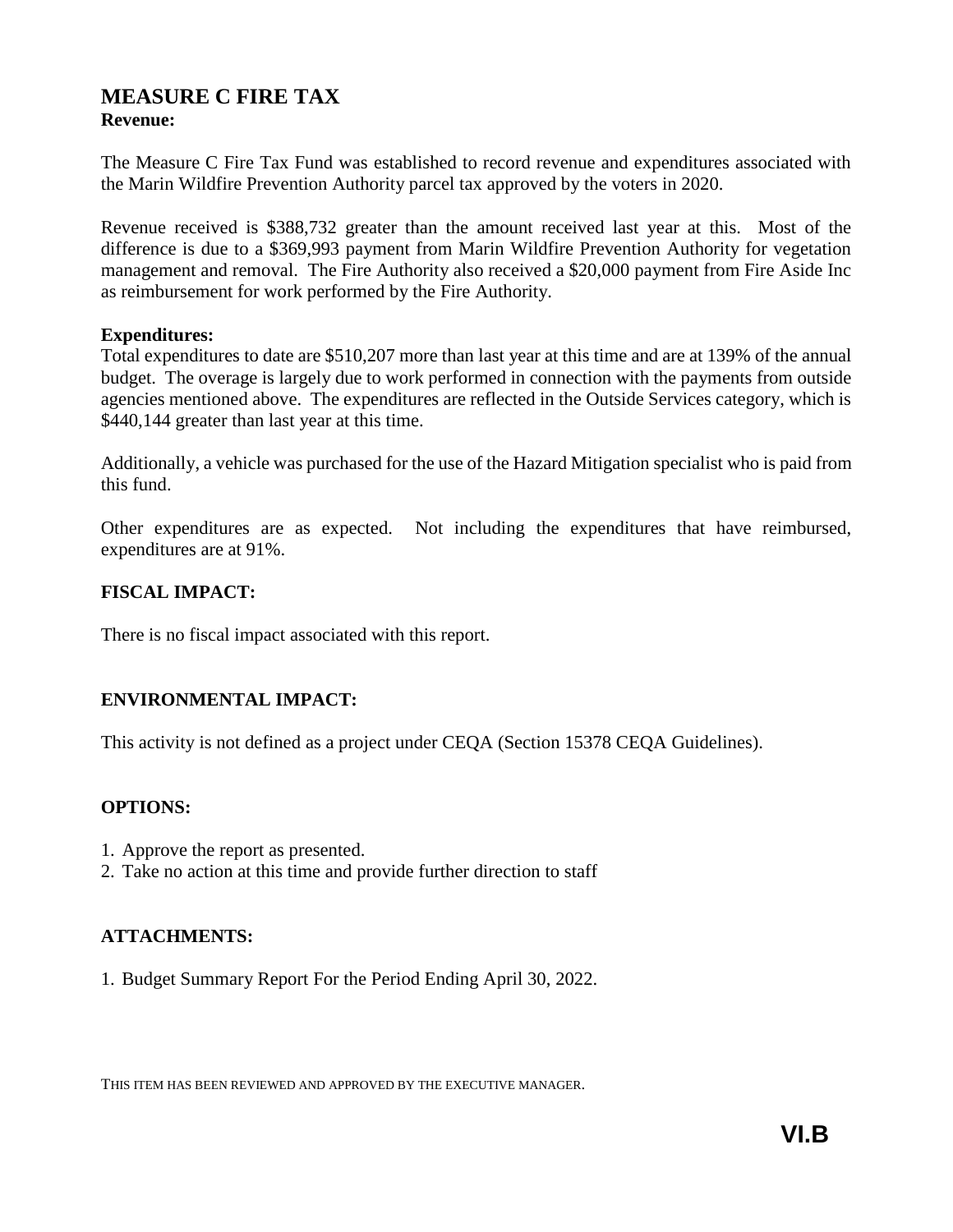#### Central Marin Fire Authority 2021-2022 Budget Comparison Report

|                                                                        | 2020-2021<br><b>Total</b><br><b>Activity</b> | <b>YTD</b><br><b>Activity</b><br><b>Through</b><br>April 30,<br>2021 | 2020-2021 Percentage 2021-2022<br>Recevied /<br><b>Expended</b> | Adopted<br><b>Budget</b> | <b>YTD</b><br><b>Activity</b><br><b>Through</b><br>Apr 30,<br>2022 | 2021-2022 Percentage<br>Recevied /<br><b>Expended</b> |
|------------------------------------------------------------------------|----------------------------------------------|----------------------------------------------------------------------|-----------------------------------------------------------------|--------------------------|--------------------------------------------------------------------|-------------------------------------------------------|
| SubCategory                                                            |                                              |                                                                      |                                                                 |                          |                                                                    |                                                       |
| <b>Fund: 70 - CENTRAL MARIN FIRE AUTHORITY GENERAL FUND</b><br>Revenue |                                              |                                                                      |                                                                 |                          |                                                                    |                                                       |
| 430 - PERMITS AND FEES                                                 | 118,689                                      | 78,369                                                               | 66.03%                                                          | 150,000                  | 85,366                                                             | 56.91%                                                |
| 431 - COST RECOVERY                                                    | 3,678                                        | 3,678                                                                | 100.00%                                                         | $\mathbf{0}$             | 3.488                                                              |                                                       |
| <b>460 - STATE REVENUE</b>                                             | 1.348.283                                    | 1.058.294                                                            | 78.49%                                                          | 0                        | 1.082.976                                                          |                                                       |
| 480 - OTHER LOCAL AGENCY REVENUE                                       | 102,595                                      | 0                                                                    | 0.00%                                                           | 0                        | 7.613                                                              |                                                       |
| 481 - MEMBER CONTRIBUTIONS                                             | 9,341,198                                    | 9,341,198                                                            | 100.00%                                                         | 9,767,720                | 9,767,019                                                          | 99.99%                                                |
| <b>490 - OTHER REVENUE</b>                                             | 211.876                                      | 6.500                                                                | 3.07%                                                           | $\Omega$                 | 284.092                                                            |                                                       |
| <b>Total Revenue:</b>                                                  |                                              | 11.126.319 10.488.039                                                | 94.26%                                                          |                          | 9.917.720 11.230.554                                               | 113.24%                                               |
| <b>Expense</b>                                                         |                                              |                                                                      |                                                                 |                          |                                                                    |                                                       |
| 600 - SALARIES                                                         | 7,378,385                                    | 6.031.685                                                            | 81.75%                                                          | 6.051,141                | 6,305,871                                                          | 104.21%                                               |
| 601 - RETIREMENT                                                       | 803,945                                      | 651,228                                                              | 81.00%                                                          | 812,886                  | 662,245                                                            | 81.47%                                                |
| <b>602 - OTHER BENEFITS</b>                                            | 980,352                                      | 801,719                                                              | 81.78%                                                          | 1,029,391                | 824,456                                                            | 80.09%                                                |
| 603 - RETIREE BENEFITS                                                 | 19,814                                       | 15,055                                                               | 75.99%                                                          | 40,320                   | 34,803                                                             | 86.32%                                                |
| <b>611 - OUTSIDE SERVICES</b>                                          | 728,498                                      | 642,404                                                              | 88.18%                                                          | 767,699                  | 522,449                                                            | 68.05%                                                |
| 612 - TRAINING, EDUCATION, MEETINGS                                    | 14,373                                       | 10.081                                                               | 70.14%                                                          | 70,000                   | 18,112                                                             | 25.87%                                                |
| <b>613 - DUES AND SUBSCRIPTIONS</b>                                    | 8.166                                        | 4.781                                                                | 58.55%                                                          | 9.000                    | 3.884                                                              | 43.15%                                                |
| 614 - EQUIPMENT MAINTENANCE                                            | 40,079                                       | 39,607                                                               | 98.82%                                                          | 40,944                   | 27,072                                                             | 66.12%                                                |
| 615 - BUILDING AND GROUNDS MAINTEN                                     | 9,528                                        | 7,199                                                                | 75.56%                                                          | 25,000                   | 4,586                                                              | 18.34%                                                |
| 616 - VEHICLE MAINTENANCE                                              | 99,398                                       | 66.536                                                               | 66.94%                                                          | 70,000                   | 68,706                                                             | 98.15%                                                |
| 620 - UTILITIES                                                        | 71.355                                       | 59.423                                                               | 83.28%                                                          | 71.100                   | 75.859                                                             | 106.69%                                               |
| 630 - SUPPLIES                                                         | 278,098                                      | 225,559                                                              | 81.11%                                                          | 319,925                  | 261,578                                                            | 81.76%                                                |
| 651 - EQUIPMENT                                                        | 0                                            | 0                                                                    | 0.00%                                                           | 7,000                    | 0                                                                  | 0.00%                                                 |
| 670 - TRANSFERS OUT                                                    | 694.329                                      | $\Omega$                                                             | 0.00%                                                           | 603.314                  | U                                                                  | 0.00%                                                 |
| <b>Total Expense:</b>                                                  | 11.126.319                                   | 8.555.279                                                            | 76.89%                                                          | 9.917.720                | 8.809.620                                                          | 88.83%                                                |
| Total Fund: 70 - CENTRAL MARIN FIRE AUTHORITY GEN                      | 0                                            | 1,932,760                                                            |                                                                 | $\mathbf{0}$             | 2,420,934                                                          |                                                       |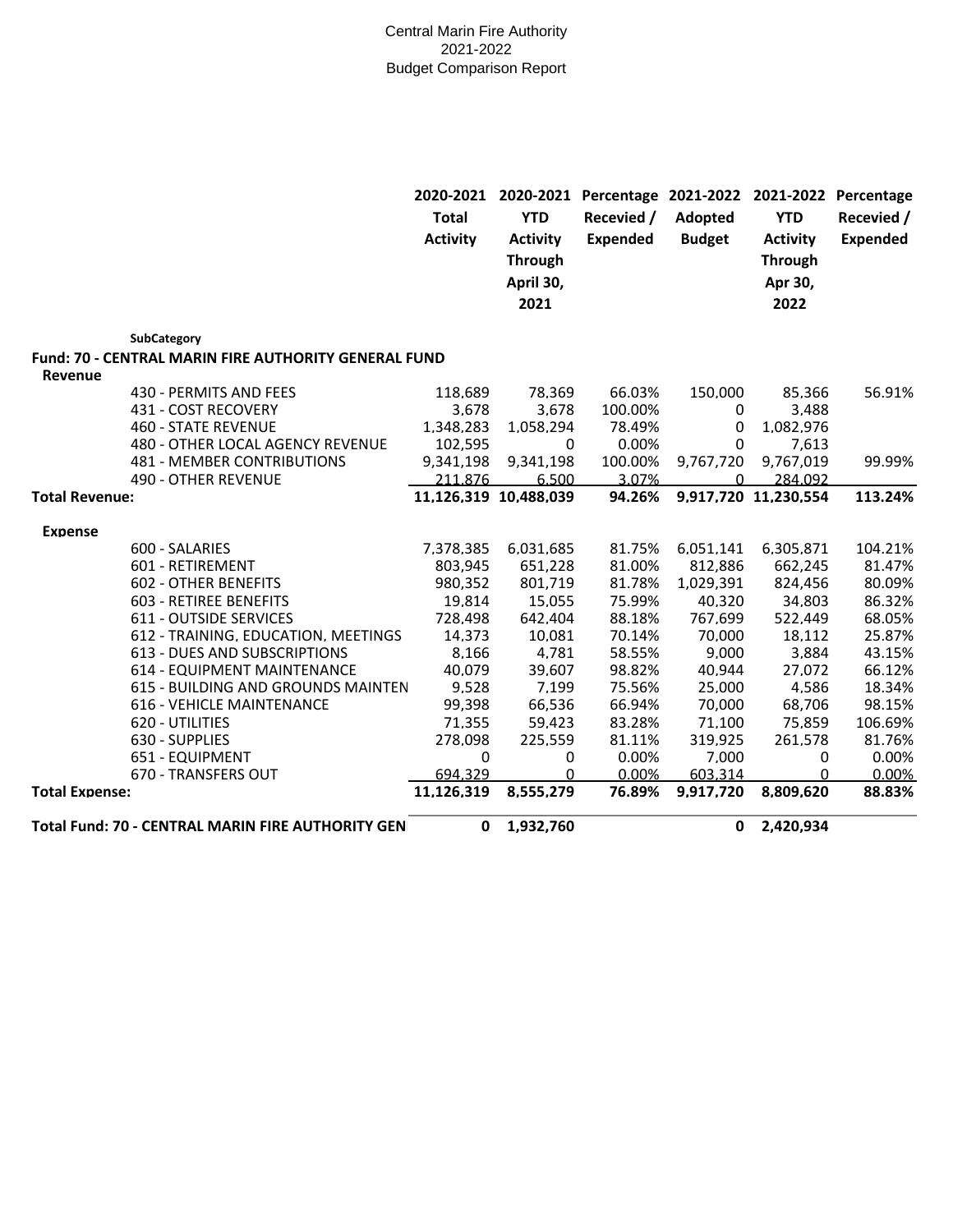#### Central Marin Fire Authority 2021-2022 Budget Comparison Report

|                                                      | 2020-2021<br>Total<br><b>Activity</b> | 2020-2021<br><b>YTD</b><br><b>Activity</b><br><b>Through</b><br>April 30,<br>2021 | Percentage<br>Received /<br><b>Expended</b> | 2021-2022<br>Adopted<br><b>Budget</b> | 2021-2022<br><b>YTD</b><br><b>Activity</b><br><b>Through</b><br>April 30,<br>2022 | Percentage<br>Received /<br><b>Expended</b> |
|------------------------------------------------------|---------------------------------------|-----------------------------------------------------------------------------------|---------------------------------------------|---------------------------------------|-----------------------------------------------------------------------------------|---------------------------------------------|
| <b>SubCategory</b>                                   |                                       |                                                                                   |                                             |                                       |                                                                                   |                                             |
| <b>Fund: 75 - MEASURE C FIRE TAX FUND</b><br>Revenue |                                       |                                                                                   |                                             |                                       |                                                                                   |                                             |
| 400 - PROPERTY TAX                                   | 737,575                               | 409,280                                                                           | 55.49%                                      | 729,706                               | 408,020                                                                           | 55.92%                                      |
| 480 - OTHER LOCAL AGENCY REVENUE                     | 0                                     | 0                                                                                 | 0.00%                                       | 0                                     | 369,993                                                                           | $0.00\%$                                    |
| <b>481 - MEMBER CONTRIBUTIONS</b>                    | 88,396                                | 0                                                                                 | 0.00%                                       | 87,094                                | 0                                                                                 | 0.00%                                       |
| 490 - OTHER REVENUE                                  | 0                                     | 0                                                                                 | 0.00%                                       | 0                                     | 20,000                                                                            | 0.00%                                       |
| <b>Total Revenue:</b>                                | 825,971                               | 409,280                                                                           | 49.55%                                      | 816,800                               | 798,012                                                                           | 97.70%                                      |
| <b>Expense</b>                                       |                                       |                                                                                   |                                             |                                       |                                                                                   |                                             |
| 600 - SALARIES                                       | 150,670                               | 118,781                                                                           | 78.84%                                      | 143,340                               | 122,672                                                                           | 85.58%                                      |
| 601 - RETIREMENT                                     | 10,165                                | 8,098                                                                             | 79.66%                                      | 11,080                                | 9,091                                                                             | 82.04%                                      |
| <b>602 - OTHER BENEFITS</b>                          | 20,007                                | 16,153                                                                            | 80.74%                                      | 29,735                                | 19,193                                                                            | 64.55%                                      |
| <b>611 - OUTSIDE SERVICES</b>                        | 549,988                               | 475,778                                                                           | 86.51%                                      | 632,645                               | 915,922                                                                           | 144.78%                                     |
| 630 - SUPPLIES                                       | 26,582                                | 4,900                                                                             | 18.43%                                      | 0                                     | 4,014                                                                             |                                             |
| 652 - VEHICLES                                       | $\Omega$                              | 0                                                                                 | 0.00%                                       | 0                                     | 63,024                                                                            | 0.00%                                       |
| <b>Total Expense:</b>                                | 757,411                               | 623,709                                                                           | 82.35%                                      | 816,800                               | 1,133,916                                                                         | 138.82%                                     |
| Total Fund: 75 - MEASURE C FIRE TAX FUND:            | 68,560                                | $-214,429$                                                                        |                                             | $\mathbf 0$                           | $-335,903$                                                                        |                                             |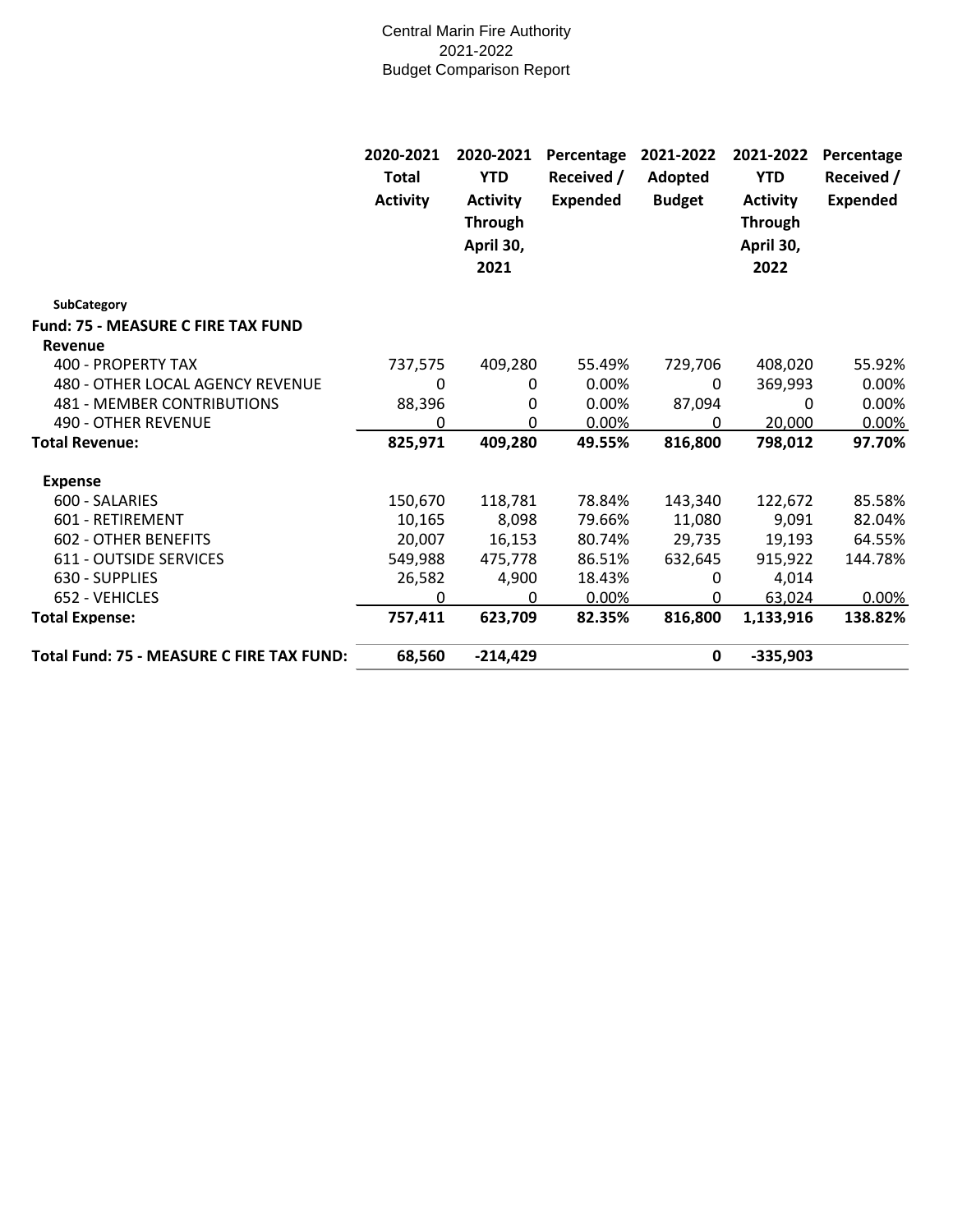<span id="page-25-0"></span>

| 1        | DRAFT MINUTES OF FEBRUARY 10, 2022                                                                 |
|----------|----------------------------------------------------------------------------------------------------|
| 2<br>3   | <b>REGULAR MEETING</b>                                                                             |
| 4        | OF THE                                                                                             |
| 5        | FIRE COUNCIL OF THE CENTRAL MARIN FIRE AUTHORITY                                                   |
| 6        | <b>HELD VIA ZOOM VIDEOCONFERENCE</b>                                                               |
| 7        | ON                                                                                                 |
| 8        | THURSDAY, FEBRUARY 10, 2022                                                                        |
| 9        | AT 6:30 P.M.                                                                                       |
| 10       | Or upon conclusion of the CMPA Police Council meeting, whichever is later                          |
| 11       |                                                                                                    |
| 12       |                                                                                                    |
| 13       |                                                                                                    |
| 14       | CELL TO ORDER, ROLL CALL AND PLEDGE OF ALLEGIANCE<br>L.                                            |
| 15       | The Regular Meeting of the Fire Council of the Central Marin Fire Authority was called to order at |
| 16       | 6:44 p.m. and videoconference protocols were provided.                                             |
| 17<br>18 | <b>COUNCIL MEMBERS PRESENT:</b>                                                                    |
| 19       | Kevin Haroff, Chair, City of Larkspur                                                              |
| 20       | Catherine Way, Council Member, City of Larkspur                                                    |
| 21       | Eli Beckman, Vice Chair, Town of Corte Madera                                                      |
| 22       | Bob Ravasio, Council Member, Town of Corte Madera                                                  |
| 23       |                                                                                                    |
| 24       | <b>COUNCIL MEMBERS ABSENT:</b>                                                                     |
| 25       | None                                                                                               |
| 26       |                                                                                                    |
| 27       | <b>STAFF PRESENT:</b>                                                                              |
| 28       | Todd Cusimano, Corte Madera Town Manager                                                           |
| 29<br>30 | Dan Schwarz, Larkspur City Manager<br>Ruben Martin, Fire Chief                                     |
| 31       | Janet Thiessen, Human Resources Manager                                                            |
| 32       | Nick Gabbard, Association Representative                                                           |
| 33       | Tom Bertrand, Authority Counsel                                                                    |
| 34       | Rebecca Vaughn, Authority Clerk                                                                    |
| 35       |                                                                                                    |
| 36       |                                                                                                    |
| 37       | <b>II. URGENCY ACTION</b>                                                                          |
| 38       |                                                                                                    |
| 39       | A. Resolution No. 2022/01 - Authorizing remote teleconference meetings of the Central Marin        |
| 40       | Fire Authority Council pursuant to Brown Act provisions                                            |
| 41<br>42 | Authority Clerk Rebecca Vaughn introduced the item and presented the staff report. There were      |
| 43       | no questions from the Council members or public comment.                                           |
| 44       |                                                                                                    |
| 45       | ACTION: It was M/S/C (Ravasio/Way) to approve Resolution No. 2022/01 - Authorizing remote          |
| 46       | teleconference meetings of the Central Marin Fire Authority Council pursuant to Brown Act          |
| 47       | provisions, which carried by the following vote: (Ayes: 4-0 Casissa, Haroff, Ravasio, Way; Noes:   |
| 48       | None; Absent: None).                                                                               |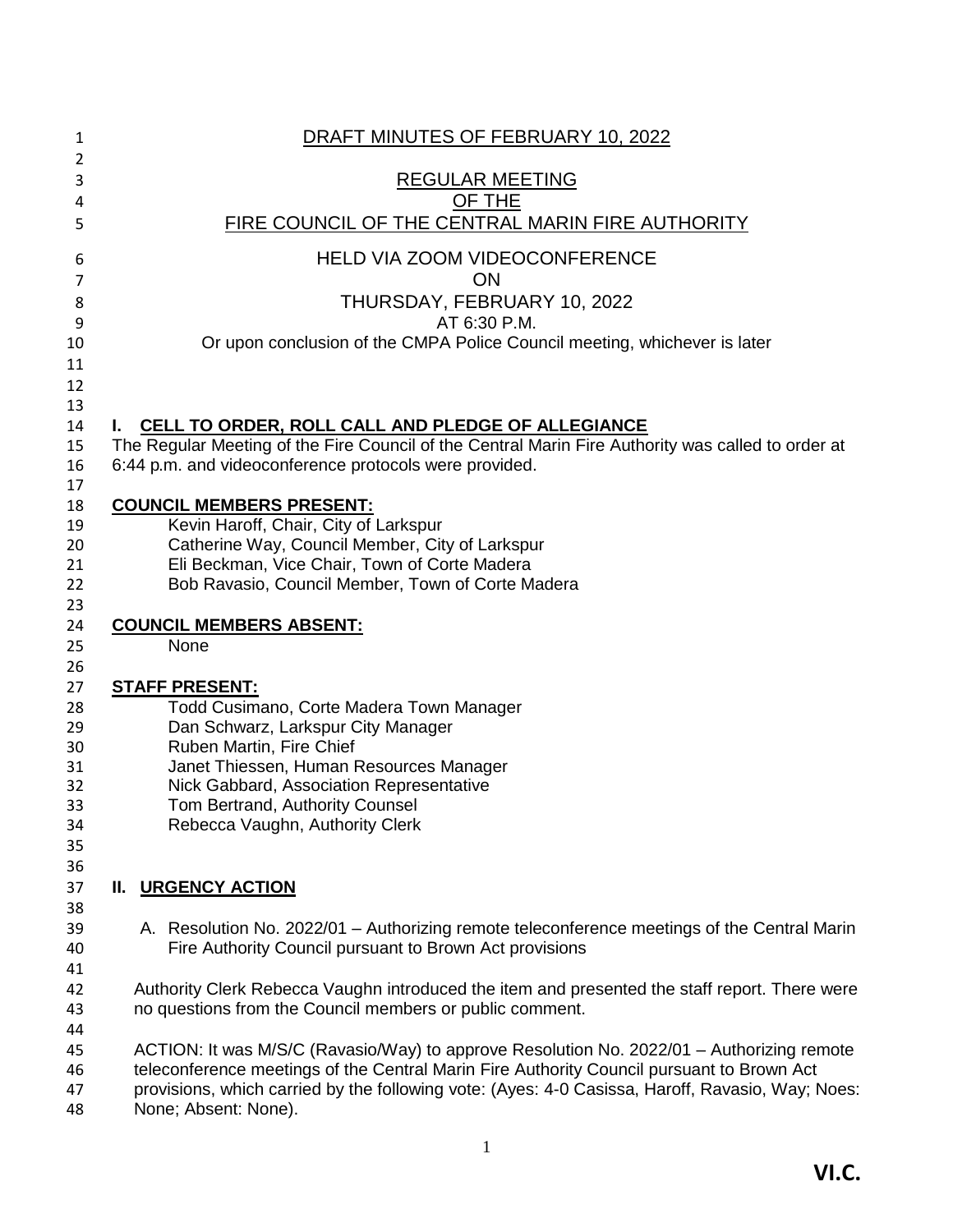- **III. OPEN TIME FOR PUBLIC EXPRESSION** No public comment was received. **IV. PRESENTATIONS:** 8 A. Wildfire Hazard and Fuels Mitigation Update Presentation provided by Todd Lando, Hazard Mitigation Specialist Todd Lando, Hazard Mitigation Specialist for the Central Marin Fire Authority, provided an update on the Hazard Mitigation Program, the projects that they have been conducting and future plans. He detailed the sources that contribute to their \$1.5 million dollar budget (Marin Wildfire Prevention Authority Measure C funds, California Fire Sage Council grant funding, PG&E grant funding, Corte Madera Measure F funds, and carryover from the Defensible Space Program), which funds all of the programs and projects. In this fiscal year, they have planned, and are executing, 81 different projects. The majority of those are vegetation management projects related to evacuation routes, shaded fuel breaks, defensible space around structures, and their Voluntary Abatement Program. The Vegetation Management Program funding becomes available on July 1st and the work begins on August 1st. The August 1st start date of actual work is due to the nesting season for spotted owls in order to minimize noise or other disturbances for them. **I**t also gives staff a window after the funding becomes available to get the contractors lined up, get the projects planned and ready to execute. Mr. Lando stated that, for this fiscal year, they had 81 total projects planned, and have completed 74 of those projects to date. They have 6 or 7 additional projects that are either underway or will be completed by July 1st of this year so they are ahead of schedule. Regarding the Defensible Space Program work begins on May 15th of this year, the program operated through the end of October in Central Marin. The Defensible Space Inspection program is really about 40% of their total budget, and 20% of the MWPA budget for the Larkspur and Corte Madeira is dedicated to this program. For the 2021 fire inspection season, from May 15th to the end of October, 2021, they conducted 2,782 inspections in Larkspur, Corte Madera, and unincorporated Greenbrae, which is a slight increase of about 13% more structures inspected this year. Based on other changes in the program, they identified almost 17,000 hazardous issues surrounding structures. These issues could be things like leaf litter on the ground and gutters, dead vegetation, trees with a variety of hazardous issues, dead limbs, structural issues with the tree, or location of plants and vegetation. He explained that their inspectors are looking for things that are violations of the fire code and things that might not be a violation of the fire code, but that could put structures in the community at risk. 17,000 individual items were identified and shared with residents in the community on those 2,700 or so structures. Of those 2,700 structures that were inspected, they identified 242 that had significant issues. We considered them high priority problems, significant vegetation management issues, significant structural issues, they were the ones that were most
- at risk and we prioritized those for re-inspections. We conducted re-inspections of those 242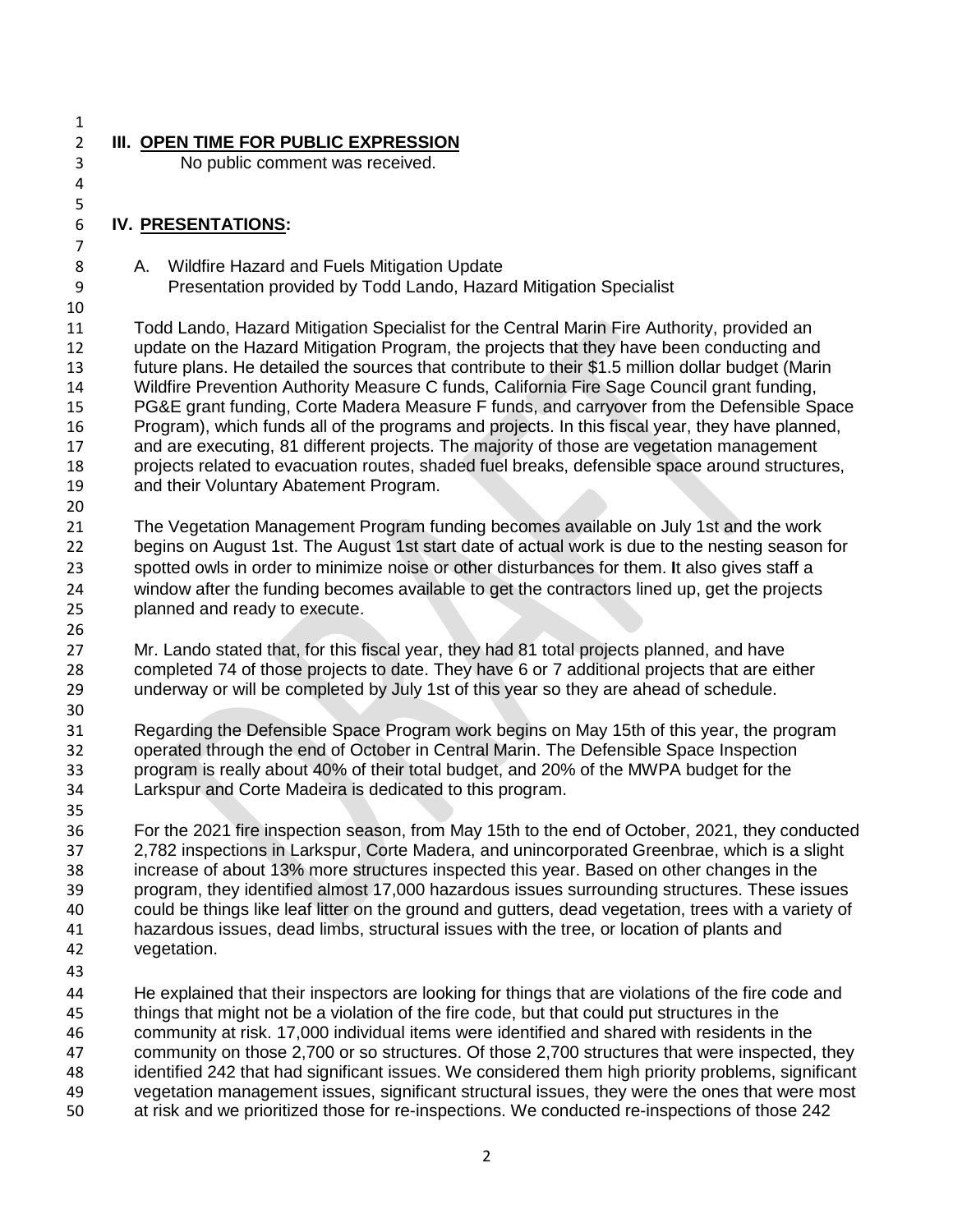properties and follow-through with the residents to really identify what the issues were, make sure that those issues were corrected.

 Out of those 242 follow-up, high priority re-inspections, they identified 28 properties that, for a variety of reasons, we understood that the residents, the property owners would not be able to 6 correct the issues. Or that the issues that we identified were issues that might be located on one<br>6 correct that would benefit. if they were corrected, a number of neighbors or in some property, but that would benefit, if they were corrected, a number of neighbors or in some cases, an entire neighborhood. Those 28 properties were identified for their Voluntary Abatement Program. In the past, this is where they would identify a property owner and abate issues on the property, coming onto their property when they didn't want them there, as an Involuntary Abatement. What they have found is far more successful, is if they are able to work with the property owners cooperatively, provide funding assistance, which is available for the first time through the MWPA, and assist the property owners in correcting these issues.

 Chief Martin, when he was in the fire marshal role, conducted more involuntary abatements than any other agency in Marin, but even that only amounted to half a dozen or so in a busy year, so it's a significant increase and an opportunity to be able to abate 28 properties that would not have been corrected otherwise.

 He also noted that they are sharing in a program with all of the other agencies in the Ross Valley and West Marin, including Marin County Fire and the volunteer departments in West Marin. And with this shared program, they conducted 15,000 inspections last year, which is a significant increase over 2020 when they were able to conduct an inspection of 10,000 properties, a record-breaking number at that time. So, this is a program that is growing, and it is really a state-of-the-art program. He then discussed and demonstrated the custom data collection and resident reporting software tool and iOS app that their inspectors use to inspect properties, which has increased productivity and number of inspections.

 Chair Haroff asked how the report can be accessed. Mr. Lando explained that when a resident receives an inspection, they provide them with a card that has a six-digit access code on it. They go to the MWPA website, https://www.marinwildfire.org/dspace, they enter their address and the six-digit code and they are presented with their report. They have an operations center that their team of inspectors manage and you can telephone for assistance in accessing your report.

 He stated that they developed this tool internally here, custom based on their desires to conduct the best inspection program in the state, if not the nation. He noted that the city of Berkeley has recently adopted this program and will be working with them. The city of Truckee has adopted it, as well, and you are going to see cities all over the state start to adopt our program as the model for California.

 He then discussed the Wildfire Vegetation Management Program, which is the other portion of the Hazard Mitigation Program, and around 40% of the total budget of their programs. Since August 1, 2021, they have treated 137 acres of land in Central Marin's area, and have generated 3,500 cubic yards of chipped material, which is about one seventh of the total mass of the material they have collected. They are over 30,000 cubic yards or so of actual vegetation when it's cut. They have treated 7.6 miles of roadways, treating them as evacuation routes where they treat vegetation alongside the road, prune back vegetation that might be hanging into the roadways or over the roadways, or do work to reduce the amount of heat that the road might be impacted by when residents or trying to evacuate during a wildfire.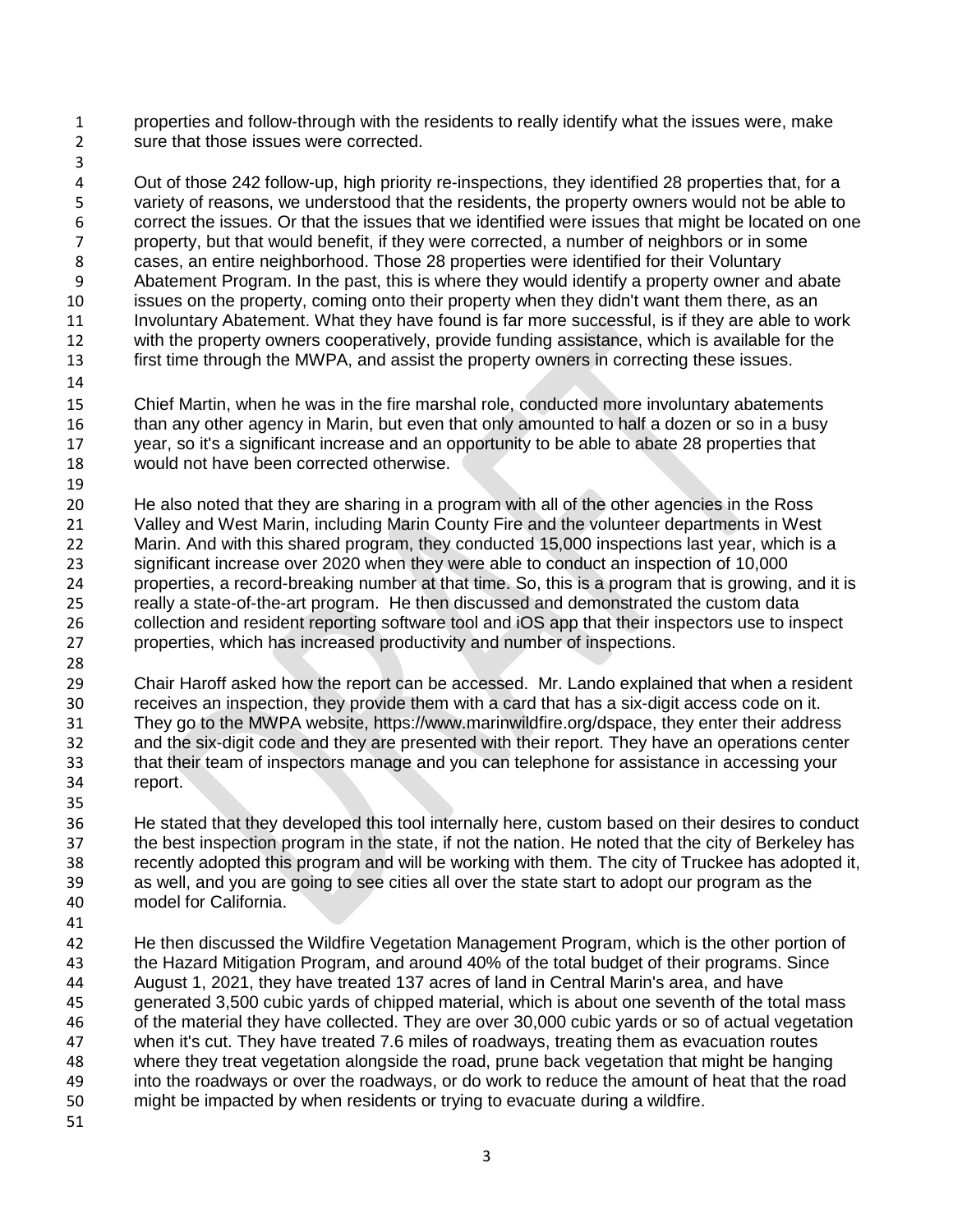He explained that to supplement the funds that are paid for directly out of parcel taxes collected in this community, they also secured \$100,000 of grant funding, and they already completed those grant funded projects. He then shared before and after pictures from each community.

 Mr. Lando concluded his presentation by discussing the Greater Ross Valley Shaded Fuel 6 Break. In 2020, he proposed to the MWPA that they dedicate \$250,000 this budget year to<br>7 conduct planning, mapping, and the environmental analysis for this significant project. The 7 conduct planning, mapping, and the environmental analysis for this significant project. The<br>8 Shaded Fuel Break is probably the biggest project of its kind in Central California, maybe the Shaded Fuel Break is probably the biggest project of its kind in Central California, maybe the biggest of its kind ever in California. This is a shaded fuel break that will surround the entirety of the Ross Valley, all with cooperation from a huge number of landowners and agencies to get 11 this done. They dedicated a year to the planning process, and are currently six months in. They 12 are on schedule to be able to begin work on this project this fall. August  $1<sup>st</sup>$  is the start date for vegetation work. This is going to be a shaded fuel break, which is a really natural looking area surrounding the community, adjacent to structures, extending about 300 feet out the back door of the structures on the periphery of the entire Ross Valley, including all of the Central Marin, Corte Madera and Larkspur communities.

 The project will be 38 miles long, will span 1100 acres, and will touch more than 1700 individual 19 parcels. They have estimated the cost to complete this project over three years at about \$6 million. They submitted a CAL FIRE Fire Prevention Grant proposal, requesting \$3 million in funding for this project, or about \$3.5 million with project management costs. If they do receive the grant, they will match the grant funding with \$3 million from MWPA, from their core funds for Central Marin, which will include contributions from all of the communities in the Ross Valley and West Marin. They should be able to complete this project over a three year period, starting this fall, with completion around 2026. If they do not secure that grant, they will pursue others. Without grant funding, it will probably be a four to five year project to complete.

 Following his presentation, Mr. Lando answered questions from the Council. No public comments were received from online attendees or via email.

 

B. F.I.R.E. Foundry Program

## Presentation provided by Ruben Martin, Fire Chief

 Chief Ruben Martin provided an update on the F.I.R.E. Foundry Program, summarizing that in early 2021, they were approached by Chief Weber with Marin County Fire Department at the Marin County Fire Chief level to see if they would be supportive of a program that could potentially improve diversity, equity, and inclusion within the Fire Service.

 He stated that it was more than just a Marin County Fire issue, as they were first approached by the County Board of Supervisors. They felt that the Fire Service as a whole can benefit from improved diversity within their own ranks. He sits on the task force for DEI with the other Fire Chiefs and they met to try to figure out better ways for them to do recruitment. and how to reach individuals in some underserved communities, not only within Marin, but throughout the North Bay, to try to increase their hiring pool and the type of individuals that we can have join the organization.

 He then presented a slide show explaining the program, and explained that F.I.R.E. is an acronym for Fire Service, Innovation, Recruitment, and Education. As part of the Diversity,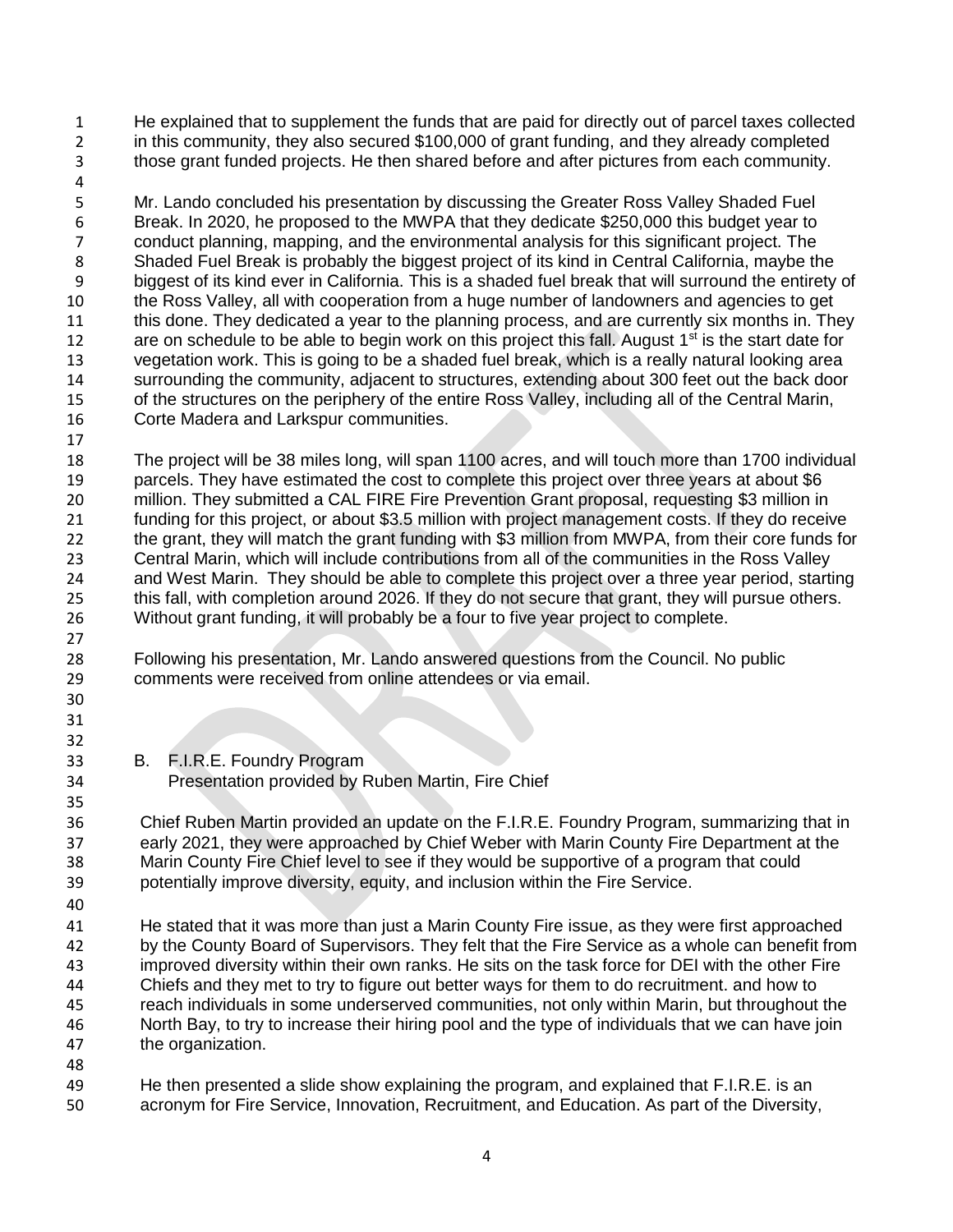- Equity and Inclusion program, they reached out to two individuals, one from the University of California, Berkeley and the other from Stanford University, who have experience in trying to develop DEI programs. They looked at ways to recruit for the Fire Service, implore innovation, improve our recruitment, and improve the education of the individuals that we're looking at potentially hiring.
- 

 They have worked together with Marin County Fire Department, the Conservation Corps of the North Bay, the County of Marin, and the universities of Berkeley and Stanford, along with College of Marin, the International Association of Fire Fighters, which is the local union here, the fire chiefs, and MWPA along with some other private groups in partnership. This group will work to find ways for them to reach out to the local community and try to build a program from 12 scratch to determine how they can find these individuals and give them a pathway into a career in the fire service.

15 Many children grow wanting to be a firefighter, or interested in the Fire Service, but if you are working and living and growing up in some of these underserved communities, it is hard to find a pathway into the Fire Service. Some of these pathways can only be found through either having a friend or a family member in the fire service. The Conservation Corps of the North Bay, already had a footprint into some of these underserved communities in trying to develop a fuels management or a fire crew that can go out and do a lot of the work that Todd Lando and a lot of the other agencies in Marin are already doing. He stated that it has been difficult to find qualified contractors to do the work. In partnering with the Conservation Corps of the North 23 Bay, they are able to then tap into two things that are needed within the county. One is a fire<br>24 crew or fuels management crew that can go out and then do the work that needs to be done crew or fuels management crew that can go out and then do the work that needs to be done throughout the county. And two, to tap into these underserved communities where they can reach out and guide them into a career in the Fire Service.

 Most individuals that get into the CCNB, or the Conservation Corps of the North Bay, typically 29 have had issues with either dropping out of school, not really finding an educational pathway.<br>20 And they start getting into some fuels management, minor fuels management work and so for And they start getting into some fuels management, minor fuels management work and so forth with the Conservation Corps however, there was no real path forward for them after they do their two or three year commitment with the program. So, the F.I.R.E. Foundry program allows them, as fire service agencies, to then partner with this crew. So, they set up a 12 person fire crew or vegetation management crew and their first day on the job was January 31st.

 They are only two weeks into this pilot program. The goal of it is to partner these individuals up with mentors that are in the Fire Service. It is a 12-person fire crew that is managed by a fire personnel and a CCNB supervisor. So, while they're out there doing the fuels management crew, they are getting education on why fuels management is important, how to conduct shaded fuel breaks, where they are needed within the communities to try to reduce some of those fire hazards that Todd Lando and his crew has already been doing through MWPA.

 Chief Martin also explained that the Fire Service is more than just boots on the ground, putting the wet stuff on the red stuff, fighting fire, or going to medical aids. For example, there's emergency dispatch centers, the 9-1-1, defensible space inspectors, people that are savvy in computer systems that can do GIS mapping that can then go out and map and do fuel modeling for us. So, what they are trying to do is introduce these individuals to the wide range of opportunities that are within the Fire Service.

- 
- The F.I.R.E. Foundry program provides all those wraparound services that we can help with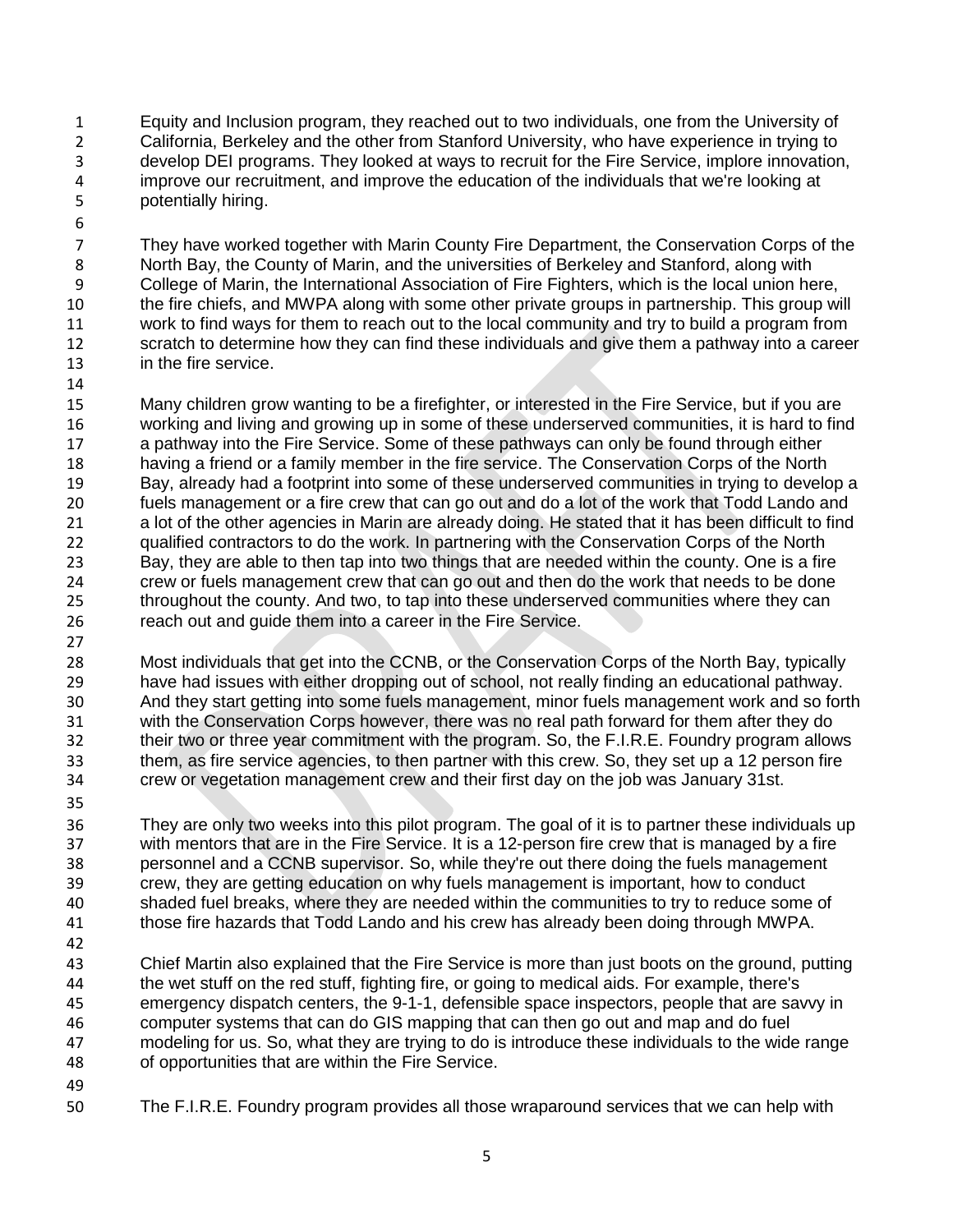these individuals, whether it's through education, easing food insecurity, opportunities with the County for mental health or behavioral health services and some medical services also being offered through CCNB. In the Conservation Corps of the North Bay they are already in our communities working. So, it's an opportunity for Fire to then give them the skills that are needed to potentially pursue a career in the Fire Service. Chief Martin explained that during their presentations to potential candidates, what they felt is, if they can engage these individuals and if they can get at least one person wanting to be in the Fire Service, they have been successful because it improved their recruitment efforts.

 Chief Martin stated that the way the program works is the individuals commit two to three years into the program. Year one is basically their fuels management introduction into the Fire Service, what jobs that are available out there. This is a five day a week program, where four days are spent out in the field doing fuels reduction projects throughout the county, wherever that may be, with the fifth day spent as a classroom day. They bring firefighters in who are instructors to then start teaching them some of the basic classes, for example, being an emergency medical technician, which is a requirement for all firefighters, bringing in staff that are into the GIS component of it and introducing these individuals to different portions of the Fire Service. Minimum requirement for the program is 18 years old, and age 18 to 30 is the age range that they are focusing on to get these individuals motivated to get into this career. 

 Following his presentation, Chief Martin answered questions from the Council. No public comments were received from online attendees or via email.

 

**V. REPORTS AND COMMENTS**

**A. COUNCIL MEMBERS:** 

No reports

**B. MANAGEMENT COMMITTEE**

No reports

## **C. CHIEF'S COMMENTS**

Chief Martin provided the following updates:

**He thanked the men and women that make up the Central Marin Fire Department for**  their continued dedication and commitment, not only to the community, but this organization throughout 2021. It was a challenging year, both with the tremendous fire season that we had, and with continued peaks and valleys of COVID. To recap the 2021 fire season, it started off with a bang and ended abruptly in October, with the atmospheric river that came through here in late October. Per the CAL FIRE website, there were approximately 8,800 or so fires that were reported in 2021 with an estimate of over 2.5 million acres burned. During the peak of that October storm, our firefighters ran over 80 calls for service within a 12 hour period, between the four stations and three engine companies. In the month of November, we were very fortunate enough to hire Chris Geul, as our new fire inspector. Chris came from Marin County Fire Department where he served as a firefighter and also a defensible space inspector. **In December our Firefighters' Association partnered with the Central Marin Police**  Officers Association and conducted its annual holiday gift drive, during which they were able to collect approximately \$6,000 in gift cards and monetary donations, which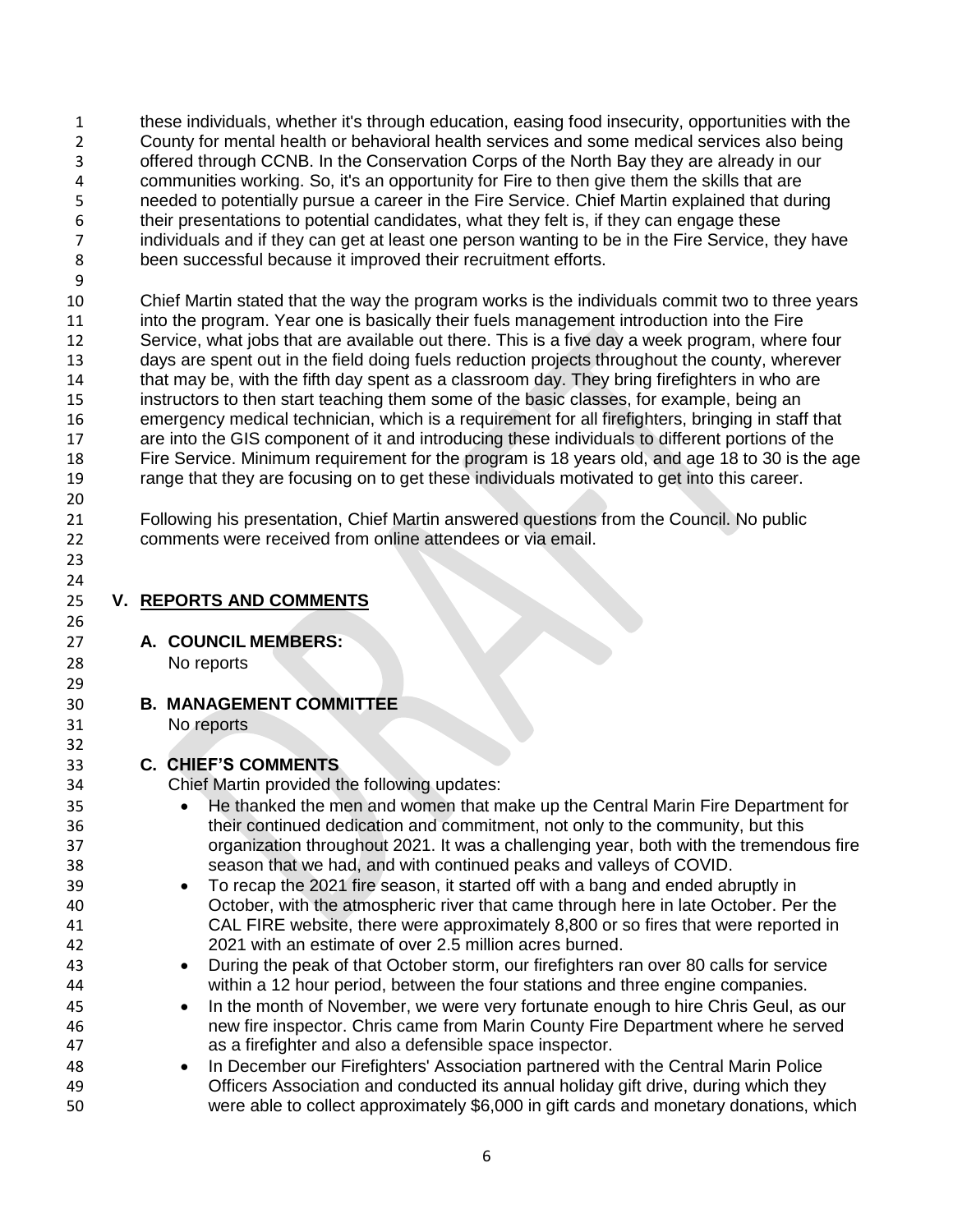| 1              | were able to assist 97 kids that were identified to the Larkspur-Corte Madera School                                                                |
|----------------|-----------------------------------------------------------------------------------------------------------------------------------------------------|
| 2<br>3         | District as being in need of some assistance.<br>In January, we finally received delivery of our new fire engine, which was built over<br>$\bullet$ |
| 4              | the past year. It will be serving both the communities of Larkspur and Corte Madera                                                                 |
| 5              | out of Station 15 in downtown Larkspur. It is currently being outfitting with all the                                                               |
| 6              | equipment that's needed to finally put it into service, which hopefully will happen in the                                                          |
| $\overline{7}$ | next 30 days.                                                                                                                                       |
| 8              | We have just completed the recruitment and interview process to try to fill three                                                                   |
| 9              | vacant positions for firefighter paramedic and are anticipating to give out three                                                                   |
| 10             | conditional job offers tomorrow. We had a good pool that we were able to choose                                                                     |
| 11             | from, and hopefully the individuals that we've identified will be a tremendous asset to                                                             |
| 12             | our organization.                                                                                                                                   |
| 13             |                                                                                                                                                     |
| 14             | Chief Martin concluded his report and answered questions from Council. No public comments                                                           |
| 15             | were received from online attendees or via email.                                                                                                   |
| 16             |                                                                                                                                                     |
| 17<br>18       |                                                                                                                                                     |
| 19             | <b>VI. CONSENT CALENDAR:</b>                                                                                                                        |
| 20             | Chair Haroff asked if there were public comments or requests from Council or the public for removal                                                 |
| 21             | of items from the Consent Calendar. There were no comments received from online attendees and                                                       |
| 22             | no comments received by email, and there were no requests were received from the Council or the                                                     |
| 23             | public to remove items from the Consent Calendar.                                                                                                   |
| 24             |                                                                                                                                                     |
| 25             | Chair Haroff then called for a vote on the Consent Calendar.                                                                                        |
| 26             | MOTION: It was M/S/C (Beckman/Ravasio) to approve Consent Calendar items VI A-C.                                                                    |
| 27             |                                                                                                                                                     |
| 28             | Roll call vote: 4-0 in favor of the motion.                                                                                                         |
| 29             |                                                                                                                                                     |
| 30<br>31       | The approved Consent Calendar consisted of the following items:                                                                                     |
| 32             | Acknowledge and File Accounts Payable Checks, July 2021 through January 2022<br>$A_{\cdot}$                                                         |
| 33             | and Transfers to Payroll Account, August 2021 through January 2022                                                                                  |
| 34             |                                                                                                                                                     |
| 35             | Approve General Fund Revenue and Expenditure Report for January 2022<br>В.                                                                          |
| 36             |                                                                                                                                                     |
| 37             | Approve Minutes of August 12, 2021 Regular Fire Council Meeting<br>C.                                                                               |
| 38             |                                                                                                                                                     |
| 39             |                                                                                                                                                     |
| 40             | <b>VII. BUSINESS ITEMS</b>                                                                                                                          |
| 41             |                                                                                                                                                     |
| 42             |                                                                                                                                                     |
| 43             | A. Presentation and Acceptance of the Central Marin Fire Authority Annual Independent Audit                                                         |
| 44             | Report for Fiscal Year Ending June 30, 2021                                                                                                         |
| 45             |                                                                                                                                                     |
| 46<br>47       | Recommendation: that Council receive presentation and accept audit report                                                                           |
| 48             | Finance Director Daria Carrillo provided the report. She stated that the audit was performed by the                                                 |
| 49             | Fire Authority's auditor, Ralph Marcello of Marcello & Company. Mr. Marcello was not able to                                                        |
| 50             | attend the meeting and provided the report that was included in the agenda packet.                                                                  |
| 51             |                                                                                                                                                     |
|                |                                                                                                                                                     |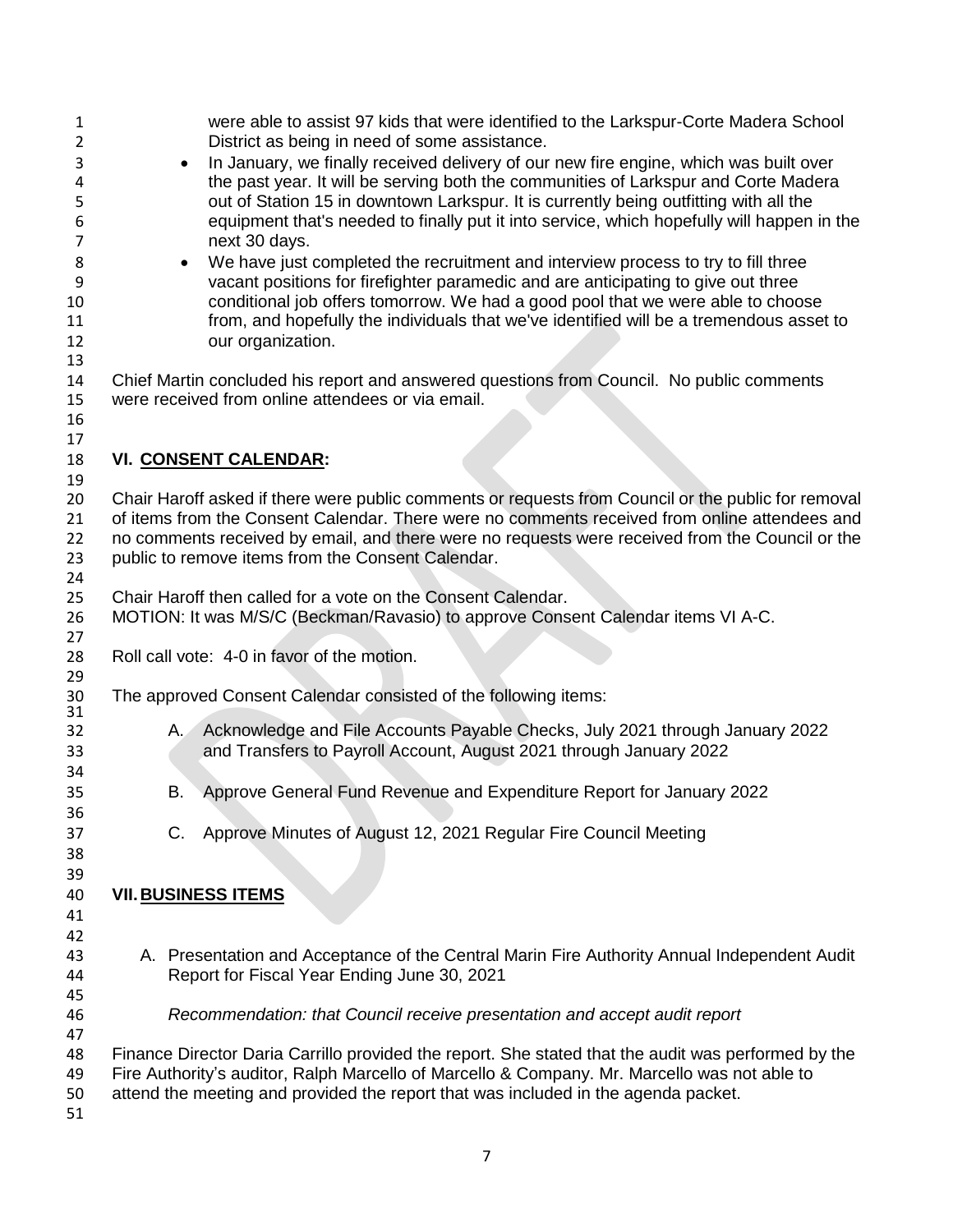| $\mathbf 1$         | His report notes the following:                                                                        |
|---------------------|--------------------------------------------------------------------------------------------------------|
| $\overline{2}$<br>3 | It does note that there are no findings or adjustments to the Fire Authority's financial<br>statements |
| 4                   | The statements were issued without qualification, which is also known as a clean<br>$\bullet$          |
| 5                   | audit.                                                                                                 |
| 6                   | Mr. Marcello highlighted that there is a lack of segregation of duties, which is<br>$\bullet$          |
| 7                   | characteristic of a small agency, because there are limited staff. Ms. Carrillo noted                  |
| 8                   | that the Finance Department has tried to address this by having a retired employee                     |
| 9                   | from another public agency in Marin County, come in every few months to check and                      |
| 10                  | sign off on the bank reconciliations and journal entries that she processes. It's done                 |
| 11                  | after the fact, but she does check it and brings up any questions that she may have.                   |
| 12                  | Other items Mr. Marcello noted in his report have to do with the long term obligations.                |
| 13                  | He notes that of the approximately \$11.8 million in long term obligations,<br>$\circ$                 |
| 14                  | nearly \$10.9 million of that had to do with the other post-employment benefit                         |
| 15                  | obligations.                                                                                           |
| 16                  | One of the reasons that this number was arrived at by the actuaries, is that a<br>$\circ$              |
| 17                  | very low discount rate of 2.23% had to be used in the calculation because a                            |
| 18                  | fire authority is not funding the OPEB trust currently and doesn't have a plan in                      |
| 19                  | place.                                                                                                 |
| 20                  | We are expecting an updated OPEB report from the actuary shortly, which we<br>$\circ$                  |
| 21                  | will bring before the Fire Council for discussion of a plan of funding the OPEB.                       |
| 22                  | Also noted is that there is virtually no pension liability at all for Central Marin<br>$\circ$         |
| 23                  | Fire Authority, because it is a new agency and the member agencies retained                            |
| 24                  | all of the liability prior to March of 2019.                                                           |
| 25                  |                                                                                                        |
| 26                  | Mr. Marcello also attached a spreadsheet showing how a relatively small raise could<br>٠               |
| 27                  | compound over the years.                                                                               |
| 28                  | He also mentioned the pandemic and how it was important that the member agencies<br>$\bullet$          |
| 29                  | try to reduce spending because they would ultimately affect the Fire Authority, but he                 |
| 30                  | did note that the Fire Authority was in good shape.                                                    |
| 31                  |                                                                                                        |
| 32                  | Chair Haroff thanked Ms. Carrillo for the report and called for any questions.                         |
| 33                  | There were no questions from the Council, and no public comments were received from online             |
| 34                  | attendees or via email. Chair Haroff stated that the recommendation is that the Council receive the    |
| 35                  | presentation, which Council has done, and accept the audit report and, hearing no objection, the       |
| 36                  | report was accepted                                                                                    |
| 37                  |                                                                                                        |
| 38                  |                                                                                                        |
| 39                  | B. Consideration and Possible Adoption of Resolution No. 2022/02, Establishing Dates and               |
| 40                  | Times for the Regular Meetings of the Fire Council of the Central Marin Fire Authority for             |
| 41                  | 2022                                                                                                   |
| 42                  |                                                                                                        |
| 43                  | Recommendation: that Council discuss and approve the resolution                                        |
| 44<br>45            | Manager Todd Cusimano presented the report and stated that Council is asked to confirm the             |
| 46                  | upcoming 2022 calendar. There are three remaining meeting dates in the calendar year, that             |
| 47                  | mirror Central Marin Police Authority, our meeting would follow the Police Authority meeting at 6:30   |
| 48                  | or following conclusion of that meeting, whichever is later, and the schedule for that is May 12th,    |
| 49                  | August 11th and November 10th.                                                                         |
| 50                  |                                                                                                        |
| 51                  | Chair Haroff called for any questions. There were no questions from the Council, and no public         |
|                     |                                                                                                        |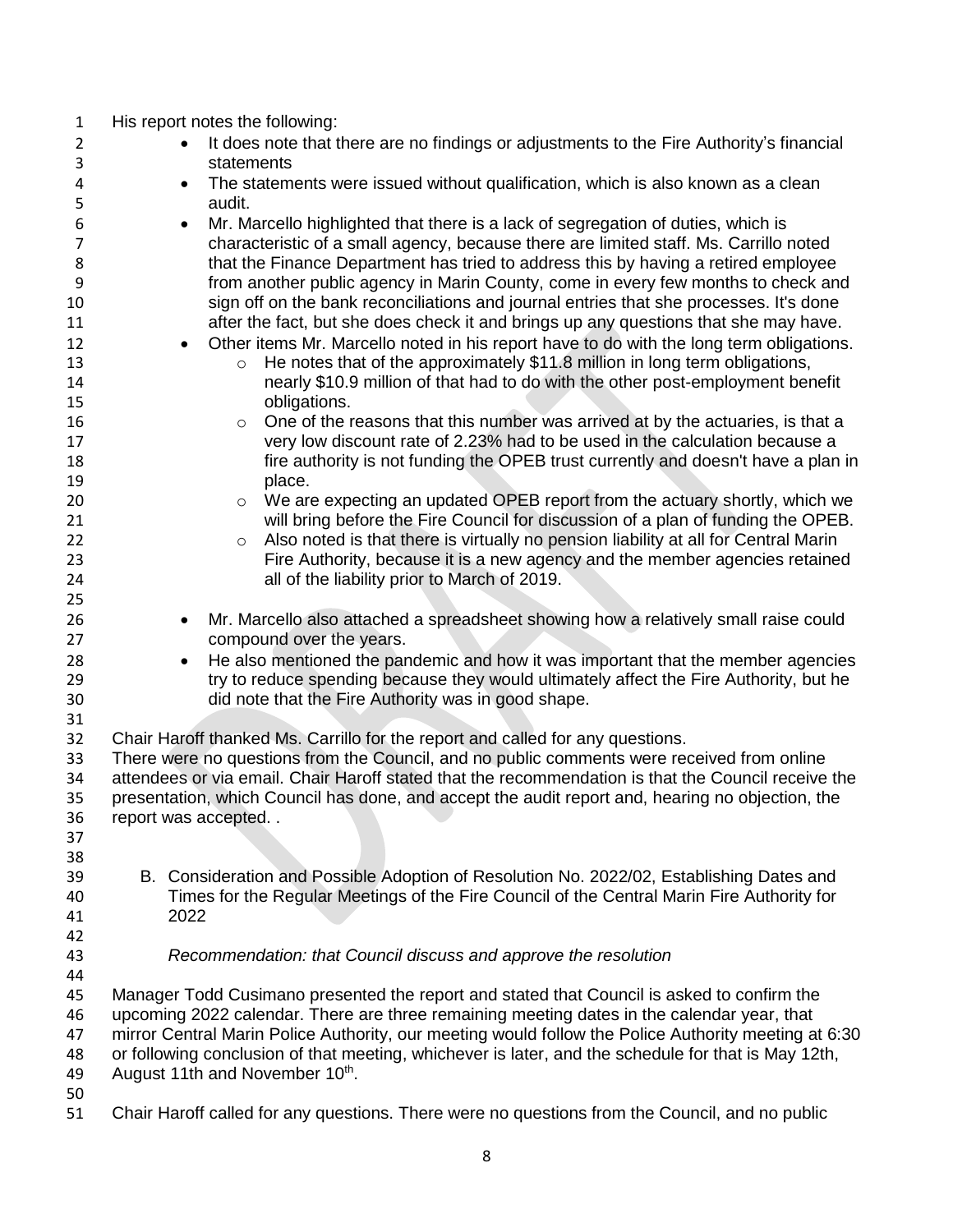comments were received from online attendees or via email. Chair Haroff then called for a vote. **MOTION:** It was M/S/C (Beckman/Way) to adopt Resolution No. 2022/02, 4 Establishing Dates and Times for the Regular Meetings of the Fire Council of the<br>5 Central Marin Fire Authority for 2022 Central Marin Fire Authority for 2022 6<br>7 Roll call vote: 4-0 in favor of the motion. **VIII. ADJOURNMENT** 12 Chair Haroff adjourned the Council meeting at 7:50 p.m. to the next regular meeting scheduled for<br>13 May 11, 2022. May 11, 2022. \_\_\_\_\_\_\_\_\_\_\_\_\_\_\_\_\_\_\_\_\_\_\_\_\_\_\_ 18 Rebecca Vaughn, Authority Clerk<br>19 Central Marin Fire Council Central Marin Fire Council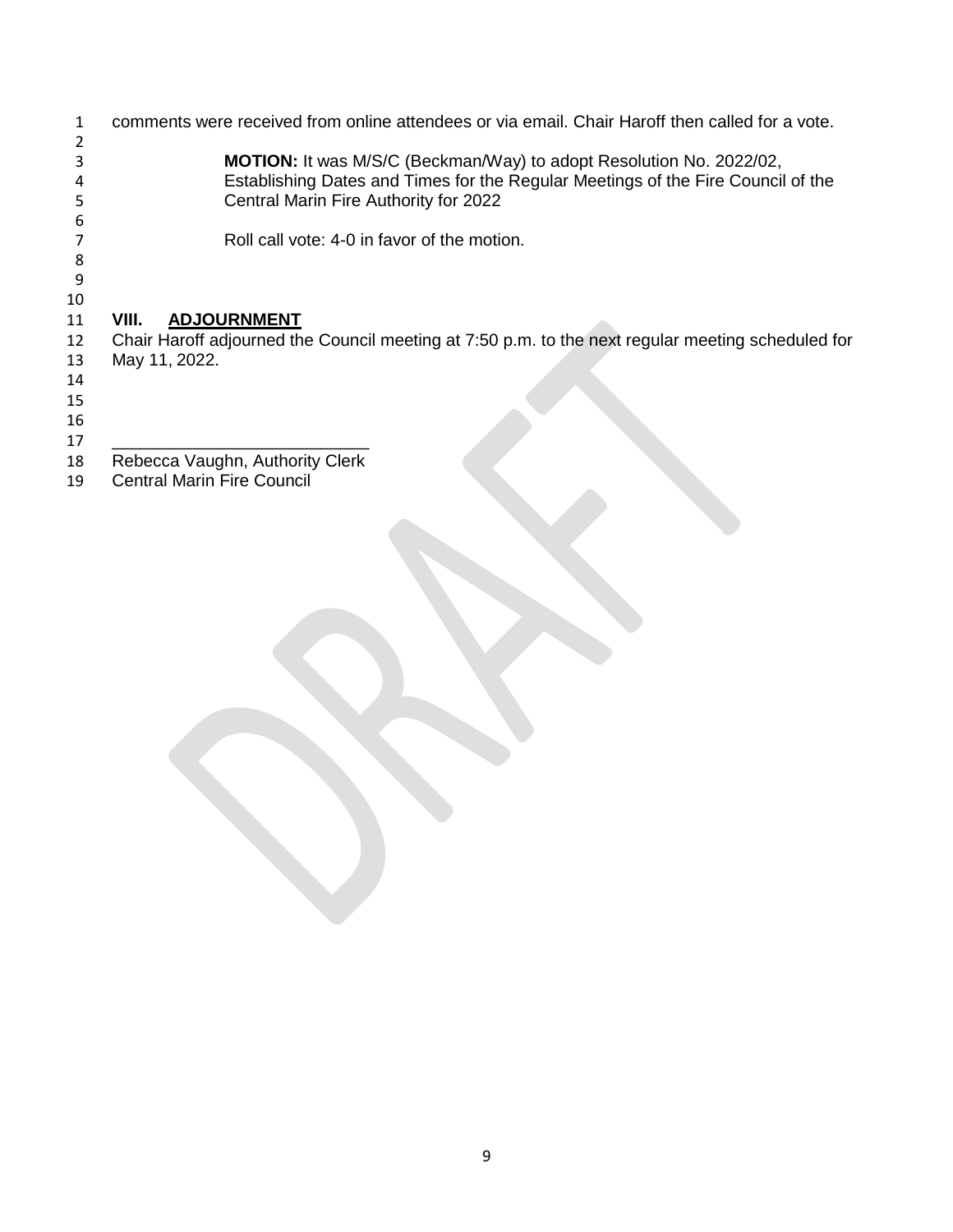

## <span id="page-34-0"></span>**CENTRAL MARIN FIRE COUNCIL STAFF REPORT**

REPORT DATE: April 21, 2022 MEETING DATE: May 12, 2022

**TO:** Central Marin Fire Authority Council

**FROM:** Daria Carrillo, Finance Director

**SUBJECT:** 2022-2023 Proposed Budget

 $0.0.0.0.0.0.0.0$ 

## **RECOMMENDED ACTION:**

Staff recommends that the Central Marin Fire Authority Council approve the attached Resolution (Resolution No. 2022/04) to adopt the 2022-2023 budget.

## **BACKGROUND**:

Central Marin Fire Authority's fiscal year beings on July 1 and ends on the following June 30. Staff has prepared a proposed budget to recommend expenditures and member contributions for the General Fund. Staff has also prepared proposed budgets for the Measure C Wildfire JPA Tax Fund, the Equipment Fund and the Insurance Fund.

The General Fund contains the operating budget and is where the day to day transactions related to the operations and administration of the Fire Authority are recorded.

The Measure C Wildfire JPA Tax Fund is a fund that was established during the 2020-2021 fiscal year to record the revenues and expenditures related to the Measure C Wildfire JPA Tax. A separate fund was established in order to track expenditures related to this tax. A Hazard Mitigation Specialist and outside services related to vegetation management are the paid from this fund.

The Equipment Fund contains information related to the purchase and replacement of equipment such as fire vehicles. The revenue in this fund is received primarily from the General Fund as the Equipment Fund does not generate revenue.

The Insurance Fund includes revenues and expenditures related to payments to its workers' compensation and liability self-insurance programs. The source of revenue is primarily a transfer from the General Fund.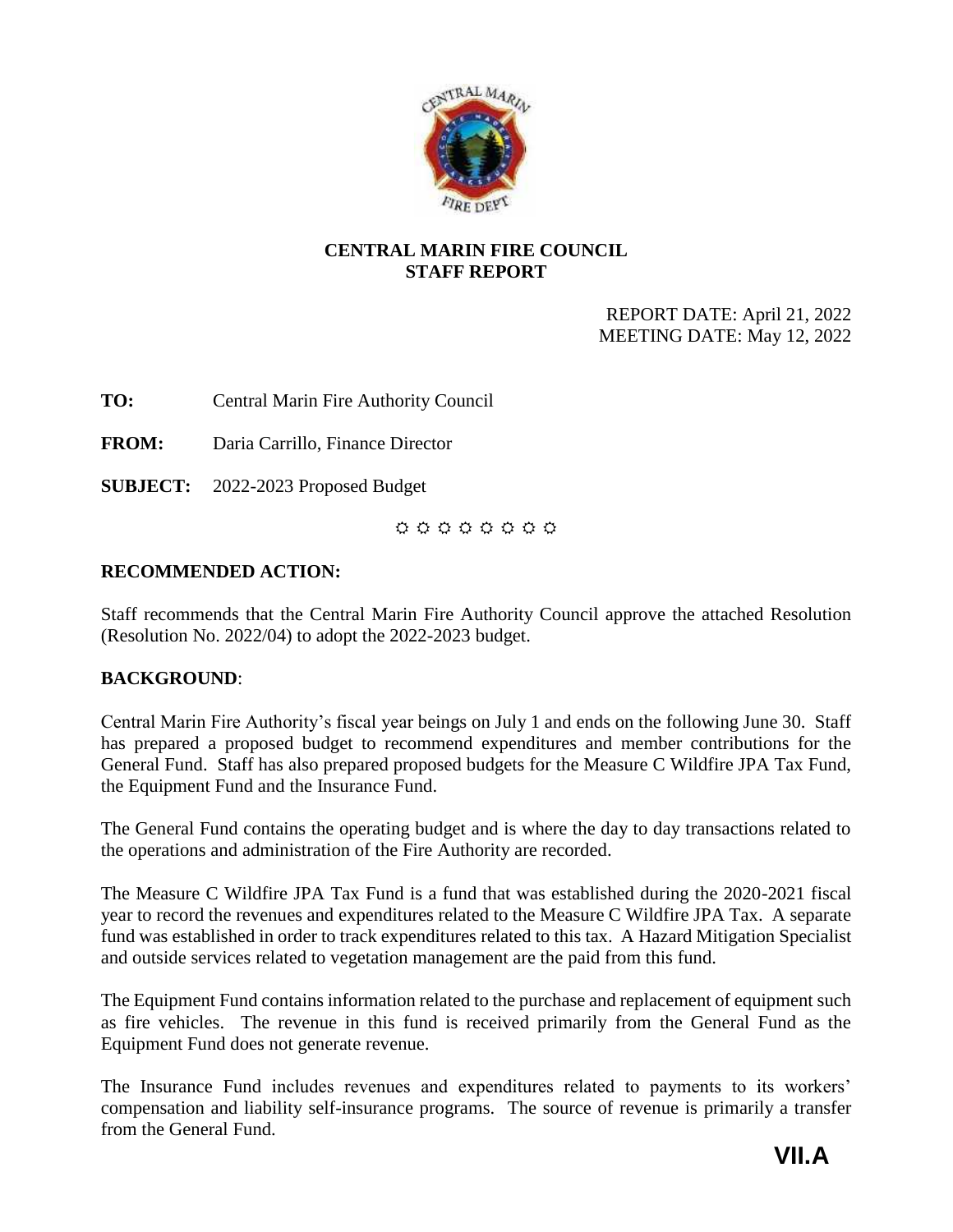## **2022-2023 Proposed Budget:**

## **General Fund:**

Total budgeted expenditures for 2022-2023 have increased by \$829,423, or 8.4%, compared with budgeted expenditures for 2021-2022. Member contributions have increased by \$315,151, or 6.5%, for each member agency.

## Revenue

The Fire Authority's primary source of revenue is contributions from the JPA members, City of Larkspur and Town of Corte Madera. As stated above, members contributions have increased by 6.5% compared with the previous year.

The proposed budget includes \$186,121 in revenue from Ross Valley Paramedic Authority Engine Reimbursement program. This revenue was not included in the 2021-2022 budget. Additionally, revenue from resale reports and fire inspection fees is expected to increase by \$12,000, or 8%, compared to the 2021-2022 budget. The additional revenue has resulted in the increase in member contributions being less than the overall increase in expenditures.

### **Expenditures**

- Labor Costs have increased by \$706,137, or 8.9%, compared to the budgeted expenditures for the current fiscal year. The following factors affect labor costs:
	- o Salaries have increased by \$500,861, or 8.3% compared to the previous year budget. The approved salary schedules for all employee groups except for Battalion Chiefs have increased by 3% compared to 2021-2022. The approved salary schedule for Battalion Chiefs has increased by 2% compared to 2021-2022. Additionally, 8 employees, approximately 20% of the total staff, are scheduled to receive step increases of 5% at various points during the fiscal year.
	- o There are two additional positions in the proposed budget as compared to the 2021- 2022 budget. One position is a Fire Inspector who was hired in December 2021, and the other is the replacement for an employee currently on Workers' Compensation leave and expected to retire in 2022-2023.
	- o The increase to the CalPERS normal cost rate is estimated to be \$65,194, or 8%. This is the cost of the annual service accrual for current employees. The increase is at the same approximate rate as the increase to salaries.
	- o An unfunded liability payment to CalPERS is estimated in the amount of \$66,502, an increase of \$64,762 compared to the 2021-2022 payment. This is based on the most recent actuarial report from CalPERS, which contains information as of June 30, 2020. Approximately \$61,000 of this amount is attributable to the Two Year Additional Service Credit (Golden Handshake) granted in 2020.
	- o Health benefits have increased by \$66,606, or 8.1% to reflect actual enrollment and includes an estimated 5% increase as of January 1, 2023. As noted above, two additional employees are included as compared to the previous year.
	- o Payroll Taxes and Other Benefits have increased by \$8,714, or 4.2%. This includes payroll taxes, the Authority's contribution to Retiree Health Savings Accounts, employee gym memberships and Employee Assistance Program.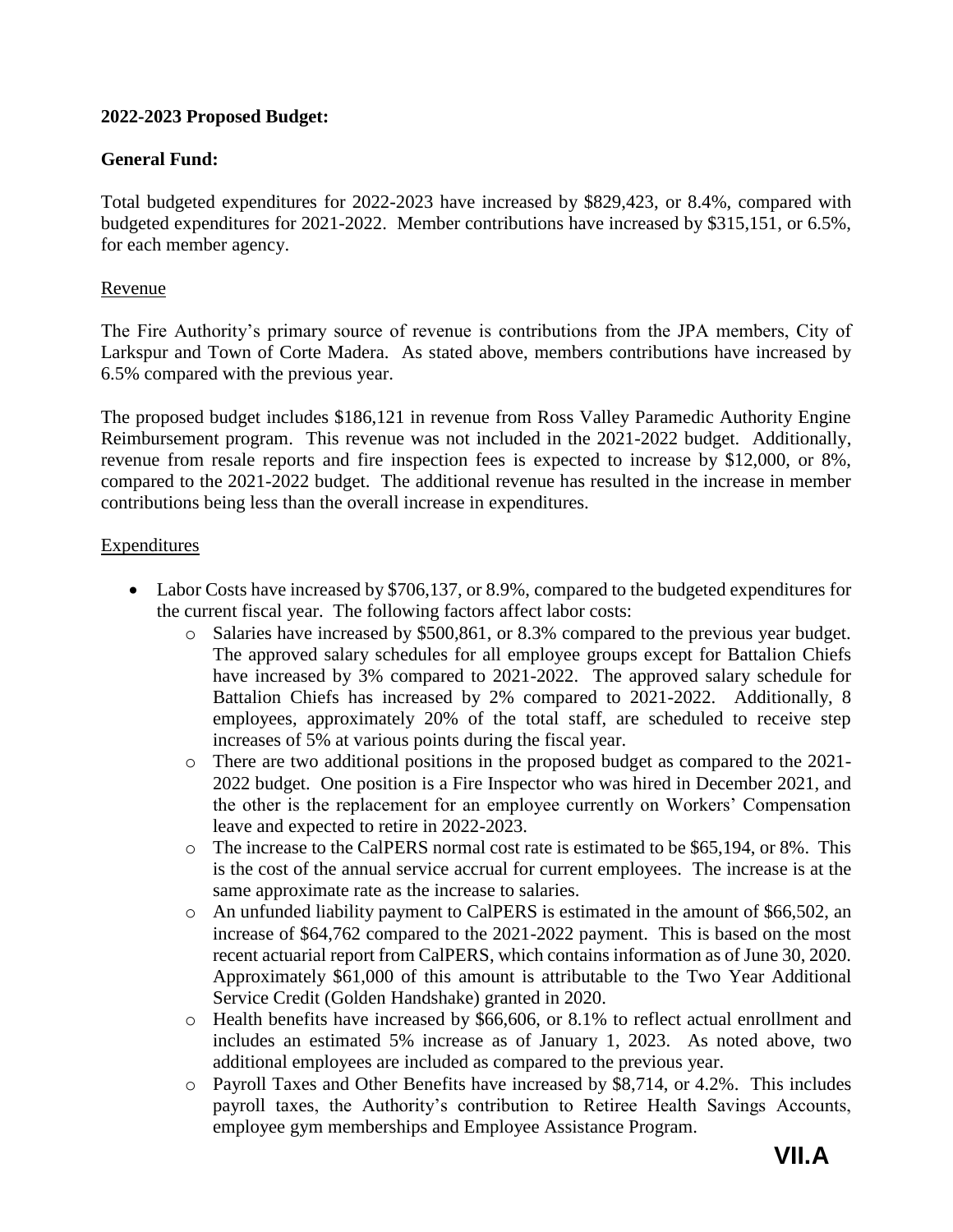- Outside Services have increased by \$45,419 or 7.4%, as compared to the previous fiscal year's budget. The increase includes an increase in Dispatch Services in the amount of \$11,844, or 4.7%, and an increase of \$11,400, or 26.4%, for Neighborhood Response group services. The remainder of the increase is due to various small increases in individual items such as Management Information Services, Marin Emergency Radio Authority contribution and other miscellaneous services.
- Supplies have increased by \$35,200, or 11%, primarily due to an increased need for uniforms and work clothing, as well as to overall increases to the prices of supplies.
- Utilities have increased by \$17,080, or 24%. The increase is based on expenditures in the current year as of April 2022.
- Training has decreased by \$25,000, or 35.7%, based on expected training needs for next year.
- Vehicle Maintenance and Repair has increased by \$5,000, or 7.1%, based on anticipated needs for next year.
- Transfers to Other Funds have increased by \$200,000, or 33.2%. This increase represents the transfer to the Insurance Fund and includes a 10% increase in costs related to Workers' Compensation and Property and Liability claims and premiums. This amount may need to be adjusted once the most current actuarial reports are received.
- A contingency line item in the amount of \$154,413 has been removed from the proposed budget. This item was included in the previous year budget as salary negotiations had not been completed at the time of last year's budget adoption. This represented the amount of a potential salary adjustment.

## **Measure C Wildfire JPA Tax Fund:**

This fund is financed by the Measure C Wildfire tax. Each member agency will receive 40% of the revenue that the communities generate through Measure C. The Town of Corte Madera will contribute an estimated additional amount of \$89,707 so that each agency contributes an equal amount to this fund. The 2022-2023 budget includes a 3% increase in parcel tax revenue. The salary and benefits for a Hazard Mitigation Specialist, as well as outside contracts for vegetation management are included in this fund.

## **Insurance Fund:**

The Insurance Fund is financed by the General Fund and has no other source of revenue. A transfer of \$650,000 is included to pay claims and premiums and maintain sufficient reserves. As noted above, the most recent claims actuarial report is not available. Once the report is received, an additional transfer may be needed.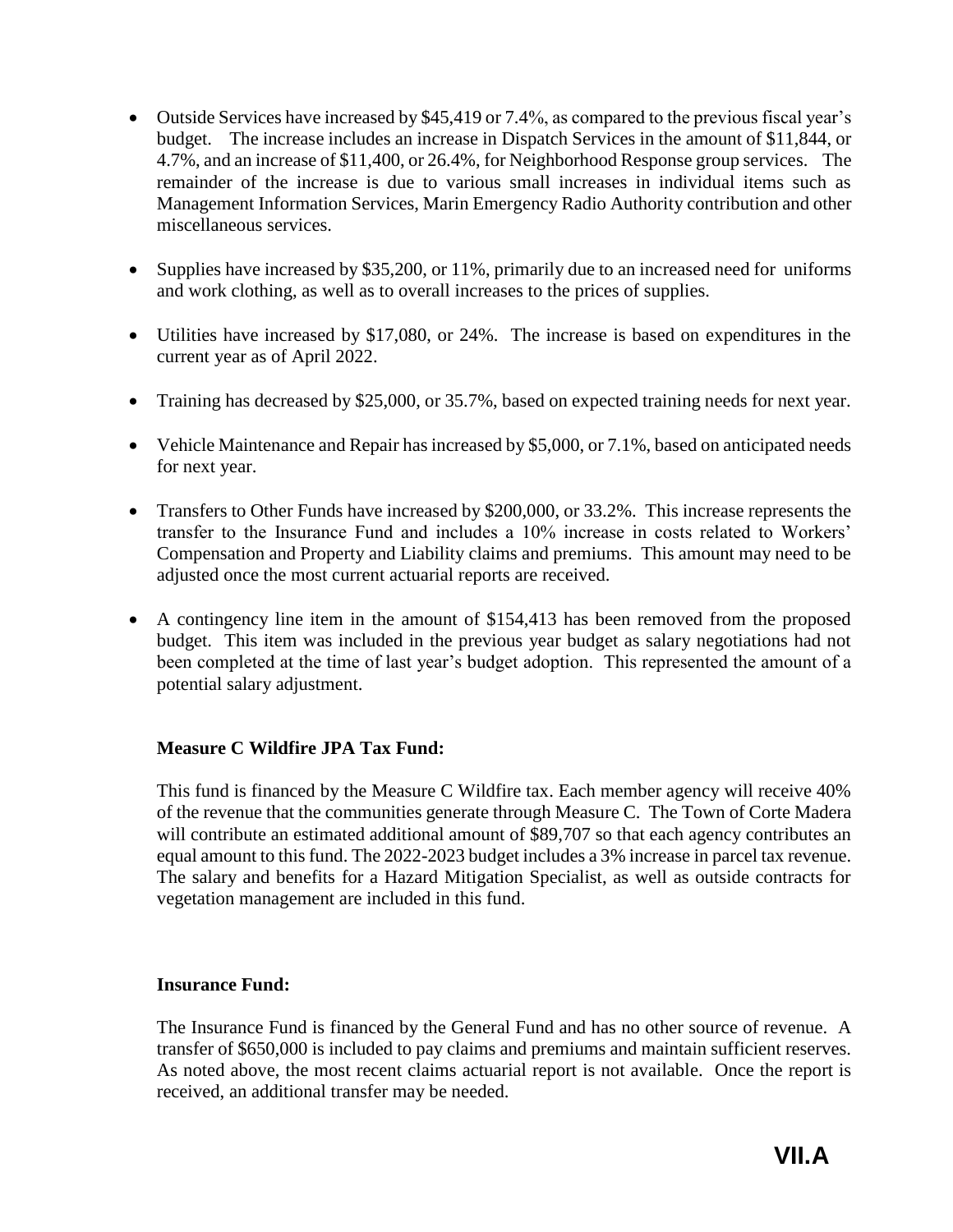## **Equipment Fund:**

Expenditures include a lease payment for a fire engine, as well as hydrants, hoses and protective equipment. Estimated expenditures total \$203, 314. The General Fund will transfer \$153,314 in 2022-2023.

### **FISCAL IMPACT:**

The JPA agreement states that the Town of Corte Madera and City of Larkspur will share Central Marin Fire Authority expenditures equally. As mentioned above, each agency's contribution to the General Fund will increase by \$315,151. Additionally, the City of Larkspur will make a payment of \$30,000 for services related to finance and administration services provided by the Town of Corte Madera.

Not included in the budget is any contribution for Other Post Employment Benefits (OPEB) other than the pay-as-you go cost for current retirees. The Fire Authority's actuary, Bartel Associates, has recently prepared a report estimating the Fire Authority's actuarially accrued unfunded liability to be approximately \$5.616 million as of June 30, 2021. The report, which includes various options for funding the liability, will be presented to the Fire Council at a future meeting.

## **ENVIRONMENTAL IMPACT:**

This activity is not defined as a project under CEQA (Section 15378 CEQA Guidelines).

## **OPTIONS:**

- 1. Approve Resolution as presented.
- 2. Take no action at this time and provide further direction to staff
- 1. [Resolution 2022/04 of the Central Marin Fire Authority Approving the 2022-2023](#page-38-0) budget
- 2. Central Marin [Fire Authority General Fund](#page-39-0)
- 3. [Central Marin Fire Authority Measure C Tax Fund](#page-41-0)
- 4. [Central Marin Fire Authority Insurance Fund](#page-43-0)
- 5. [Central Marin Fire Authority Equipment Fund](#page-45-0)

THIS ITEM HAS BEEN REVIEWED AND APPROVED BY THE EXECUTIVE MANAGER.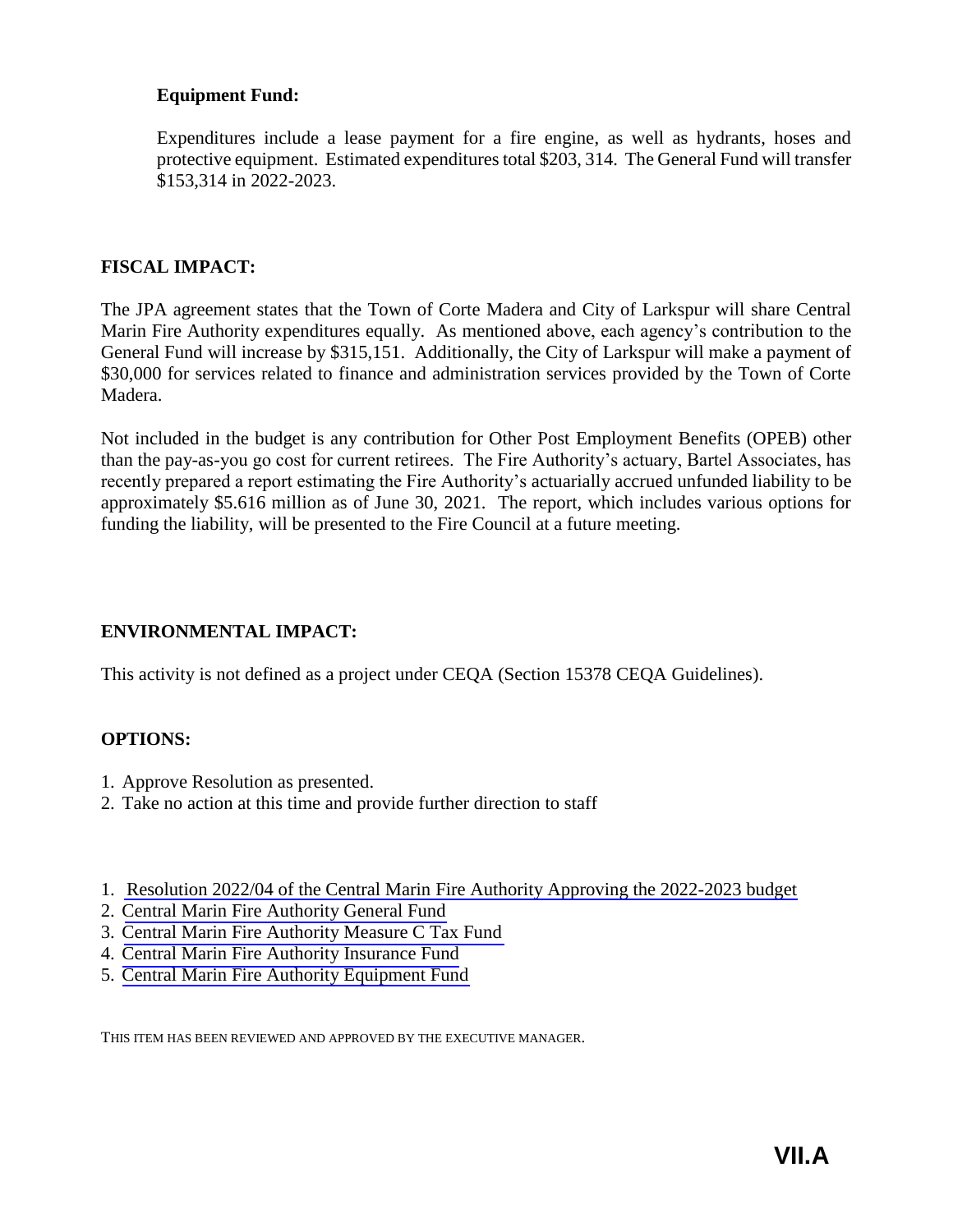#### **RESOLUTION NO. 2022/04**

#### <span id="page-38-0"></span>**A RESOLUTION OF THE FIRE COUNCIL OF THE CENTRAL MARIN FIRE AUTHORITY APPROVING THE 2022-2023 BUDGET**

**WHEREAS,** the governing body of the Central Marin Fire Authority held a public hearing on the Proposed 2022-2023 Budget on May 12, 2022; and

**WHEREAS,** the governing body of the Central Marin Fire Authority has determined that the 2022-2023 Proposed Budget will allow for the continuation of fire protection and prevention services;

**NOW, THEREFORE, IT IS HEREBY RESOLVED,** by Fire Council of the Central Marin Fire Authority, that the Central Marin Fire Authority adopts the 2022-2023 Budgeted Expenditures, Transfers Out and Contingency as follows:

| General Fund                    | \$10,747,144 |
|---------------------------------|--------------|
| Measure C Wildfire JPA Tax Fund | 841,304      |
| Equipment Fund                  | 203,314      |
| Insurance Fund                  | 598,013      |

**IT IS HEREBY CERTIFIED** that the foregoing Resolution was duly and regularly adopted by the Central Marin Fire Authority at a regular meeting thereof held on May 12, 2022, to wit:

AYES: NOES: ABSENT:

Authority Chair

\_\_\_\_\_\_\_\_\_\_\_\_\_\_\_\_\_\_\_\_\_\_\_\_\_\_\_\_\_\_\_\_\_

ATTEST:

Rebecca Vaughn, Authority Clerk

\_\_\_\_\_\_\_\_\_\_\_\_\_\_\_\_\_\_\_\_\_\_\_\_\_\_\_\_\_\_\_\_\_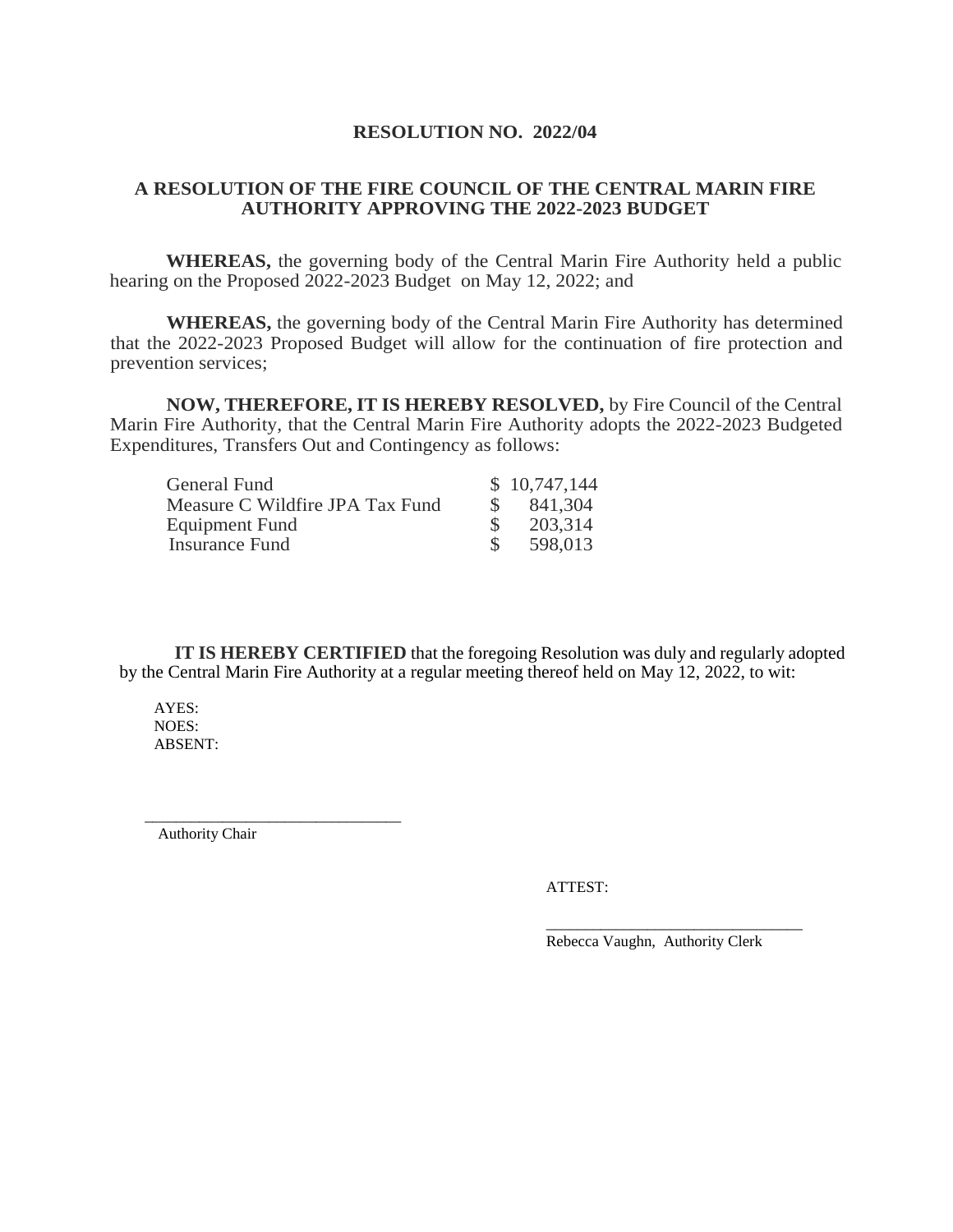#### **CENTRAL MARIN FIRE AUTHORITY GENERAL FUND**

<span id="page-39-0"></span>

| <b>Description</b>                           | 2020-2021              | 2021-2022             | 2021-2022               | 2022-2023              |
|----------------------------------------------|------------------------|-----------------------|-------------------------|------------------------|
|                                              | <b>Audited Actuals</b> | <b>Adopted Budget</b> | <b>Estimated Actual</b> | <b>Proposed Budget</b> |
| <b>BEGINNING BALANCE</b>                     | 27,208                 | 27,208                | 27,208                  | 27,208                 |
|                                              |                        |                       |                         |                        |
| <b>REVENUE</b>                               |                        |                       |                         |                        |
| Larkspur Contribution                        | 4,670,888              | 4,868,860             | 4,868,159               | 5,184,011              |
| Corte Madera Contribution                    | 4,670,310              | 4,868,860             | 4,868,860               | 5,184,011              |
| Larkspur payment for Finance and Admin       | ი                      | 30,000                | 30,000                  | 30,000                 |
| <b>State Fire Reimbursement</b>              | 1,348,282              | 0                     | 1,082,976               | 0                      |
| Other Revenue                                | 436,839                | 150,000               | 493,895                 | 349,121                |
|                                              |                        |                       |                         |                        |
| <b>TOTAL: REVENUE</b>                        | 11,126,319             | 9,917,720             | 11,343,890              | 10,747,143             |
| <b>TOTAL RESOURCES</b>                       | 11,153,527             | 9,944,928             | 11,371,098              | 10,774,351             |
| <b>EXPENDITURES</b>                          |                        |                       |                         |                        |
| <b>Labor Costs</b>                           | 9,162,681              | 7,893,418             | 9,444,991               | 8,599,555              |
| Services, Supplies and Equipment             | 1,269,309              | 1,266,576             | 1,295,586               | 1,344,275              |
| <b>Transfers to Other Funds</b>              | 694.329                | 603,314               | 603.314                 | 803,314                |
| <b>TOTAL: EXPENDITURES AND TRANSFERS OUT</b> | 11,126,320             | 9,763,308             | 11,343,891              | 10,747,144             |
| <b>CONTINGENCY</b>                           |                        | 154,412               |                         |                        |
| <b>Net Increase/(Decrease)</b>               | (0)                    |                       |                         |                        |
| <b>ENDING BALANCE</b>                        | 27,208                 | 27,208                | 27,207                  | 27,207                 |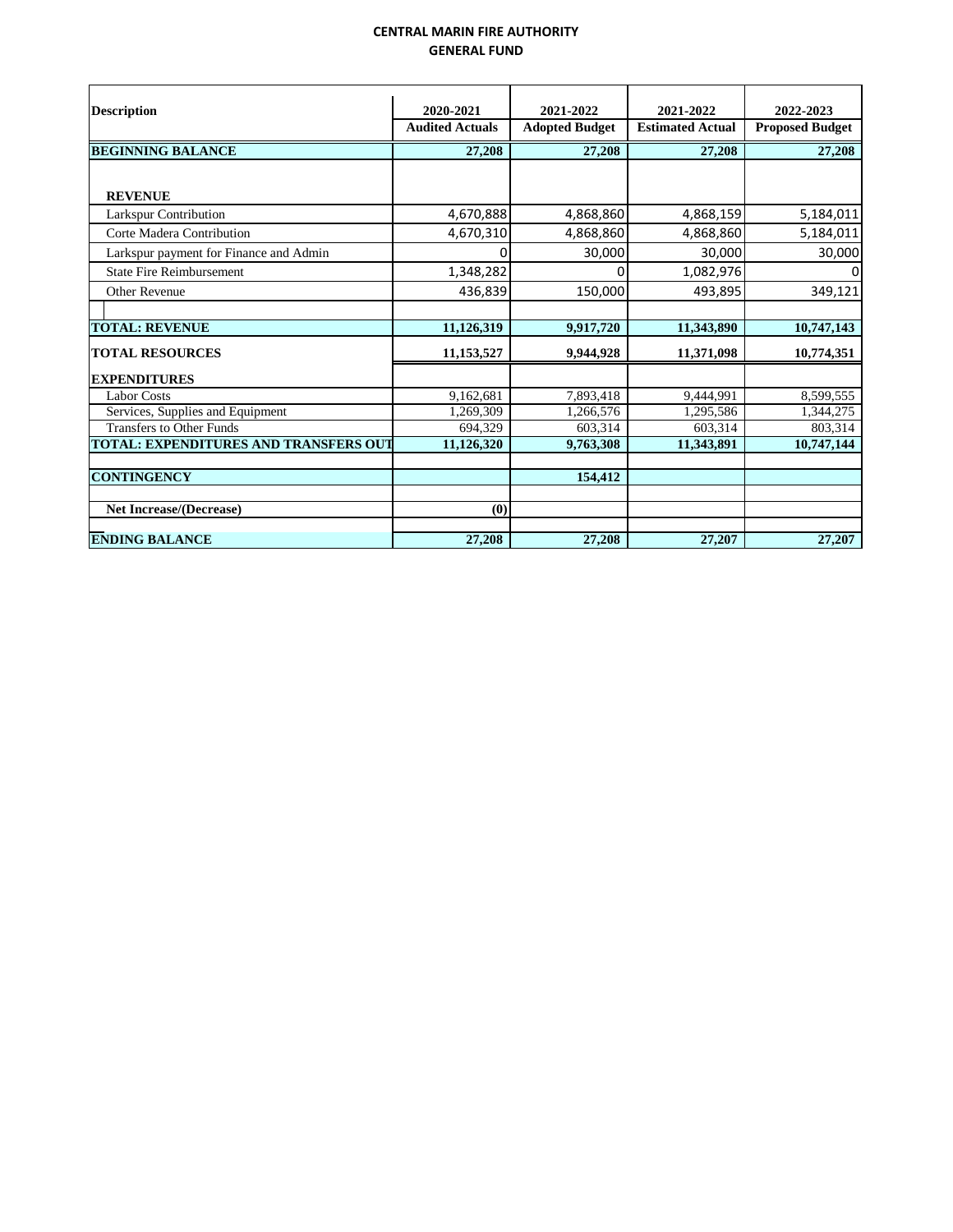# **GENERAL FUND CENTRAL MARIN FIRE DEPARTMENT**

## **REVENUE**

|                                             |  | 2020-2021  | 2021-2022     | 2021-2022      | 2022-2023     |
|---------------------------------------------|--|------------|---------------|----------------|---------------|
|                                             |  | Audited    | Adopted       | Estimated      | Proposed      |
|                                             |  | Actuals    | <b>Budget</b> | <b>Actuals</b> | <b>Budget</b> |
|                                             |  |            |               |                |               |
| Larkspur Contribution                       |  | 4,670,888  | 4,868,860     | 4,868,159      | 5,184,011     |
| Corte Madera Contribution                   |  | 4,670,310  | 4,868,860     | 4,868,860      | 5,184,011     |
| Larkspur payment for Finance/Admin contract |  |            | 30,000        | 30,000         | 30,000        |
| <b>State Fire Reimbursement</b>             |  | 1,348,282  |               | 1,082,976      |               |
| County of Marin Reimbursement               |  | 102,595    |               | 7,613          |               |
| Permits and Fees                            |  | 118,689    | 150,000       | 150,000        | 162,000       |
| Fire Safe Marin Grant                       |  | 203,972    |               | 45,000         |               |
| Ross Valley Paramedic Authority Revenue     |  |            |               | 281,582        | 186,121       |
| <b>Other Revenue</b>                        |  | 11,583     |               | 9,700          | 1,000         |
| <b>REVENUE</b>                              |  | 11,126,319 | 9,917,720     | 11,343,890     | 10,747,143    |

## **EXPENDITURES**

|                                         | 2020-2021  | 2021-2022     | 2021-2022      | 2022-2023     |
|-----------------------------------------|------------|---------------|----------------|---------------|
|                                         | Audited    | Adopted       | Estimated      | Proposed      |
|                                         | Actuals    | <b>Budget</b> | <b>Actuals</b> | <b>Budget</b> |
|                                         |            |               |                |               |
| <b>Labor Costs</b>                      |            |               |                |               |
| <b>SALARIES</b>                         | 7,378,385  | 6,051,141     | 7,628,797      | 6,552,002     |
| RETIREMENT - NORMAL COST                | 803,945    | 811,146       | 814,012        | 876,340       |
| RETIREMENT - UNFUNDED LIABIlITY         |            | 1,740         | 1,682          | 66,502        |
| <b>HEALTH BENEFITS</b>                  | 780,432    | 822,394       | 810,000        | 889,000       |
| PAYROLL TAXES AND OTHER BENEFITS        | 199,920    | 206,997       | 190,500        | 215,711       |
| <b>LABOR COSTS</b>                      | 9,162,681  | 7,893,418     | 9,444,991      | 8,599,555     |
|                                         |            |               |                |               |
| <b>Services, Supplies and Equipment</b> |            |               |                |               |
| <b>OUTSIDE SERVICES</b>                 | 728,498    | 613,286       | 670,000        | 658,705       |
| <b>RETIREE BENEFITS</b>                 | 19,814     | 40,320        | 38,160         | 40,320        |
| TRAINING AND EDUCATION                  | 14,373     | 70,000        | 35,000         | 45,000        |
| DUES AND MEMBERSHIPS                    | 8,166      | 9,000         | 9,000          | 9,000         |
| <b>EQUIPMENT MAINTENANCE</b>            | 40,079     | 40,944        | 39,000         | 40,944        |
| <b>BUILDING AND GROUNDS MAINTENANG</b>  | 9,528      | 25,000        | 7,500          | 25,000        |
| VEHICLE MAINTENANCE AND REPAIRS         | 99,398     | 70,000        | 90,000         | 75,000        |
| <b>UTILITIES</b>                        | 71,355     | 71,100        | 80,000         | 88,180        |
| <b>SUPPLIES</b>                         | 278,098    | 319,925       | 319,925        | 355,125       |
| TECHNOLOGY AND EQUIPMENT                |            | 7,000         | 7,000          | 7,000         |
| <b>TRANSFERS TO OTHER FUNDS</b>         | 694,329    | 603,314       | 603,314        | 803,314       |
| <b>SERVICES &amp; SUPPLIES</b>          | 1,963,637  | 1,869,889     | 1,898,899      | 2,147,588     |
|                                         |            |               |                |               |
| <b>CONTINGENCY</b>                      |            | 154,413       |                |               |
|                                         |            |               |                |               |
| <b>TOTAL BUDGET</b>                     | 11,126,319 | 9,917,720     | 11,343,890     | 10,747,143    |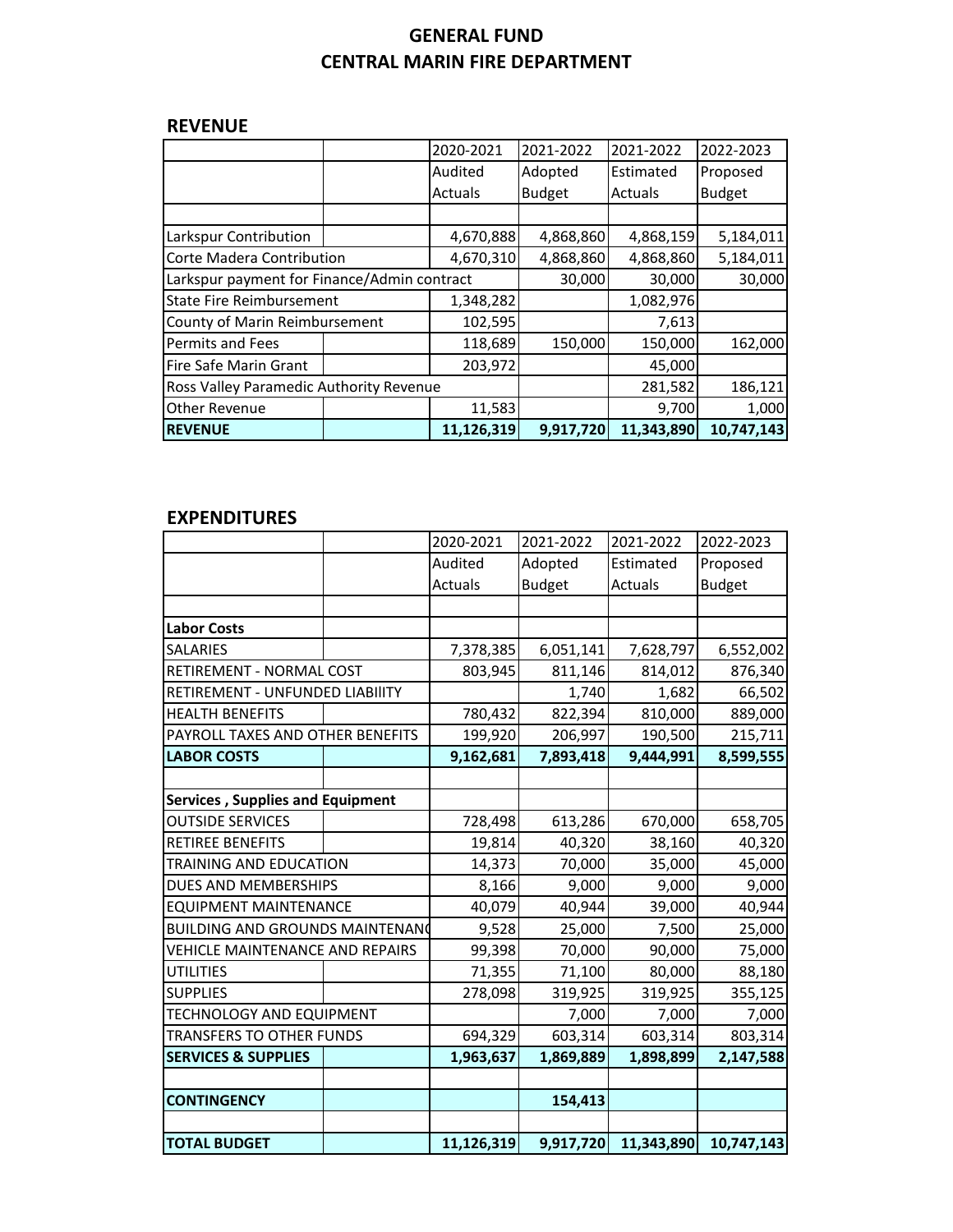#### **CENTRAL MARIN FIRE AUTHORITY MEASURE C WILDFIRE JPA TAX FUND**

<span id="page-41-0"></span>

|                                         | 2020-2021 | 2021-2022                             | 2021-2022               | 2022-2023              |
|-----------------------------------------|-----------|---------------------------------------|-------------------------|------------------------|
| <b>Description</b>                      |           | <b>Audited Actuals Adopted Budget</b> | <b>Estimated Actual</b> | <b>Proposed Budget</b> |
| <b>BEGINNING BALANCE</b>                |           | 68,560                                |                         |                        |
|                                         |           |                                       |                         |                        |
| <b>REVENUE</b>                          |           |                                       |                         |                        |
| Measure C Tax                           | 737,575   | 729,706                               | 729,706                 | 751,597                |
| Corte Madera Contribution               | 88,396    | 87,094                                | 87,094                  | 89,707                 |
| Other Revenue                           |           |                                       | 389,992                 | ŋ                      |
| <b>TOTAL: REVENUE</b>                   | 825,971   | 816,800                               | 1,206,792               | 841,304                |
| <b>TOTAL RESOURCES</b>                  | 825,971   | 885,360                               | 1,206,792               | 841,304                |
| <b>EXPENDITURES</b>                     |           |                                       |                         |                        |
| <b>Labor Costs</b>                      | 180,842   | 184,155                               | 187,927                 | 203,739                |
| Services, Supplies and Equipment        | 576,569   | 632,645                               | 1,018,865               | 637,565                |
| <b>TOTAL: EXPENDITURES AND TRANSFER</b> | 757,411   | 816,800                               | 1,206,792               | 841,304                |
|                                         |           |                                       |                         |                        |
| <b>Net Increase/(Decrease)</b>          | 68,560    |                                       |                         |                        |
| <b>ENDING BALANCE</b>                   | 68,560    | 68,560                                |                         |                        |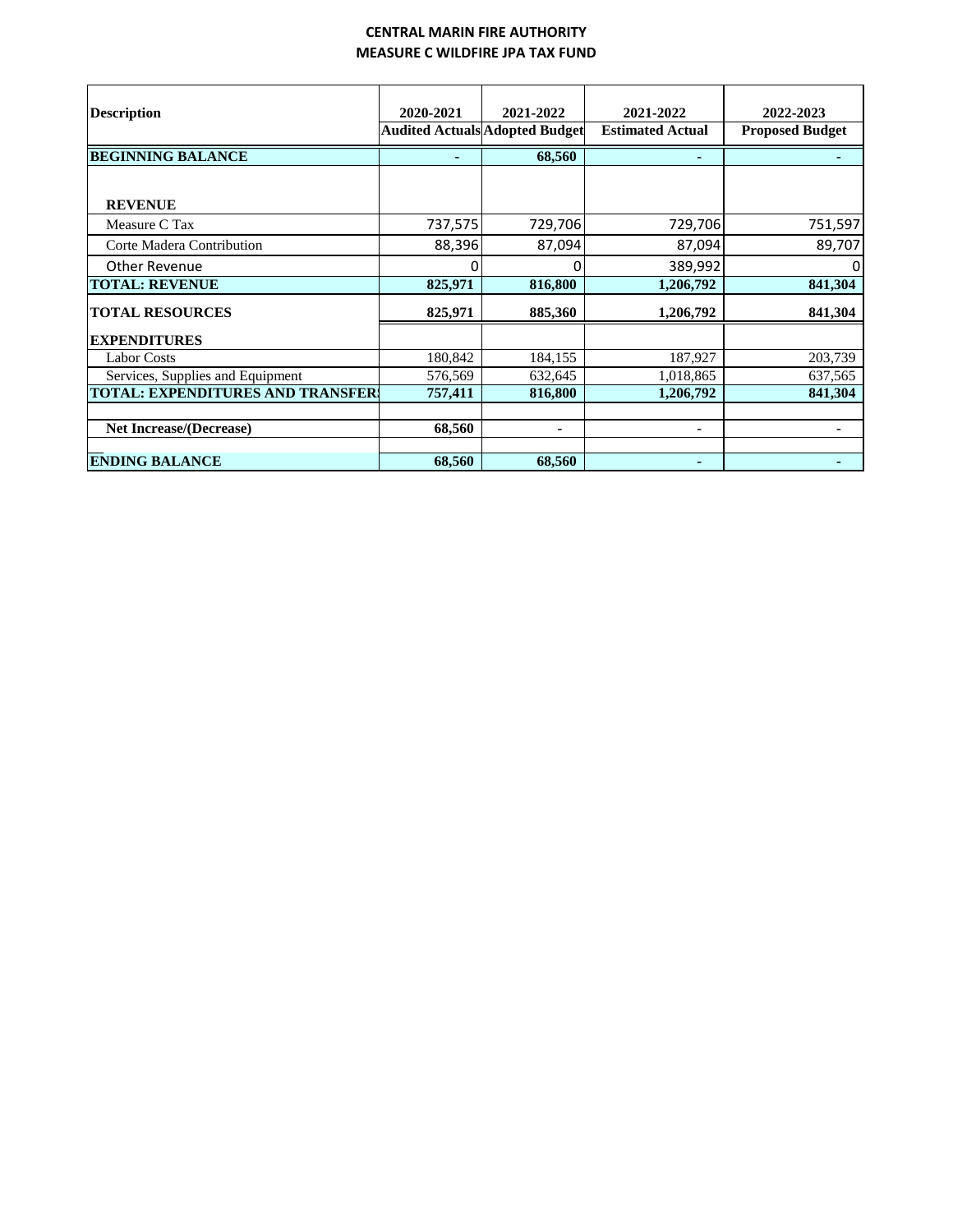# **MEASURE C CENTRAL MARIN FIRE DEPARTMENT**

# **REVENUE**

|                                    | 2020-2021 | 2021-2022     | 2021-2022 | 2022-2023     |
|------------------------------------|-----------|---------------|-----------|---------------|
|                                    | Audited   | Adopted       | Estimated | Proposed      |
|                                    | Actuals   | <b>Budget</b> | Actuals   | <b>Budget</b> |
|                                    |           |               |           |               |
| Measure C Revenue                  | 737,575   | 729,706       | 729,706   | 751,597       |
| Corte Madera Contribution          | 88,396    | 87,094        | 87,094    | 89,707        |
| Measure C Evacuation Route revenue |           |               | 369,992   |               |
| Fire Aside Reimbursement           |           |               | 20,000    |               |
| <b>REVENUE</b>                     | 825,971   | 816,800       | 1,206,792 | 841,304       |

# **EXPENDITURES**

|                                         | 2020-2021 | 2021-2022     | 2021-2022 | 2022-2023     |
|-----------------------------------------|-----------|---------------|-----------|---------------|
|                                         | Audited   | Adopted       | Estimated | Proposed      |
|                                         | Actuals   | <b>Budget</b> | Actuals   | <b>Budget</b> |
|                                         |           |               |           |               |
| <b>Labor Costs</b>                      |           |               |           |               |
| <b>SALARIES</b>                         | 150,670   | 143,340       | 147,112   | 158,124       |
| RETIREMENT - NORMAL COST                | 10,164    | 11,080        | 11,080    | 12,270        |
| <b>HEALTH BENEFITS</b>                  | 18,241    | 20,820        | 20,820    | 24,245        |
| PAYROLL TAXES AND OTHER BENEFITS        | 1,767     | 8,915         | 8,915     | 9,100         |
| <b>LABOR COSTS</b>                      | 180,842   | 184,155       | 187,927   | 203,739       |
|                                         |           |               |           |               |
| <b>Services, Supplies and Equipment</b> |           |               |           |               |
| <b>VEGETATION MANAGEMENT</b>            | 549,988   | 628,873       | 949,842   | 630,000       |
| <b>DEPARTMENT SUPPLIES</b>              | 26,581    |               | 6,000     | 7,565         |
| <b>FIRE VEHICLE</b>                     |           |               | 63,023    |               |
| <b>OTHER</b>                            |           | 3,772         |           |               |
| <b>SERVICES &amp; SUPPLIES</b>          | 576,569   | 632,645       | 1,018,865 | 637,565       |
|                                         |           |               |           |               |
| <b>TOTAL BUDGET</b>                     | 757,411   | 816,800       | 1,206,792 | 841,304       |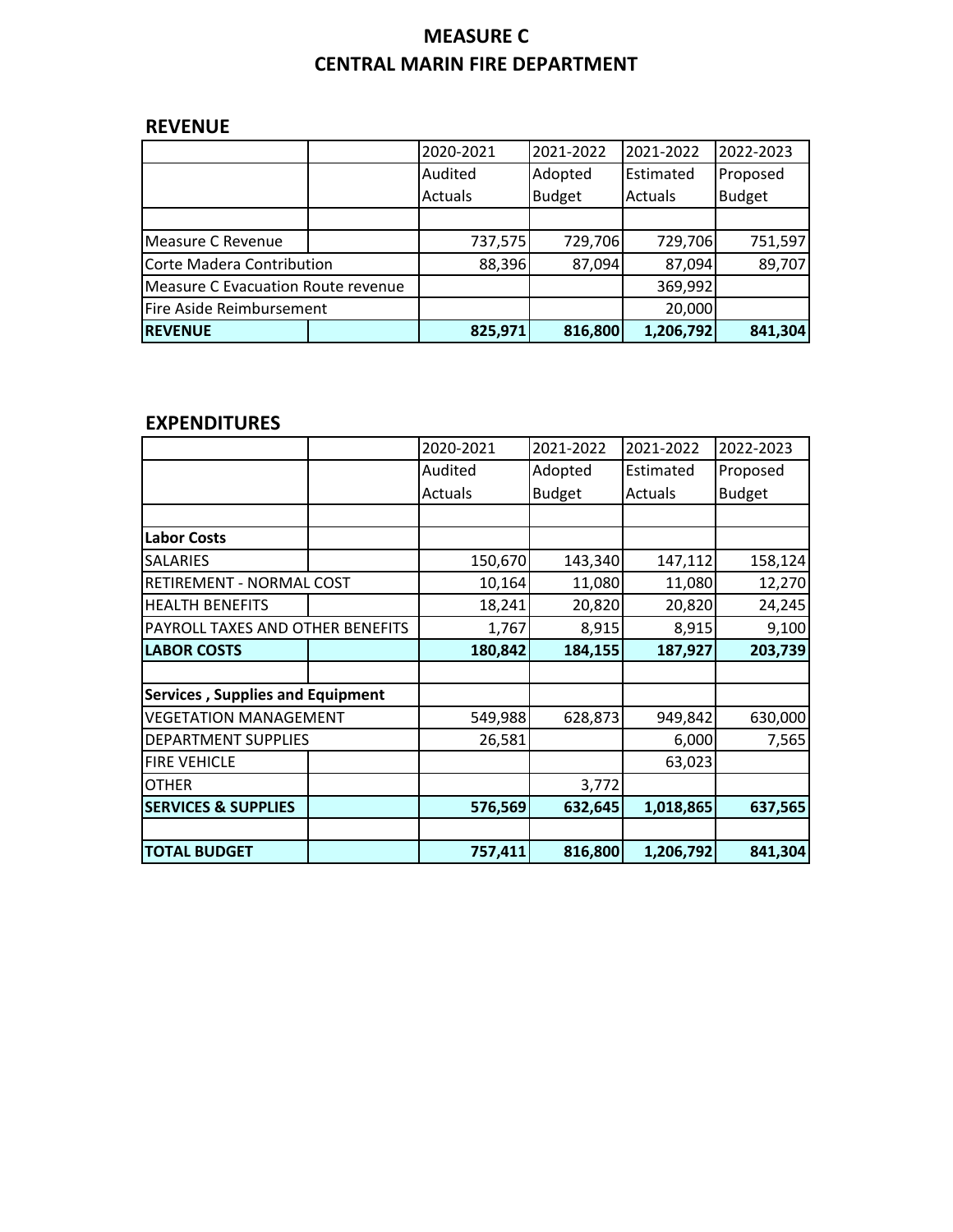#### **CENTRAL MARIN FIRE AUTHORITY INSURANCE FUND**

<span id="page-43-0"></span>

| <b>Description</b>                           | 2020-2021<br><b>Audited Actuals</b> | 2021-2022             | 2021-2022<br><b>Estimated Actual</b> | 2022-2023              |
|----------------------------------------------|-------------------------------------|-----------------------|--------------------------------------|------------------------|
|                                              |                                     | <b>Adopted Budget</b> |                                      | <b>Proposed Budget</b> |
| <b>BEGINNING BALANCE</b>                     | (228.897)                           | 22.903                | 22,903                               | (29.651)               |
|                                              |                                     |                       |                                      |                        |
| <b>REVENUE</b>                               |                                     |                       |                                      |                        |
| <b>TRANSFERS IN FROM OTHER FUNDS</b>         | 654,329                             | 450,000               | 450,000                              | 650,000                |
|                                              |                                     |                       |                                      |                        |
| <b>TOTAL: REVENUE</b>                        | 654,329                             | 450,000               | 450,000                              | 650,000                |
| <b>TOTAL RESOURCES</b>                       | 425,433                             | 472,903               | 472,903                              | 620,349                |
| <b>EXPENDITURES</b>                          |                                     |                       |                                      |                        |
| <b>WORKERS' COMPENSATION INSURANCE</b>       | 169,187                             | 168,364               | 167,069                              | 174,148                |
| PROPERTY AND LIABILTY INSURANCE              | 206,639                             | 292,847               | 290,485                              | 353,865                |
| <b>WORKERS' COMPENSATION CLAIMS</b>          | 22,958                              | 50,000                | 35,000                               | 50,000                 |
| PROPERTY AND LIABILTY CLAIMS                 | 3,746                               | 20,000                | 10,000                               | 20,000                 |
| <b>TOTAL: EXPENDITURES AND TRANSFERS OUT</b> | 402,530                             | 531,211               | 502,554                              | 598,013                |
|                                              |                                     |                       |                                      |                        |
| <b>Net Increase/(Decrease)</b>               | 251,799                             | (81,211)              | (52, 554)                            | 51,987                 |
|                                              |                                     |                       |                                      |                        |
|                                              |                                     |                       |                                      |                        |
| <b>ENDING BALANCE</b>                        | 22,903                              | (58,308)              | (29, 651)                            | 22,336                 |
|                                              | includes reserve for                | includes reserve for  | includes reserve for                 | includes reserve for   |
|                                              | claims                              | claims                | claims                               | claims                 |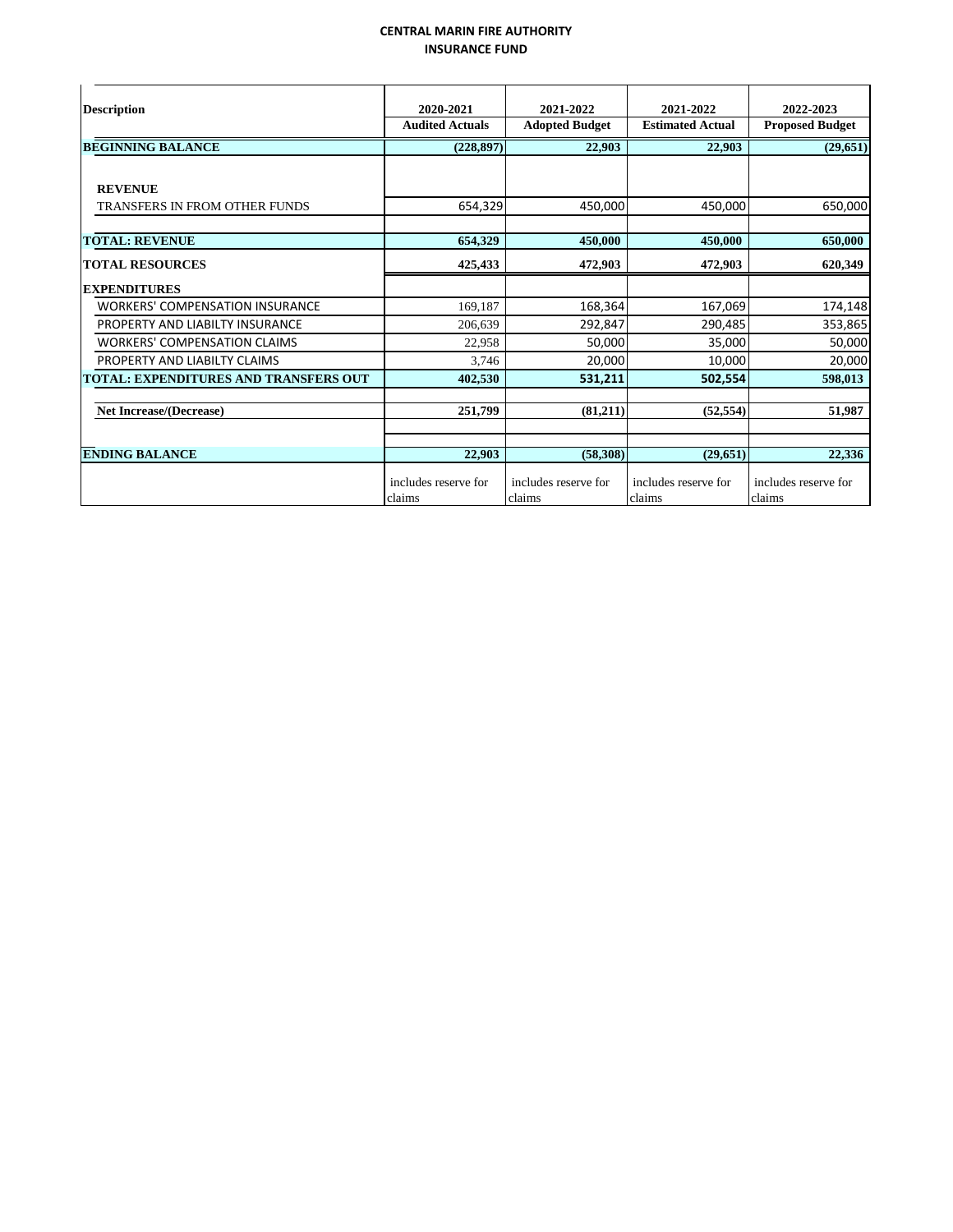# **INSURANCE FUND CENTRAL MARIN FIRE DEPARTMENT**

# **REVENUE**

|                               |                | 2020-2021      | 2021-2022      | 2021-2022 | 2022-2023     |
|-------------------------------|----------------|----------------|----------------|-----------|---------------|
|                               |                | Audited        | <b>Revised</b> | Estimated | Proposed      |
|                               |                | <b>Actuals</b> | <b>Budget</b>  | Actuals   | <b>Budget</b> |
|                               |                |                |                |           |               |
| TRANSFERS IN FROM OTHER FUNDS |                | 654,329        | 450,000        | 450,000   | 650,000       |
|                               | <b>REVENUE</b> | 654,329        | 450,000        | 167,069   | 650,000       |
|                               |                |                |                | ---       |               |

285

# **EXPENDITURES**

|                                        |                     | 2020-2021 | 2021-2022     | 2021-2022 | 2022-2023     |
|----------------------------------------|---------------------|-----------|---------------|-----------|---------------|
|                                        |                     | Audited   | Adopted       | Estimated | Proposed      |
|                                        |                     | Actuals   | <b>Budget</b> | Actuals   | <b>Budget</b> |
|                                        |                     |           |               |           |               |
|                                        |                     |           |               |           |               |
| <b>WORKERS' COMPENSATION INSURANCE</b> |                     | 169,187   | 168,364       | 167,069   | 174,148       |
| PROPERTY AND LIABILTY INSURANCE        |                     | 206,639   | 292,847       | 290,485   | 353,865       |
| <b>WORKERS' COMPENSATION CLAIMS</b>    |                     | 22,958    | 50,000        | 30,000    | 50,000        |
| PROPERTY AND LIABILTY CLAIMS           |                     | 3,746     | 20,000        | 10,000    | 20,000        |
|                                        | <b>EXPENDITURES</b> | 402,530   | 531,211       | 497,554   | 598,013       |
|                                        |                     |           |               |           |               |
| <b>TOTAL BUDGET</b>                    |                     | 402,530   | 531,211       | 497,554   | 598,013       |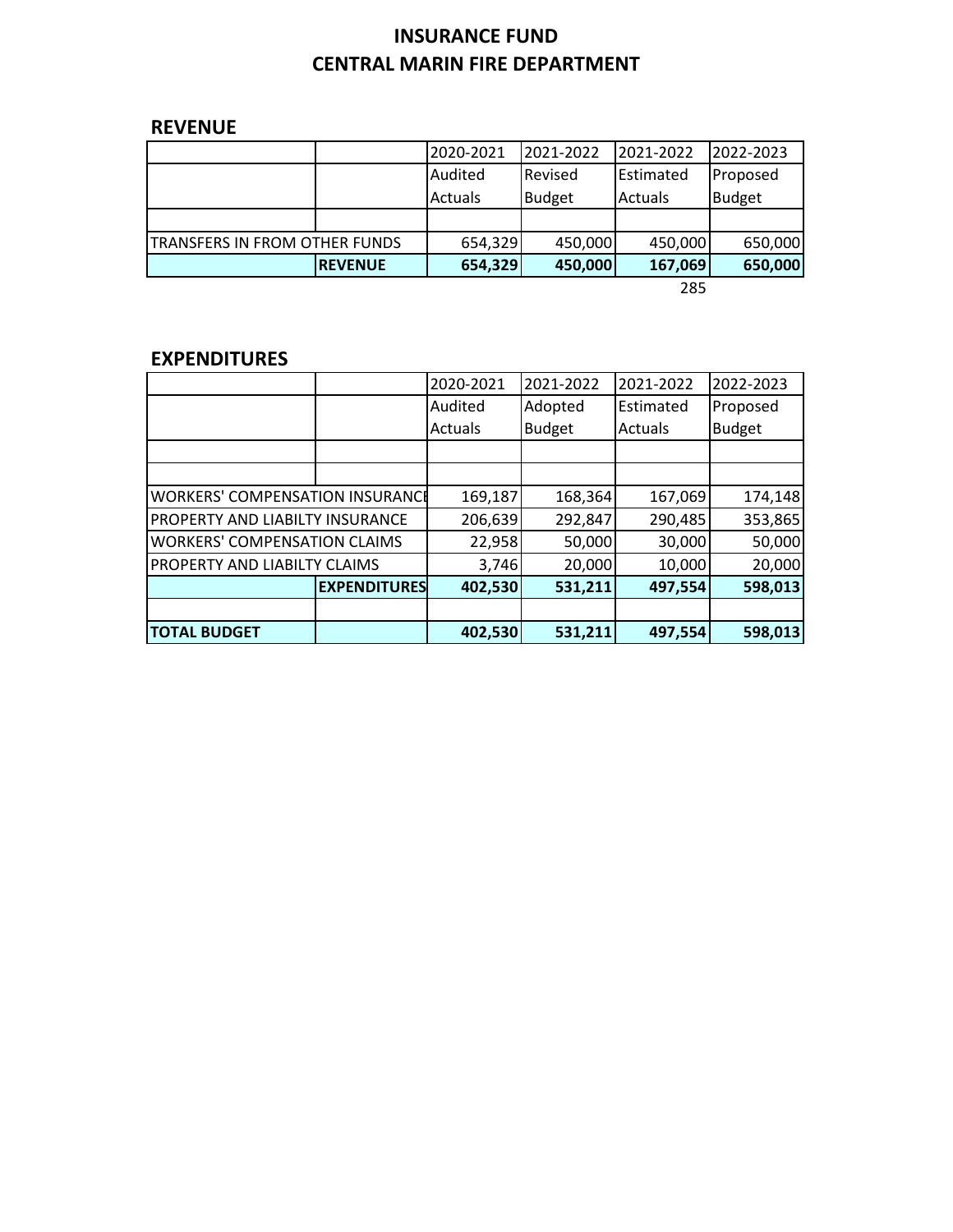#### **CENTRAL MARIN FIRE AUTHORITY EQUIPMENT FUND**

<span id="page-45-0"></span>

| <b>Description</b>                           | 2020-2021<br><b>Audited Actuals</b> | 2021-2022<br><b>Adopted Budget</b> | 2021-2022<br><b>Estimated Actual</b> | 2022-2023<br><b>Proposed Budget</b> |
|----------------------------------------------|-------------------------------------|------------------------------------|--------------------------------------|-------------------------------------|
| <b>BEGINNING BALANCE</b>                     | 136,669                             | 173,314                            | 173,314                              | 50,844                              |
| <b>REVENUE</b>                               |                                     |                                    |                                      |                                     |
| <b>GRANTS</b>                                | 66,750                              | 0                                  | 72,236                               |                                     |
| TRANSFERS IN FROM OTHER FUNDS                | 40,000                              | 153,314                            | 153,314                              | 153,314                             |
|                                              |                                     |                                    |                                      |                                     |
| <b>TOTAL: REVENUE</b>                        | 106,750                             | 153,314                            | 225,550                              | 153,314                             |
| <b>TOTAL RESOURCES</b>                       | 243,419                             | 326,628                            | 398,864                              | 204,158                             |
| <b>EXPENDITURES</b>                          |                                     |                                    |                                      |                                     |
| <b>EQUIPMENT</b>                             | 70,105                              | 253,314                            | 348,020                              | 203,314                             |
|                                              |                                     |                                    |                                      |                                     |
| <b>TOTAL: EXPENDITURES AND TRANSFERS OUT</b> | 70,105                              | 253,314                            | 348,020                              | 203,314                             |
|                                              |                                     |                                    |                                      |                                     |
| <b>Net Increase/(Decrease)</b>               | 36,645                              | (100,000)                          | (122, 470)                           | (50,000)                            |
|                                              |                                     |                                    |                                      |                                     |
| <b>ENDING BALANCE</b>                        | 173,314                             | 73,314                             | 50,844                               | 844                                 |